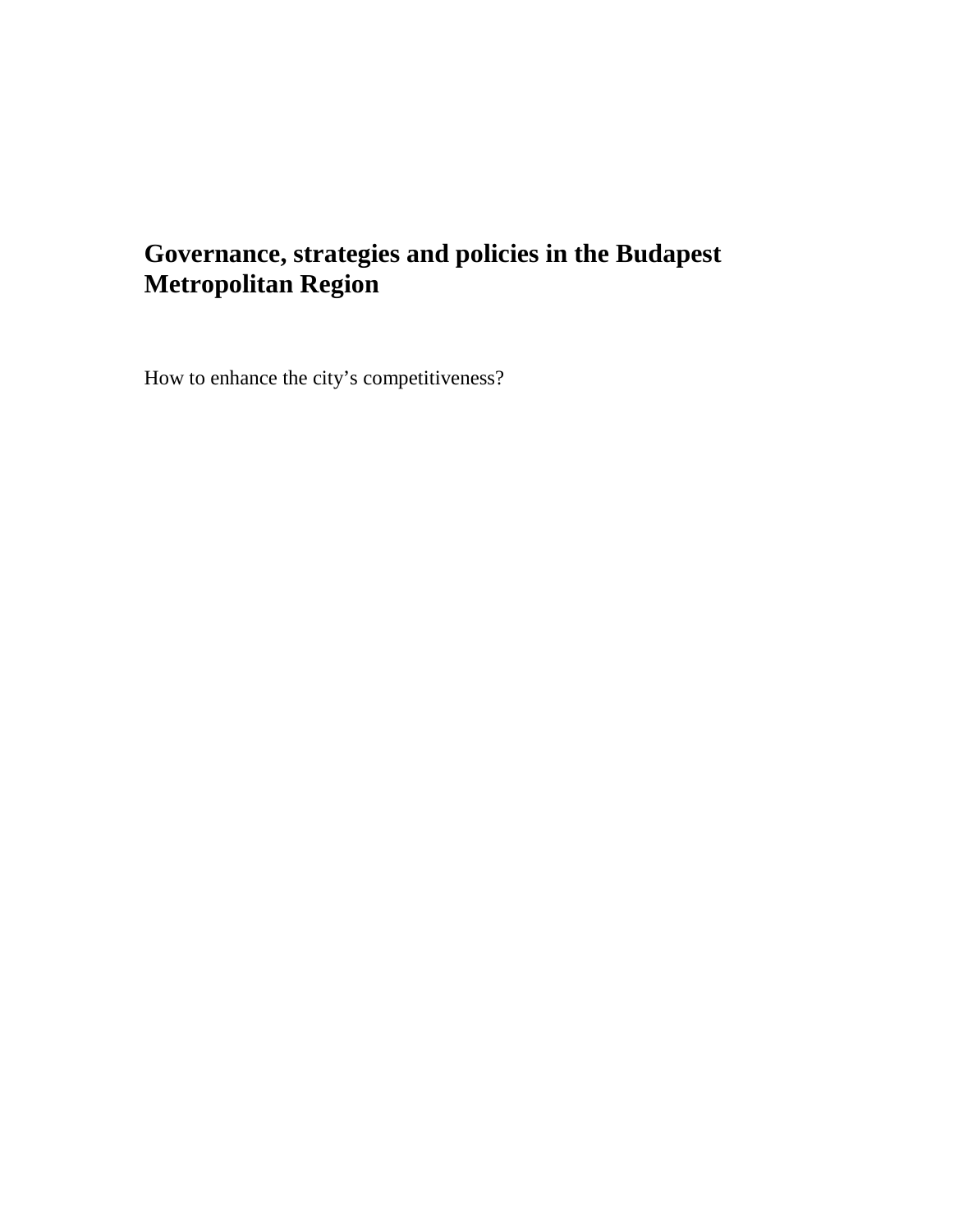#### ISBN

Printed in the Netherlands by Xerox Service Centre, Amsterdam Edition: 2010 Cartography layout and cover: Puikang Chan, AMIDSt, University of Amsterdam

All publications in this series are published on the ACRE bsite [http://acre.socsci.uva.nl](http://acre.socsci.uva.nl/)/

and most are available on paper at:

Dr. Olga Gritsai, ACRE project manager University of Amsterdam Amsterdaminstitute for Metropolitan and International Development Studies (AMIDSt) Department of Geography, Planning and International Development Studies Nieuwe Prinsengracht 130 NL-1018 VZ Amsterdam The Netherlands Tel. +31 20 525 4044 +31 23 528 2955 Fax +31 2 525 4051 E-mail: O[.Gritsai@uva.n](mailto:Gritsai@uva.nl)l

Copyright • Amsterdam Institute for Metropolitan and International Development Studies (AMIDSt), University of Amsterdam 2009. All rights reserved. No part of this publication be reproduced in any form, by print or photo print, microfilm or any other means, without written permission from the publisher.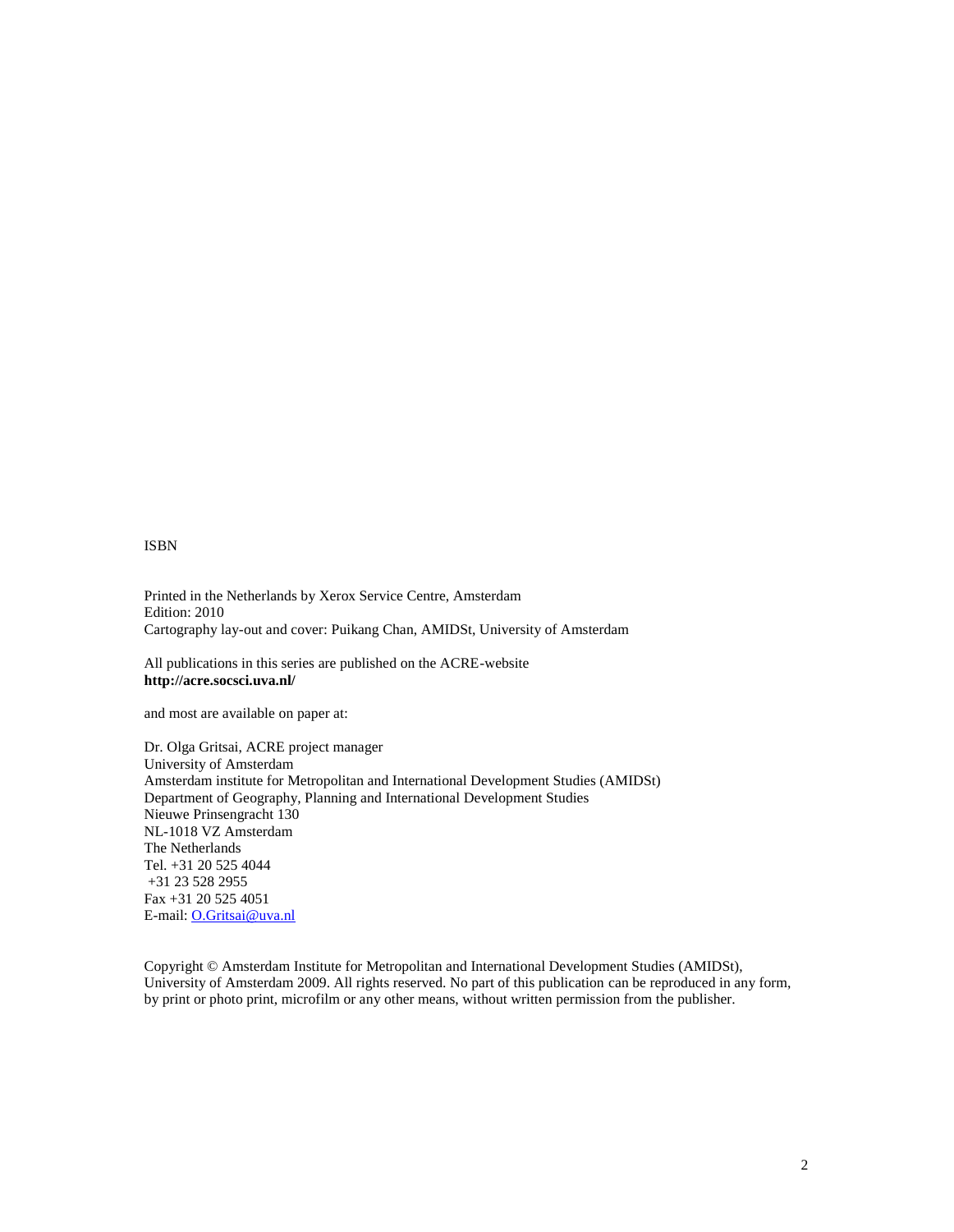# **Governance, strategies and policies in the Budapest Metropolitan Region**

How to enhance the city's competitiveness?

**ACRE report [No 10.4]**

Tamás Egedy Zoltán Kovács



Accommodating Creative Knowledge – Competitiveness of European Metropolitan Regions within the Enlarged Union

Amsterdam 2010 AMIDSt, University of Amsterdam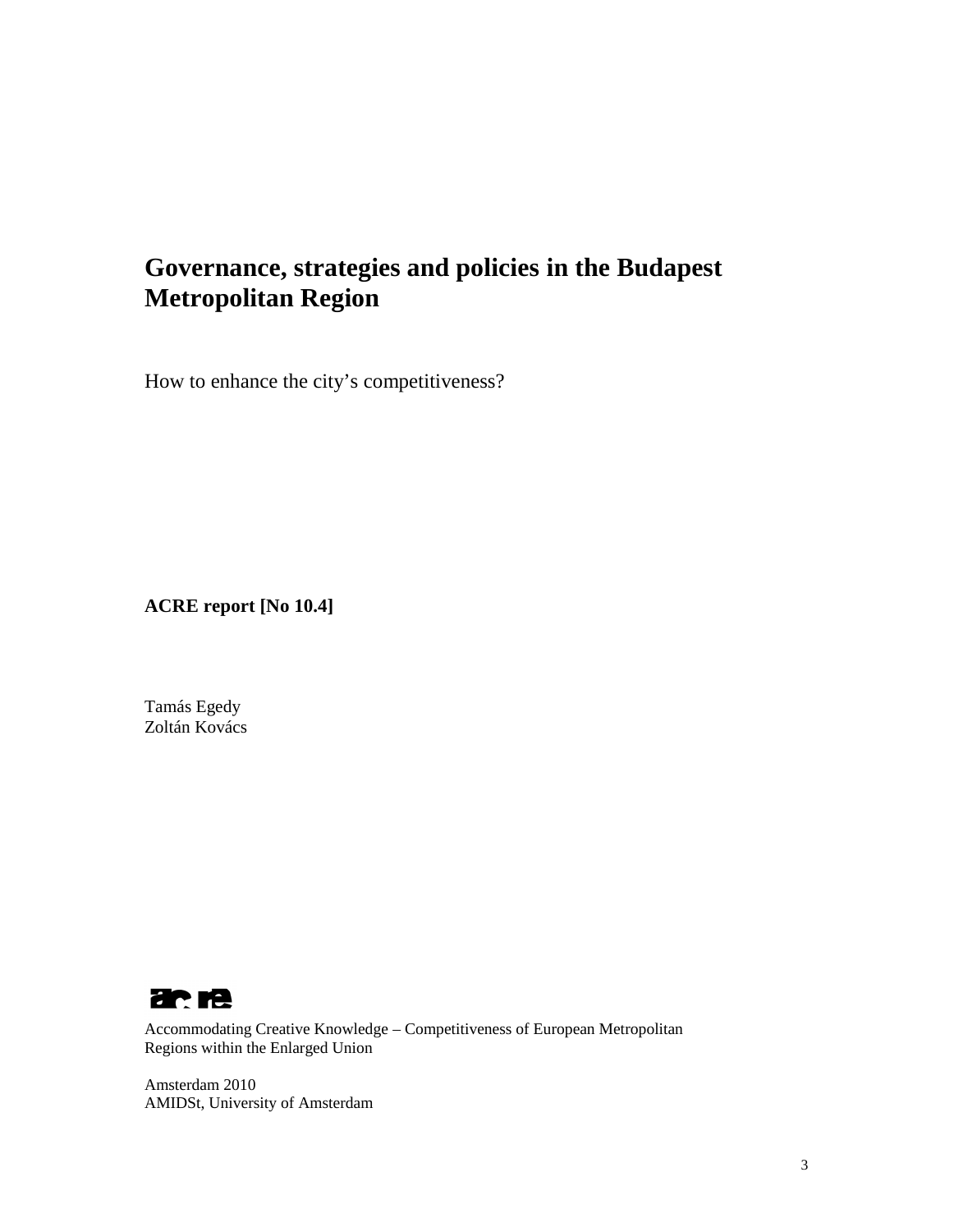# **ACRE**

ACRE is the acronym for the international research project Accommodating Creative Knowledge – Competitiveness of European Metropolitan Regions within the enlarged Union.

The project is funded under the priority 7 'Citizens and Governance in a knowledge-based society within the Sixth Framework Programme of the EU (contract no. 028270).

Coordination:

### **Prof. Sako Musterd**

University of Amsterdam Amsterdam institute for Metropolitan and International Development Studies (AMIDSt) Department of Geography, Planning and International Development Studies Nieuwe Prinsengracht 130 NL-1018 VZ Amsterdam The Netherlands

### Participants:

- **Amsterdam** (Amsterdam institute for Metropolitan and International Development Studies, University of Amsterdam, the Netherlands)
- Marco Bontje ~ Olga Gritsai ~ Heike Pethe ~ Bart Sleutjes ~ Wim Ostendorf ~ Puikang Chan
- **Barcelona** (Centre de Recerca en Economia del Benestar Centre for Research in Welfare Economics, University of Barcelona, Spain) Montserrat Pareja Eastaway ~ Joaquin Turmo Garuz ~ Montserrat Simó Solsona ~ Lidia Garcia Ferrando ~ Marc Pradel i Miquel
- **Birmingham** (Centre for Urban and Regional Studies, University of Birmingham, UK) Alan Murie ~ Caroline Chapain ~ John Gibney ~ Austin Barber ~ Jane Lutz ~ Julie Brown
- **Budapest** (Institute of Geography, Hungarian Academy of Sciences, Hungary) Zoltán Kovács ~ Tamas Egedy ~ Zoltán Dövényi ~ Attila Csaba Kondor ~ Balázs Szabó
- **Helsinki** (Department of Geography, University of Helsinki, Finland) Mari Vaattovaara ~ Tommi Inkinen ~ Kaisa Kepsu
- **Leipzig** (Leibniz Institute of Regional Geography, Germany) Joachim Burdack ~ Günter Herfert ~ Bastian Lange
- **Munich** (Department of Geography, Ludwig-Maximilian University, Germany) Günter Heinritz ~ Sabine Hafner ~ Manfred Miosga ~ Anne von Streit
- **Poznan** (Institute of Socio-Economic Geography and Spatial Management, Adam Mickiewicz University, Poland)
- Tadeusz Stryjakiewicz ~ Jerzy J. Parysek ~ Tomasz Kaczmarek ~ Michal Meczynski **Riga** (Stockholm School of Economics in Riga, Latvia)
- Anders Paalzow ~ Diana Pauna ~ Vjacheslav Dombrovsky ~ Roberts Kilis ~ Arnis Sauka **Sofia** (Centre for Social Practices, New Bulgarian University, Bulgaria)
- Evgenii Dainov ~ Vassil Garnizov ~ Maria Pancheva ~ Ivan Nachev ~ Lilia Kolova
- **Toulouse** (Interdisciplinary Centre for Urban and Sociological Studies, University of Toulouse-II Le Mirail, Toulouse, France)
- Denis Eckert ~ Christiane Thouzellier ~ Elisabeth Peyroux ~ Michel Grossetti ~ Mariette Sibertin-Blanc ~ Frédéric Leriche ~ Florence Laumière ~ Jean-Marc Zuliani ~ Corinne Siino ~ Martine Azam
- **Milan** (Department of Sociology and Social research, University degli Studi di Milan Bicocca, Italy) Enzo Mingione ~ Francesca Zajczyk ~ Elena dell'Agnese ~ Silvia Mugnano
- **Dublin** (School of Geography, Planning and Environmental Policy, University College Dublin, Ireland) Declan Redmond ~ Brendan Williams ~ Niamh Moore ~ Veronica Crossa ~ Martin Sokol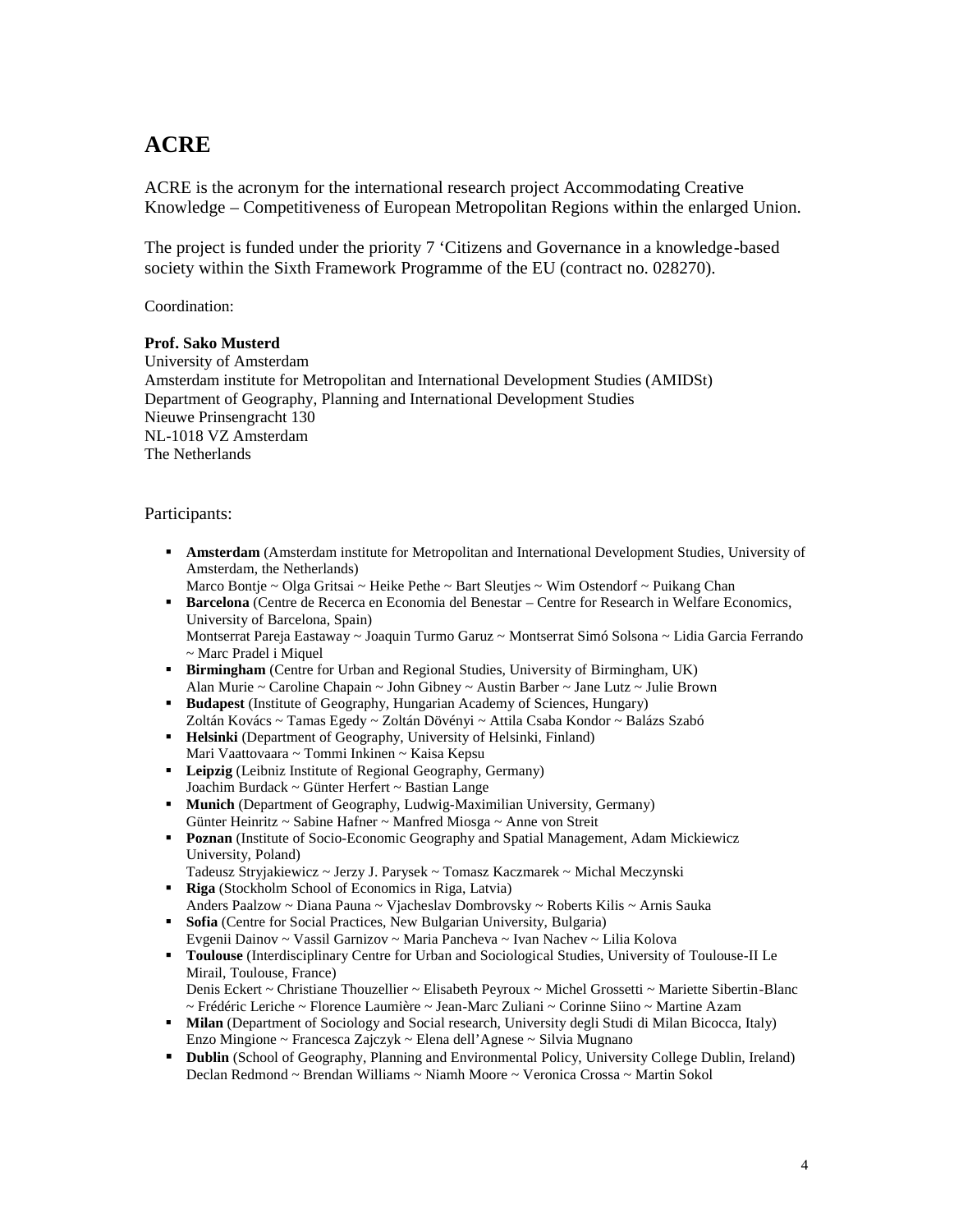# **Contents**

| $\mathbf{1}$                                                              |                                                                                                                                                            |  |
|---------------------------------------------------------------------------|------------------------------------------------------------------------------------------------------------------------------------------------------------|--|
| $\overline{2}$                                                            |                                                                                                                                                            |  |
| 2.1<br>2.1.1                                                              | Revisiting Florida's thesis on the mobility of the creative class and the role of 'soft                                                                    |  |
| 2.1.2<br>2.2<br>2.2.1<br>2.2.2<br>2.2.3                                   |                                                                                                                                                            |  |
| 2.2.4<br>3                                                                |                                                                                                                                                            |  |
| 3.1<br>3.1.1<br>3.1.2<br>3.2<br>3.2.1<br>3.2.2<br>3.2.3<br>3.2.4<br>3.2.5 | Brief introduction of creative knowledge sector based on ACRE findings 20                                                                                  |  |
| $\overline{4}$                                                            |                                                                                                                                                            |  |
| 4.1<br>4.2<br>4.2.1<br>4.2.2<br>4.2.3<br>4.2.4<br>4.2.5<br>4.3<br>4.4     |                                                                                                                                                            |  |
| 5                                                                         |                                                                                                                                                            |  |
| 5.1<br>5.2<br>5.3<br>5.4                                                  | Priorities of economic development in the Budapest Metropolitan Region  54<br>Development of hard and soft factors in the Budapest Metropolitan Region  57 |  |
| 6                                                                         |                                                                                                                                                            |  |
|                                                                           |                                                                                                                                                            |  |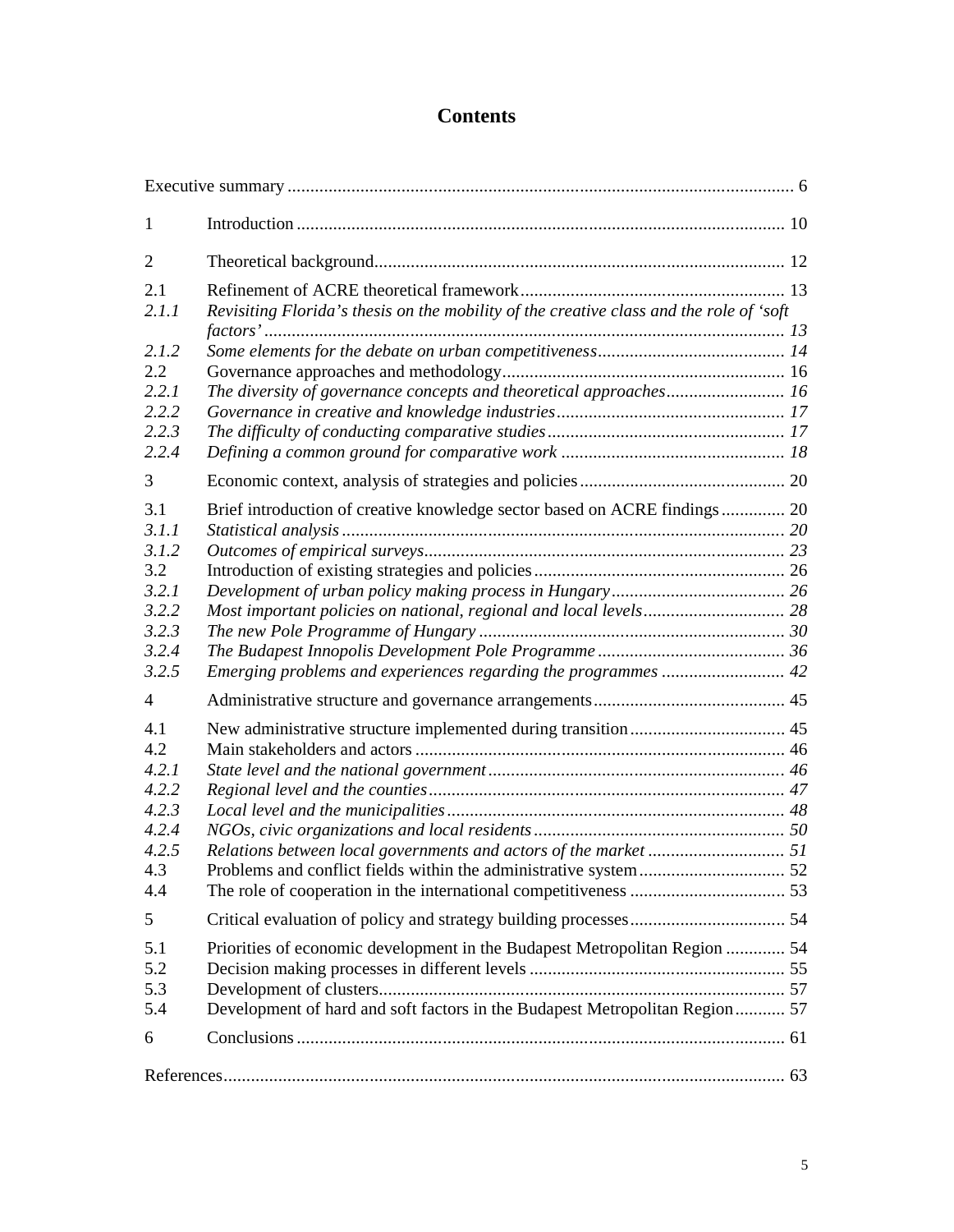## **Executive summary**

Current report (WP10) summarises the most important outcomes of analyses on the characteristics of administrative structure, strategy building, policy- and decision-making processes in the Budapest Metropolitan Region. According to the most important findings of previous work packages the methodological part of the report also contains a refinement of ACRE theoretical framework which was elaborated in the preparatory phase of research. In this section of report we briefly revisit Florida's theses on the mobility of creative class and the role of soft location factors and provide some elements for debate on urban competitiveness.

According to the new statistical database available on metropolitan level we can conclude that in the period between 1999 and 2007 several remarkable positive changes took place in the creative knowledge sector not only in Hungary, but also in the Budapest Metropolitan Region. In this sense it must be underlined that the weight of Budapest within the creative knowledge sector of Hungary has been steadily increased in this period.

According to our results about location factors we can state that creative employers and employees are predominantly attracted by the economic advantages offered by the metropolitan region, like *job opportunities* and *favourable labour market conditions*. For managers the large market (enterprises, clients) is the strongest attraction. The second greatest attraction for the creative class is the use of *education and training* possibilities provided by universities. Thus, predominantly hard factors influence the intention to come to the metropolitan region. Decisive motivation factors for creative employees to stay and settle down in Budapest are the *cost of dwelling*, the *size of the residence* and *proximity to public transport* as hard factors. Among soft factors the *quality and atmosphere of the neighbourhood* and *personal safety and public security* can be mentioned. Employers and managers primarily consider also hard factors in the course of site selection. The leading aspects are the *price of office*, the *size and infrastructure of office* and the *accessibility both to traffic lines and public transport*. *Informal links* and *good services* are the most important soft location factors for entrepreneurs.

Summarising the results on the *strengths of Budapest* job offers and career opportunities; cultural life and leisure, sport and entertainment opportunities; and services, retailing and shopping networks and gastronomy were judged very positively. The residential environment, geographical location and cultural milieu belong also to the strong points of Budapest. Among the *weaknesses of Budapest the* taxation system and high living costs should be mentioned. Considering the role of soft factors among the weak points of Budapest the lack of tolerance, the low level of the political culture, and the environmental problems of large cities (i.e. pollution, cleanness and noise) can be mentioned.

The post-socialist period can be divided into three stages by distinguishing basic political, legal and public policies: a) The vacuum period, the basic political decisions and the introduction of detailed legal regulations in the early 1990s; b) The adaptation period from the introduction of new legislations till the emergence of public policies, in the mid- and late 1990s and; c) The adjustment period marked by the emergence of national and local policies, from the late 1990s onwards. According to these policy development periods at least 4 governmental policies could be distinguished in Hungary: i) Development policy for smaller settlements (1990-1994); ii) Re-centralization (1994-1998), iii) Continuing re-centralization, strong countryside development policy (1998-2002); iv) Emerging decentralisation by developing larger cities within the country (2002–present day).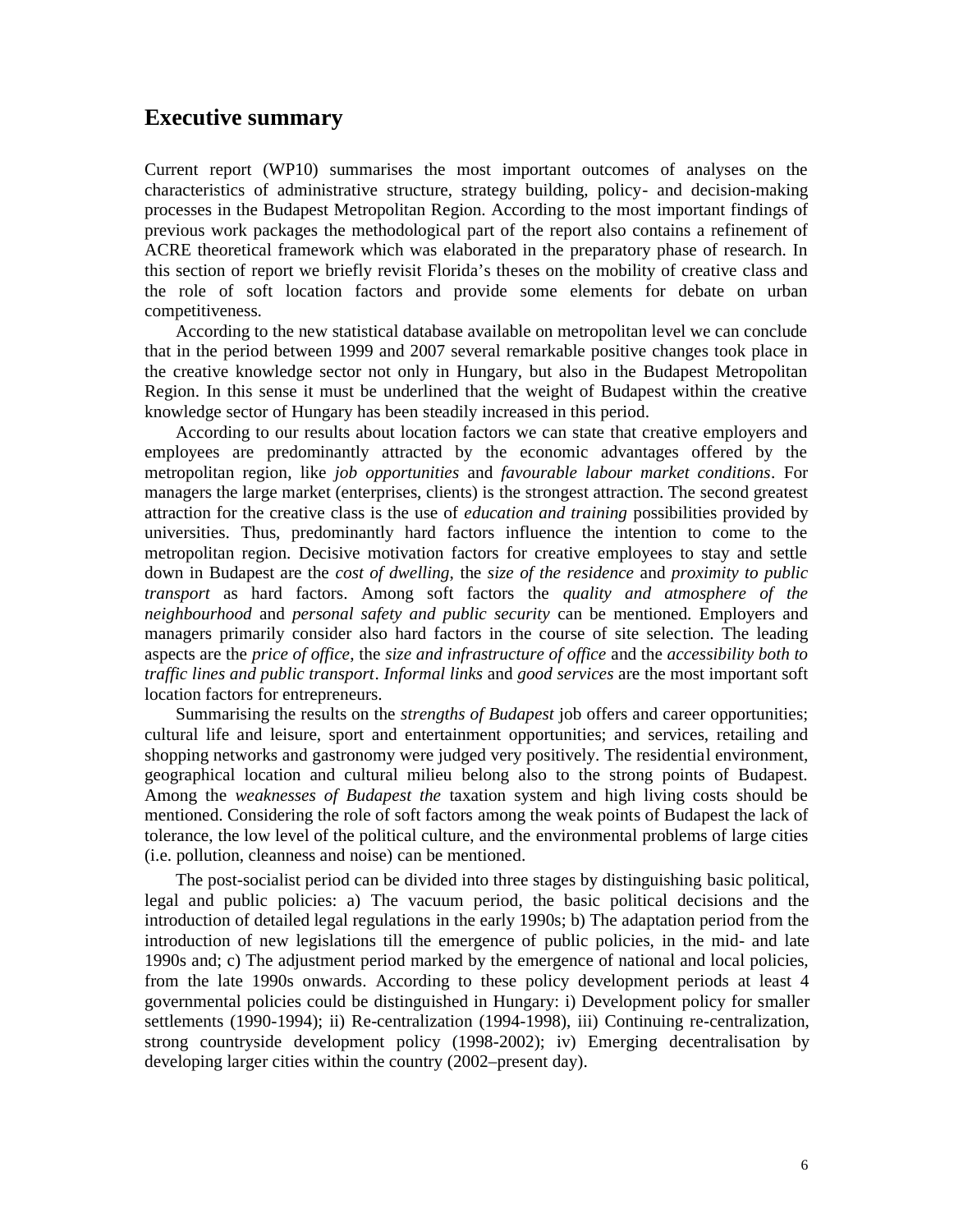The most important development policy on national level in Hungary is the *New Hungary Development Plan*. The New Hungary Development Plan (2007-2013) determines those development poles where conditions of economic development are very favourable and these centres (predominantly major cities) could play an outstanding role in the competitiveness of certain regions. A comprehensive purpose of this so-called Pole Programme is the promotion of internationally competitive clusters, to bring about specialization to end up with innovative activities yielding high value added, to create close cooperation between corporations, universities, R&D centres and local governments and to reinforce the part played by the regions through the development of pole cities. The programme is expected to result in 5-13 successful pole innovation clusters in Hungary by 2013 including 8 pole cities and Central Hungary Region as well. According to the Pole Programme in Central Hungary Region the so-called *Budapest Innopolis Development Pole Programme* has been implemented since 2006. The report provides detailed information about the strategic objectives and concepts, institutional and organizational structure, the emerging clustering processes and other financial issues of the Pole Programme. We also introduce the horizontal and vertical subprogrammes of Budapest Innopolis Development Programme containing the main thematic strategies (MediPole, ITT Pole and EcoPole). The first experiences and emerging problems are also highlighted in the report.

During the socialist era the sub-national governments were essentially deconcentrated units of the central government and had little or no financial autonomy and decision making power. The change of political system caused a fundamental change in the governmental and administrative system of the country. In 1990 self-governance was re-established and communes enjoyed equal rights independently from their size or legal status.

In the urban region of Budapest an even more fragmented system developed, as the earlier very powerful middle tier, the county self-government, was substantially weakened in 1990. Pest county has practically no power to influence any of the decisions made by the settlements. As a result the settlements around Budapest became very strong, having the right to decide by themselves about conditions for industrial, service or residential development, including decisions concerning the zoning of land.

In Budapest a *two-tier administrative system* evolved where spheres of responsibility between the city and district governments overlap. In some respects Budapest remained centralised (strategic development of the infrastructure, public transportation) while others such as the distribution of resources followed a decentralised model. Conflicts were developed over the clashing interests of the districts and the City Government on the one hand, and between Budapest and the agglomeration settlements on the other. In this very fragmented system the importance of the sub-national level was acknowledged in 1996, which established development councils at the regional level.

Despite the democratisation process having taken place since 1990 the *policy-making system in Hungary is* still *relatively centralized*, with basic decisions made by the state government (the prime minister and ministries), which is the primary initiator of legislation. In Hungary in the policy-making process the objectives and development trends determined by the EU have an imperative force. This way the governmental decision making relies basically upon the guidance and directives issued by the EU when planning steps of macroeconomic development.

The regional level has not had any traditions in the Hungarian decision making process. In Hungary the counties were almost always the dominant territorial units of the state. There are altogether nineteen counties and Budapest, and they have a subsidiary role in that they provide public services that municipalities (in Budapest districts) are not capable of performing. The seven NUTS II regions operating currently were formed artificially after the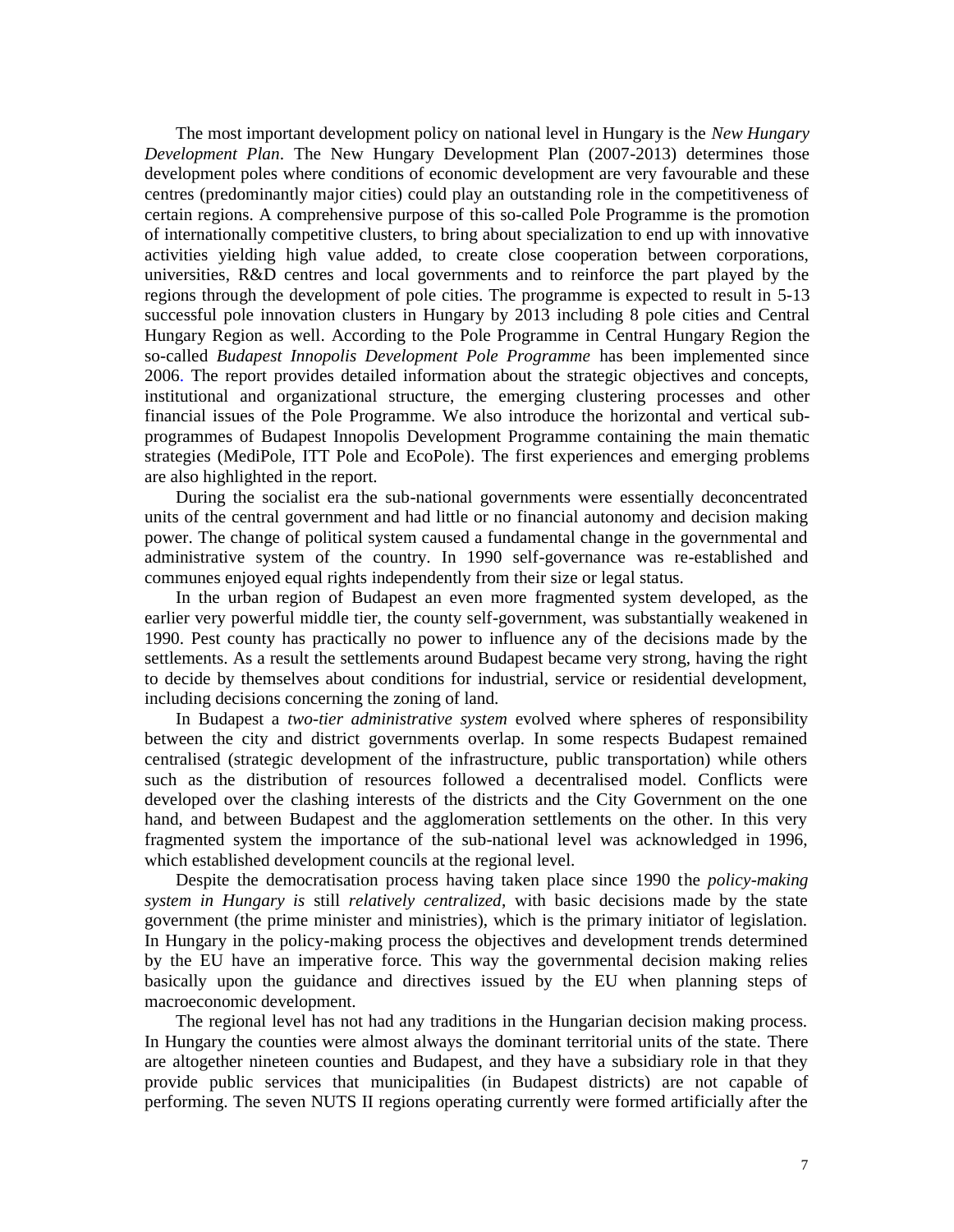change of regime via adaptation to the structure of regional policy of the EU, on the basis of the traditional county system of administration. Central administration provides *meagre financial source for the operation of the regions*, so they still have limited influence in decision making, dealing predominantly with coordination of regional and urban development.

Local governments (in Budapest the districts) are the most important players in local decision making. They maintain contacts with the ruling authorities representing the executive body of national government, handling and controlling governmental projects, and in Budapest with the City Government. On the executive and authority level municipal governments are represented by the Mayors' offices and its sectoral offices. Local governments (in Budapest the districts) often create *independent organizations* in the possession of their own, which appear on the market as independent economic units. This is advantageous because they can get rid of political skirmishes when implementing the project cycle and leads to a closer cooperation with the stakeholders of different levels.

National government supports the development of regional and local strategies and programmes because of the key role local actors play in identifying solutions for local problems and in recognising locally specific opportunities for growth. However, while regional and local development interventions are widely seen to be of value, the measurement of their progress and impacts is often too weak to enable evidence-based policy improvements.

The elimination of the power of the middle tier (counties) and the weak competence of the regions resulted in strong competition between the municipalities and the settlements of the surrounding area. Similarly, in Budapest the relatively weak position of the Municipal Government over the districts resulted in strong competition between these local governments. Conflicts in the Budapest Metropolitan Region exist nowadays between Budapest and its districts (e.g. use of green areas and building rights), between Budapest and the surrounding settlements (i.e. agglomeration) because of spill over effects, between public actors and private developers over shopping centres and between public/private actors and the local residents. However, territorial conflicts are still relatively peaceful in Hungary and Budapest compared to Western European counterparts.

It can be stated that *in the development strategies and policies priority is given to the knowledge economy* and creative industries play a subordinated role. According to our analyses it is ICT that reached the most dynamic development in Budapest over the past years due to policy interventions so the advancement of ICT recognised in the new development programme is in accordance with results formulated by ACRE project.

Stakeholders expressed a *heavy criticism about the decision making process*, when they claimed that in Hungary SMEs are not supported sufficiently by the economic policy (an overwhelming part of the firms in the creative knowledge sector fall into this category) and it is unable to create favourable economic climate and conditions for the development of creative and knowledge-intense industries.

In the course of the elaboration of strategies and policies reconciliation with the representatives of corporate system, of professional and civic organizations is a rule in the preparatory phase. Based on the in-depth interviews with the managers and network actors made in the empirical phase of ACRE project it should be stated that *the process of reconciliation is far from being harmonious* in Hungary and in the BMR. Both SMEs and representatives of local residents feel that they have little influence over the matters in the planning phase and their voice does not get through or great efforts are necessary to push it through.

In the course of the professional interviews conducted within WP10 it has become clear that *cluster development in Budapest turned from the initial, artificially generated process*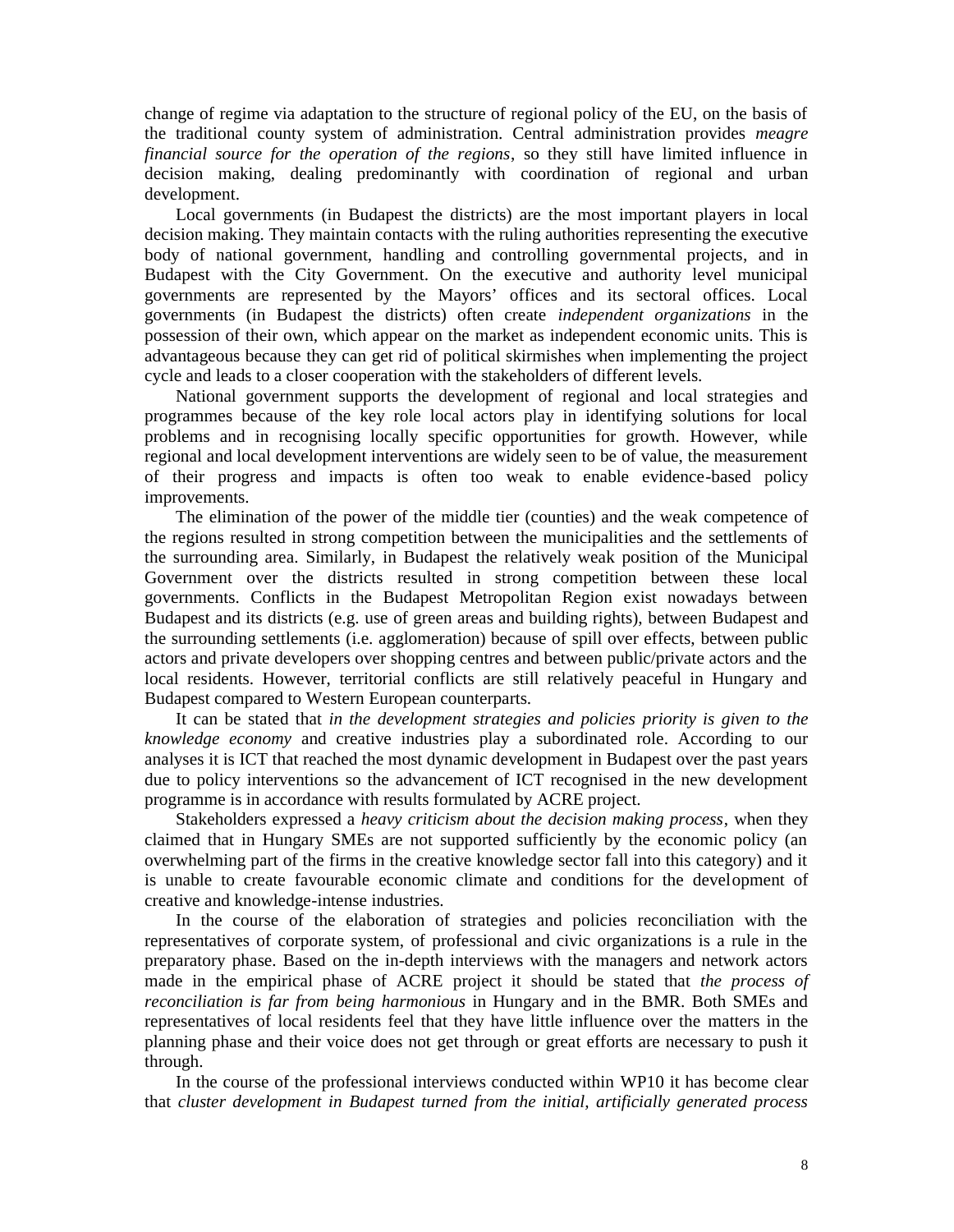*into a spontaneous and bottom-up one* using the corporations' own resources. Cluster development is becoming an organic bottom-up process with the recognition by cluster members of the opportunities offered, this process however has not yet descended to the level of micro- and small-sized enterprises.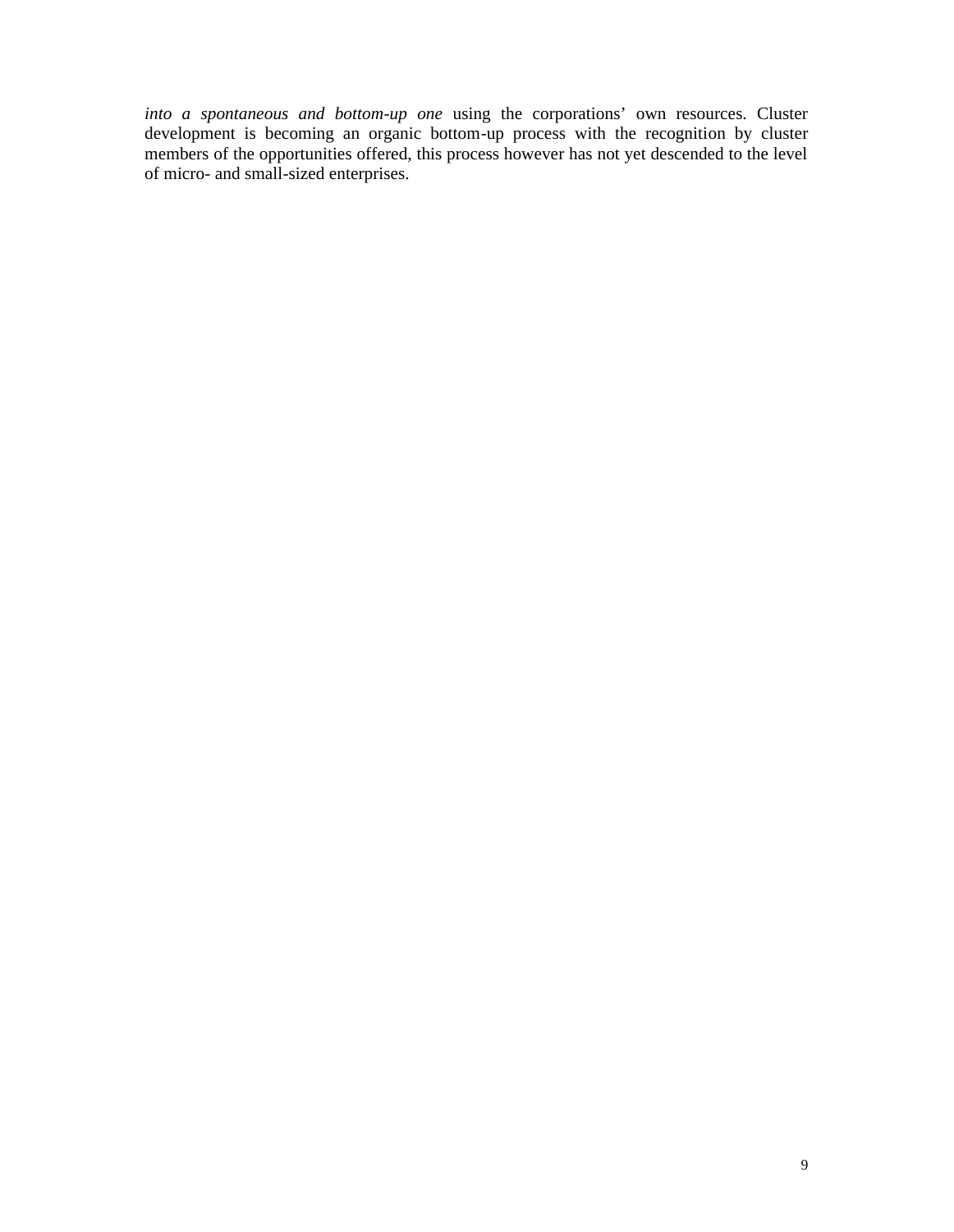# **1 Introduction**

The ACRE project started in October 2006 can be subdivided into 4 main research stages. In the first, preparatory stage, between October 2006 and March 2007 the researchers delivered a literature review on the theory of creative and knowledge-based industries (WP1), the consortium partners analyzed current paths of creative knowledge regions and presented them as local reports with a similar structure (WP2) and on the basis of these reports a comparative study could be produced, making conclusions about similarities and differences between the selected city regions (WP3).

The second stage commenced in April 2007 could be labelled as the empirical phase of investigations as the research teams have attempted to reveal the part played and position occupied by the creative knowledge sector within the studied metropolitan regions applying quantitative and qualitative methods (questionnaire survey, in-depth interviewing). Altogether three target groups of experts within the creative knowledge sector are being involved in the survey and interviewing: i) highly qualified specialists and workers with university degree in creative knowledge sector; ii) managers occupying leading positions in creative and knowledge-based firms and iii) highly skilled transnational migrants.

In the first phase of empirical research a questionnaire survey among graduates and workers engaged in the creative knowledge sector was carried out in order to investigate their opinion about local conditions. In the following period professional in-depth interviews were conducted with leaders of firms (managers, managing directors) to understand the drivers behind the decisions of the managers of selected knowledge intensive and creative industries to settle at a certain location in the metropolitan region and to estimate the relative importance of the location factors that played a role in their decision making process. The object of the last empirical phase was to recognise the drivers behind the decisions of the transnational migrants (ex-pats) to settle at a certain location and at the same time to estimate the relative importance of the location factors that played a role in their decision making process. For better understanding of the behaviour and decision making process of ex-pats in-depth interviews were carried out amongst transnational migrants living and working in Budapest. The results of empirical research were summarised in different work package reports (WP5, WP6 and WP7 reports)

In the third stage of research started in November 2008 the most important findings of empirical phases had to be summarised and analysed. The main objective of this work package (WP8) was to understand and compare the different (spatial) orientations of the target groups we distinguished and the differences between them in terms of the relative weight they give to the various factors that are regarded to be relevant to them. The integration had to result in an understanding of the strong and weak points of the city region regarding their capacity to accommodate creative knowledge.

In the fourth and still running stage started in September 2009 on the basis of the outcomes of the statistical research and the surveys which have been carried out, as well as on the basis of the three synthesis reports which have been written current policies and strategies will be confronted with actual dynamics in the regions involved. The most important outcomes of these analytical works are summarised in the current work package report (WP10). The report can be subdivided into six main parts. In the introductory chapter the main stages and phases of research are introduced briefly. The second chapter provides a short methodological description to the current work package together with refinement of ACRE theoretical framework and governance approaches. After a short introduction of economic context with special emphasis on the state of creative knowledge sector in the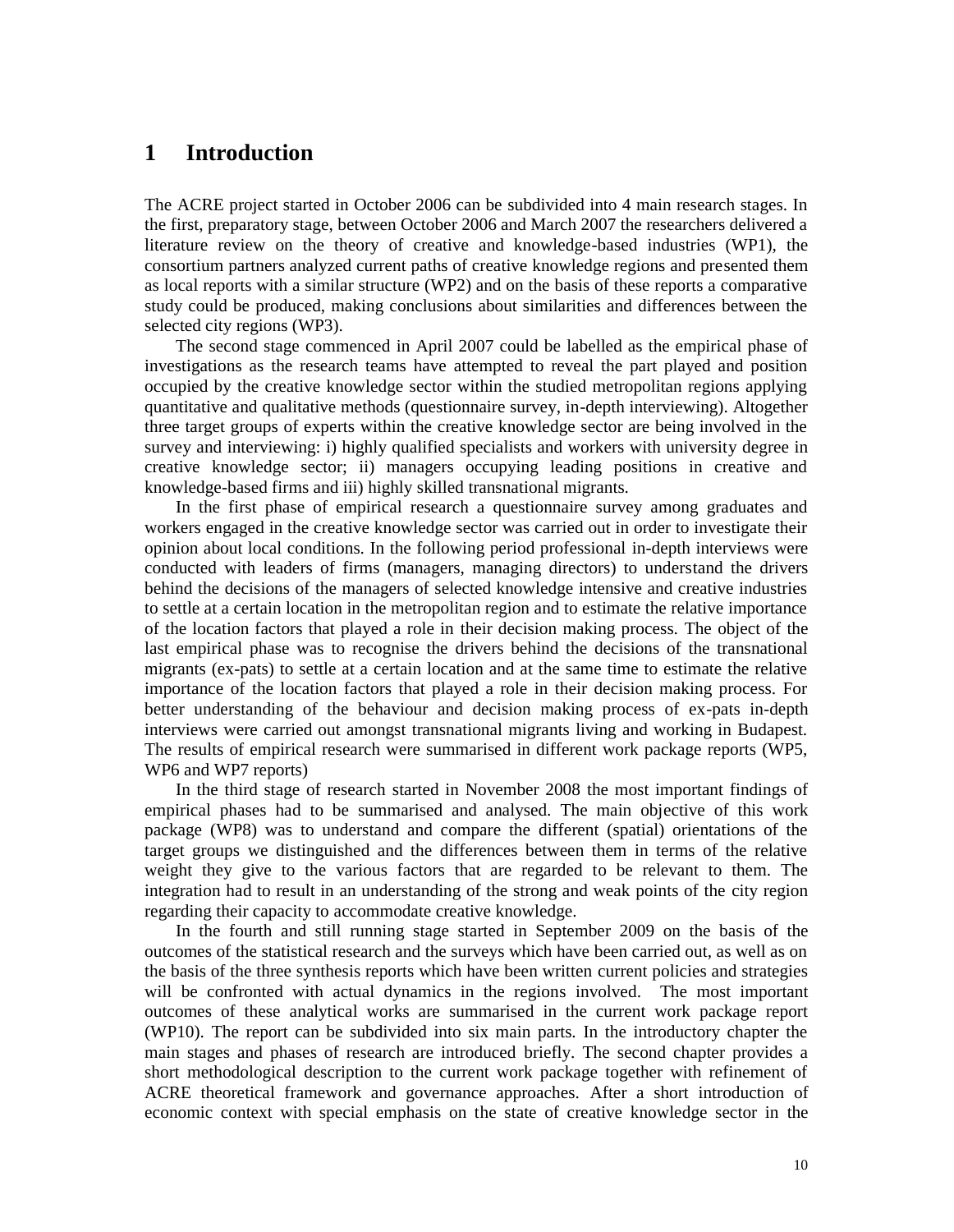Budapest Metropolitan Region the third chapter highlights the relevant economic development strategies and policies. In the fourth chapter the administrative structure is analysed and main stakeholders of strategy building and policy making processes are identified as well. The fifth chapter contains findings of the critical evaluation on strategy and policy making processes referred to the ACRE result. At the end of the report a short concluding chapter can be read.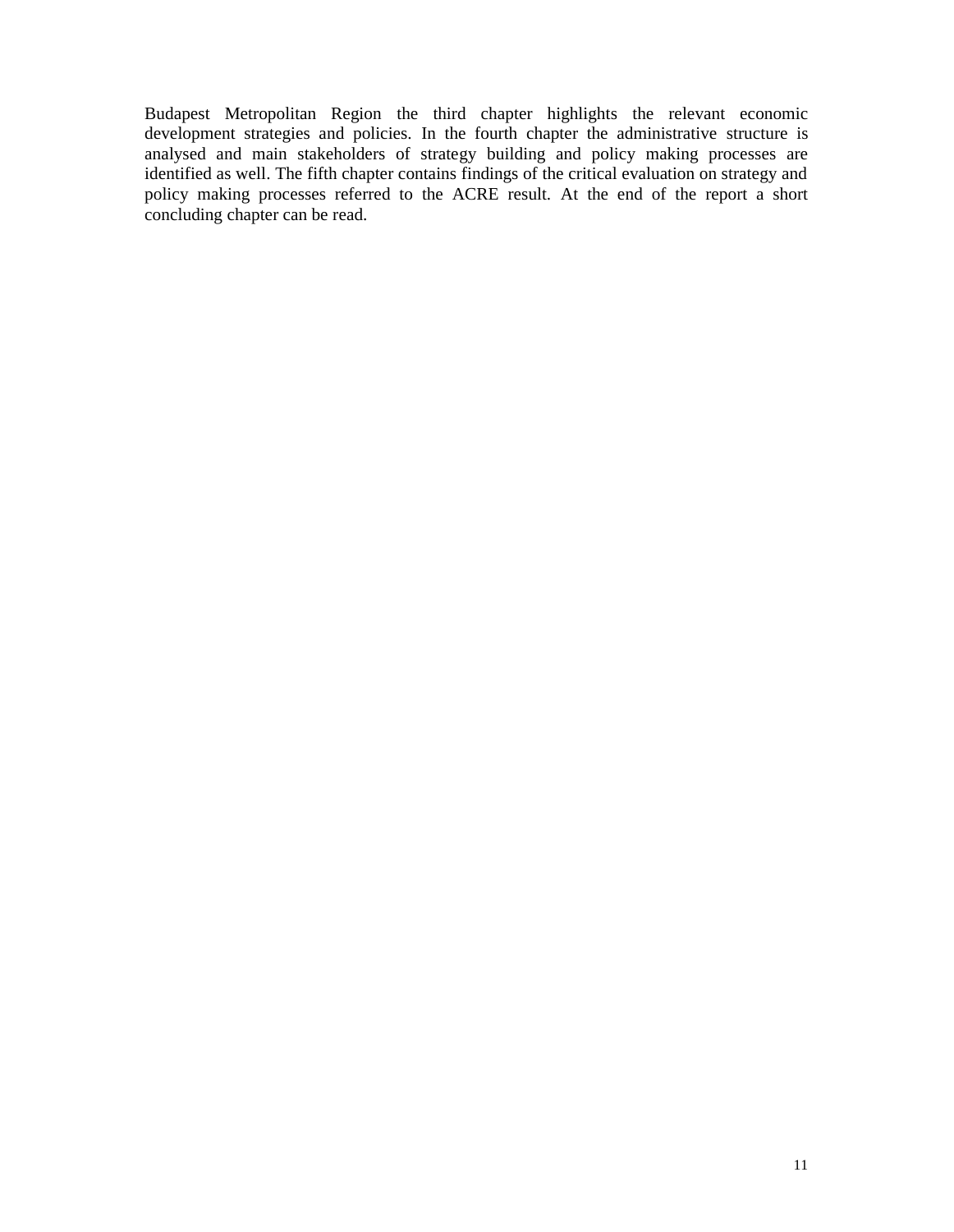# **2 Theoretical background**

The conceptual and theoretical framework underlying the ACRE programme has been presented in length in the WP1 (Musterd et al., 2007). It is based on a critical review of literature on the role of creativity and knowledge in present and future economic development and the conditions for a successful development as a 'creative knowledge region'. This review of literature, which has also pointed at gaps in knowledge, has framed the analysis of each case study in the following WPs, and has been refined over the course of the work.

A number of key questions have been raised in relation with this conceptual and analytical framework. They are addressed throughout this report and will in particular guide the analysis of policies and strategies, which includes the analysis of policy documents and interviews with stakeholders.

Key questions to be taken into consideration in the analysis of policies and strategies include the following ones:

- What is the role of creativity, innovation and knowledge in the metropolitan economic development strategies and visions in each case study?
- To what extent do local and regional governments in the case study regions want to build on existing regional strengths, and to what extent do they look for new strengths with regard to economic specialisations?
- What are the different types of policy approach adopted in different cities (e.g. promoting cultural quarters/infrastructures in the physical sense; or promoting creative industries in their industrial sector sense)?
- What is the role of 'soft' location factors in metropolitan economic development strategies when compared to the more traditional, 'hard' location factors?
- Do the metropolitan economic development strategies specifically address the conditions for attracting an international skilled labour force?
- Which regional geographic and administrative scale is the most relevant for regional competitiveness when aiming for 'creative knowledge regions'? Should there be a focus on core city development or on the metropolitan regional level?
- To what extent can we speak of an integrated regional strategy, and on what geographic and administrative scale level?
- To what extent are the economic development strategies and visions embedded in broader urban development strategies and visions? Are economic development policies connected to regional spatial development policies, housing market policies and/or policies to attract and cater for the desired 'talent pool'?
- How and to what extent do existing policies and strategies take into consideration issues of social cohesion and social integration?

The answers to these questions are informed by the refinement of the ACRE theoretical framework.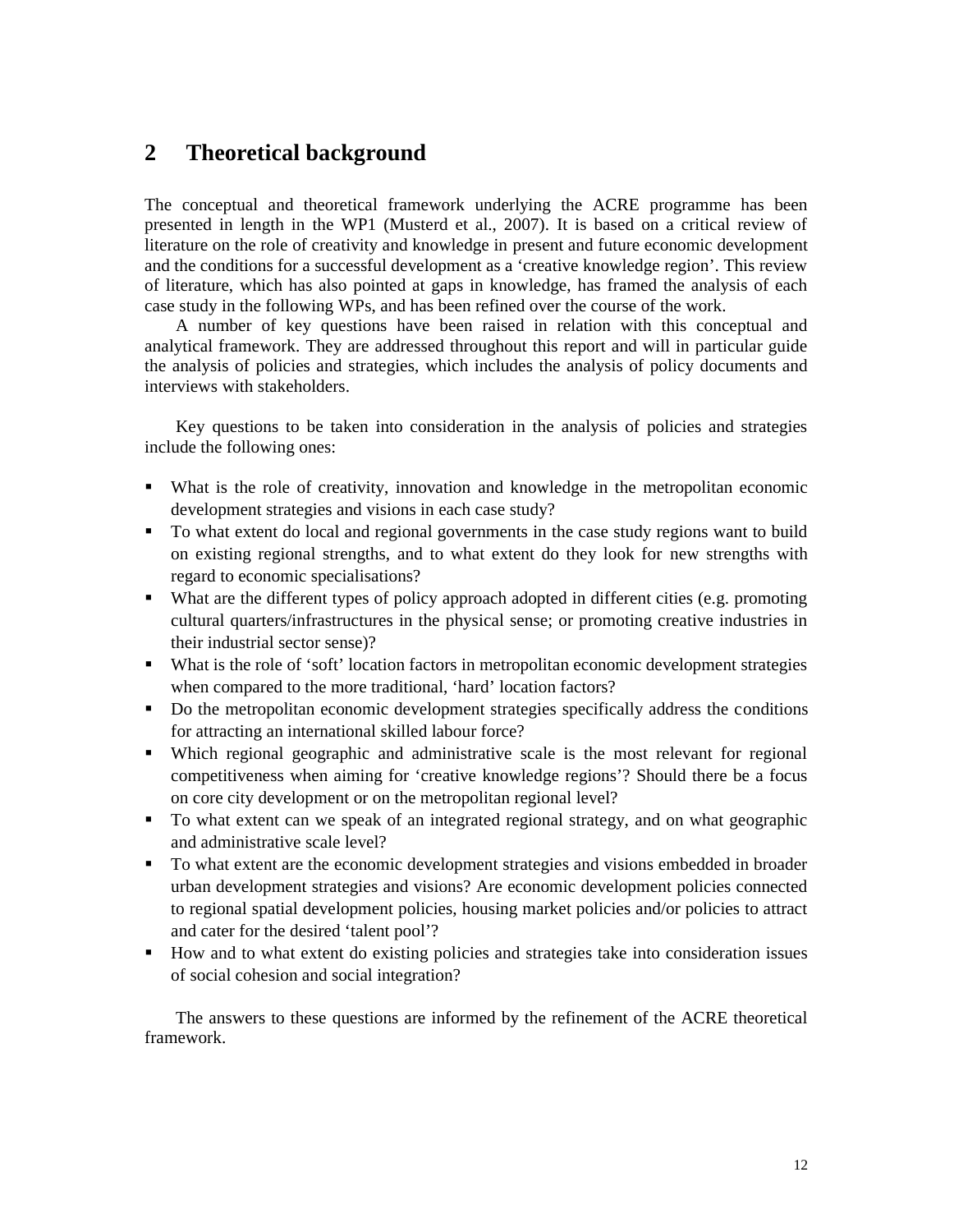### **2.1 Refinement of ACRE theoretical framework**

The WP1 has acknowledged that many authors have come to the conclusion that 'creativity plays an outstanding role in urban and regional development' and recognised '*the increasing coming together and co-mingling of technological innovation, cultural creativity and governance as the driving force of urban development in the 21st century*' (Musterd et al*.*, 2007: 6). In relation to urban competitiveness theories, at least two important interrelated ideas – mostly supported by R. Florida – have been explored. The first one suggests that policies should concentrate on their attractiveness towards individuals rather than towards companies. As a consequence, cities should strive to improve urban atmosphere  $-$  e.g. increase openness, tolerance – and pay much less attention to hard classical location factors.

The ACRE analytical framework has been refined over the course of the work. In light of the ACRE empirical results, we are now able to revisit Florida's thesis on the mobility of people composing the 'creative class' and on the drivers that lie behind their decision to live in a city (2.1.1). Statements about the difference between hard and soft factors, creative and knowledge workers and above all the relatively trivial expectations of the respondents are used as first elements to fulfil the debate about urban competitiveness and policies (2.1.2).

### *2.1.1 Revisiting Florida's thesis on the mobility of the creative class and the role of 'soft factors'*

One objective of the ACRE programme was to test R. Florida's hypothesis on the mobility of highly skilled creative knowledge workers. According to the author of the '*Rise of the creative class*' (2001), these people would be increasingly attracted by places combining high levels of technology, talent and tolerance. In other words, the classical 'hard' location factors would lose importance compared to the increasingly prized 'soft' location factors. The latter relate to the global atmosphere of the city such as the openness, the cultural and ethnic diversity.

Each of the three surveys conducted from 2007 to 2009 among the target groups of employees, managers and transnational migrants aimed at answering the following questions:

- What are the main drivers behind their decision to locate in the city where they currently live?
- What is the relative weight of hard and soft location factors in their decision-making process?

It appeared quickly that reasons related to what we called the *'personal trajectory'* and reasons linked to classical factors such as *employment* or studies opportunities were highly significant to explain the surveyed people's choice to settle at a particular place. Soft factors seemed to weakly influence their decision.

By compiling the results of the first quantitative survey conducted among employees in the 13 participant cities, we indeed found out that 55 per cent of the respondents were born in the city or metropolitan region where they currently live. The place where higher education has been achieved seems to play an even more important role in their location choice, as 63.6 per cent of the sampled employees obtained their highest degree locally, i.e. in the city or metropolitan region where they now reside.

Taking into account this 'personal trajectory factor' – measured by the places of birth and studies of the surveyed – allowed us to give more insight to the issue of the attractiveness of a city. We could indeed differentiate the people who already had an anterior link with the city and those who had none. Considered as 'creative migrants', the latter only represent 25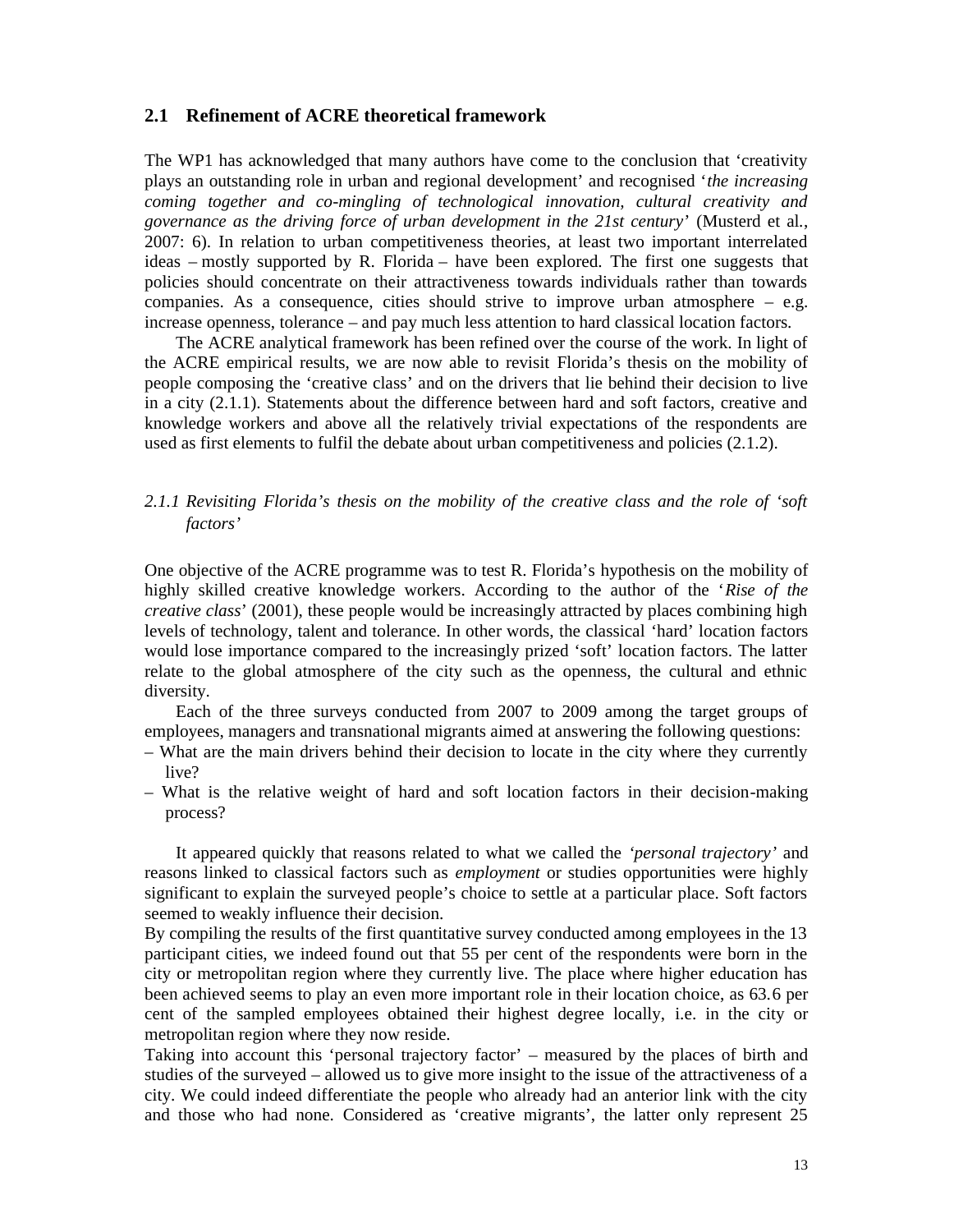percent of the sample. For them as for the rest of the sample, *the job-related hard factors play the most dominant role in the selection of a place of residence*.

*Soft factors* only play a very marginal role to attract creative knowledge workers to a city, as only nine per cent of the people coming from outside the region cite this type of reason in a first position. They seem however important to retain them on the long term. Indeed soft factors tend to have more importance if respondents are living in the city for more than one year. As an opposite the role of hard factors is continuously decreasing with the time spent in the city. This result implies that hard factors work more as a reason for mobility (why coming), whereas soft factors are more the reason to stay (why not leaving the city).

Qualitative surveys among managers and employers in creative and knowledge industries confirmed the major role of hard factors, especially the availability of a skilled labour pool, which is often correlated to the presence of higher education institutions in the region. Access to clients and supporting services is also crucial and depends on the size of the city as well as on an efficient transport system. Entrepreneurs also insisted on the quality of the working environment and their professional networks for succeeding in their business.

The presence of universities and higher education institutions constitutes the major attraction factor for transnational migrants. Employment opportunities come up as an important reason to settle in the city. The drivers behind the decision to stay also relate to personal links (friends, family). We could also notice the relative importance of a strong image of the city as centre of creativity (Milan, Barcelona…) or centre of technology (Toulouse, Helsinki…).

These first outcomes thus do not confirm R. Florida's hypothesis of a highly mobile 'creative class'. On the contrary, the highly skilled creative and knowledge workers surveyed within the ACRE programme tend to have a rather sedentary way of life. And, whenever they move, their mobility is rather driven by classical hard factor, most of the time related to employment. Our results rather confirm those of Storper and Scott (2009: 161): '*most migrants* – *unless they enjoy a private income or are able to capitalize on some purely personal talent that can be practiced anywhere – are unlikely to be able to significant numbers from one location to another unless relevant employment opportunities are actually or potentially available*.'

#### *2.1.2 Some elements for the debate on urban competitiveness*

According to our results, the size of the city, the quantity and quality of transport infrastructures, and above all the studies and job opportunities act as a significant driver behind the decision to settle in a certain region. The respondents are also heavily tied to their native and family environment or to the place where they have studied and built their social networks. On the other hand, soft factors are clearly not influential to directly attract creative and knowledge individuals – employees, entrepreneurs and transnational migrants – in a city. However this does not mean that they have no importance at all for the surveyed, especially to retain them on the long term. Several observations related to the 'quality of life' can be drawn from the empirical results and put into relation with current debates on urban competitiveness.

#### *Evaluating hard and soft factors*

First attempts of comparison between the 13 cities show a strong heterogeneity of the results, which can be explained by the differences of local conditions. In general, dissatisfactions are clearly expressed on what refers to material aspects of the city such as dwelling, transports, cleanliness of the streets etc. This can be put into relation with the crucial issue of the development pathway of each city, which is one of the dimensions to be taken into account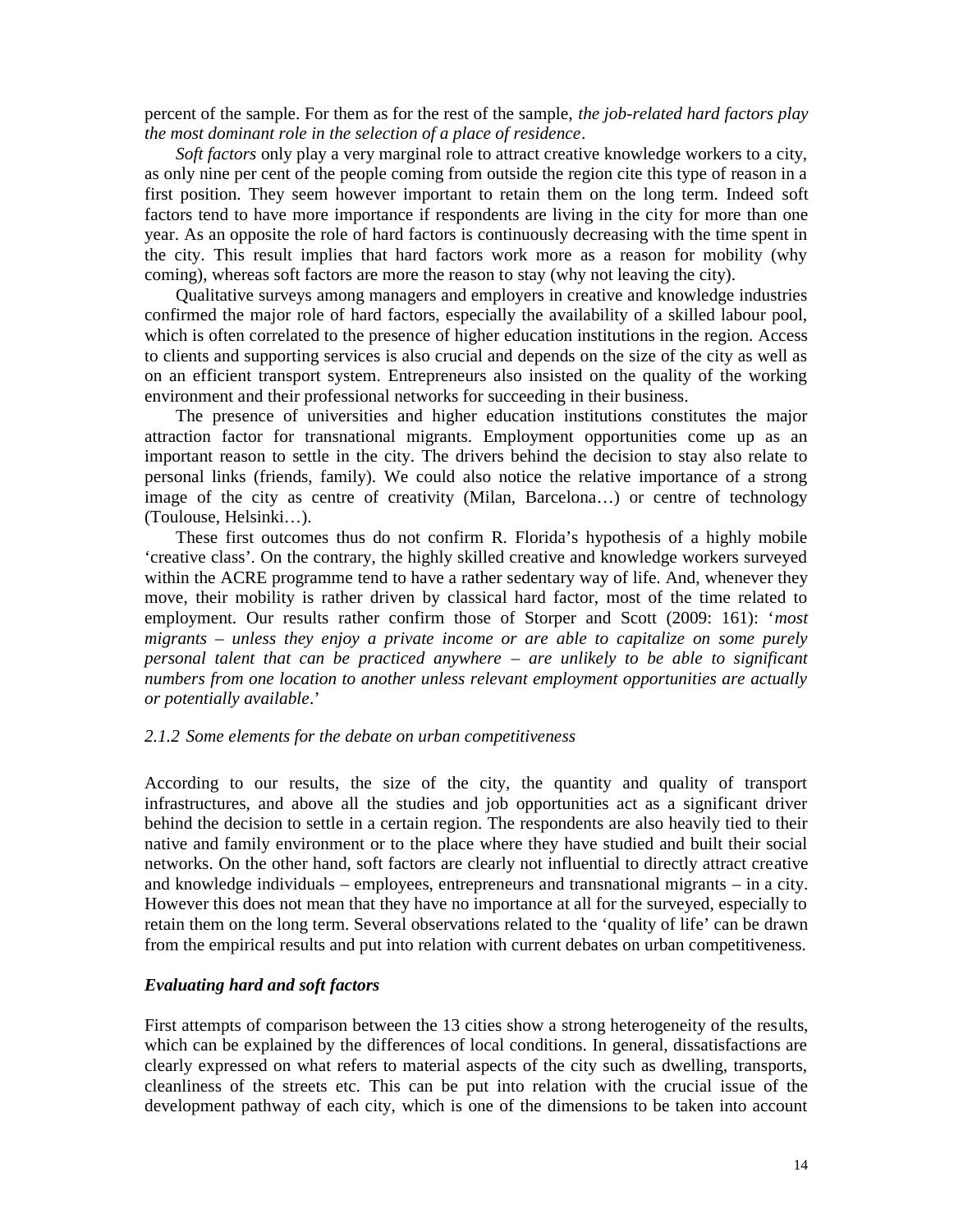for a typology. Conditions for success seem different in cities with a strong or a discontinued path. We could indeed notice a lower satisfaction with facilities and urban infrastructures in general among people living in ex-socialist cities of Sofia, Riga, Budapest and Poznan. But the situation also differs according to the level of infrastructure and the position of the city as a national or regional capital. The size of the city also has to be thoroughly considered in the way that it might offer more potential personal relations. Along this line, the presence of strong universities well integrated into the city's life appears to play a major role as precondition to the formation of further social networks. Let's also mention that a positive evaluation on one or several aspects of the city's environment does not necessary mean that the surveyed are not worried about the evolution of the city. In Munich for instance, the transport system and a large number of urban facilities and services are judged very efficient but the surveyed tend to be pessimistic on the city's future in general.

Soft factors seem to be much more difficult to evaluate than hard factors. Here it is important to distinguish between different types of soft factors. On the one hand there are conditions which policies cannot do anything, which relates to the natural assets of the city such as its location in a favourable natural environment or the sunny climate it enjoys or not. On the other hand, there are factors like openness and tolerance that can be more or less easily promoted or improved on the long term by the mean of political decision.

#### *No specific expectations of the 'creative class'?*

The fact that the surveyed's concerns do not differ much than those of the rest of the population is one important statement that we can draw from the empirical results. This contradicts again R. Florida's on the idea of specific needs of a specific 'creative class'. For instance, worries about the availability of jobs and affordable housing are pregnant in most of the surveyed cities. Concerns about the efficiency of the urban transport system and the related issues of traffic congestion and air pollution, but also safety issues are important for a large part of the respondents. Moreover the above underlined role of soft factors as *retention* factors tend to confirm that policies should not only focus on the attractiveness of the city for a 'creative class' coming from outside but should be oriented towards inhabitants who already live and work in the city.

This leads to consider the complex issue of urban policies and the integration of various, often contradictory objectives such as the need to increase competitiveness, tackle social exclusion and preserve environmental resources.

The risks associated to policies focusing on economic excellence relate to the growth of social and spatial disparities within urban areas. This is one of the critics made to Florida's theory (Malanga, 2004; Peck, 2005; Scott, 2006). The elitism associated with the concept of 'creative class' also tend to live down the debate about social polarisation associated with economic restructuring. For instance, Thanki and Jefferys (2007) describe the informalised labour market of the media industries in London and show how the need for personal contacts to find work and the precariousness of the workforce have reinforced the dominance of the industry by a white middle-class elite.

#### *The issue of scale*

The 'competitiveness-cohesion' binary, which is at the heart of the current debates about policies, has been scrutinized in a recent book in relation with a European research project running between  $2004$  and  $2007$   $(COST<sup>1</sup>$  Action A26). The authors insist on the rescaling

<sup>&</sup>lt;sup>1</sup> COST is an intergovernmental framework for European Co-operation in the field of Scientific and Technical Research.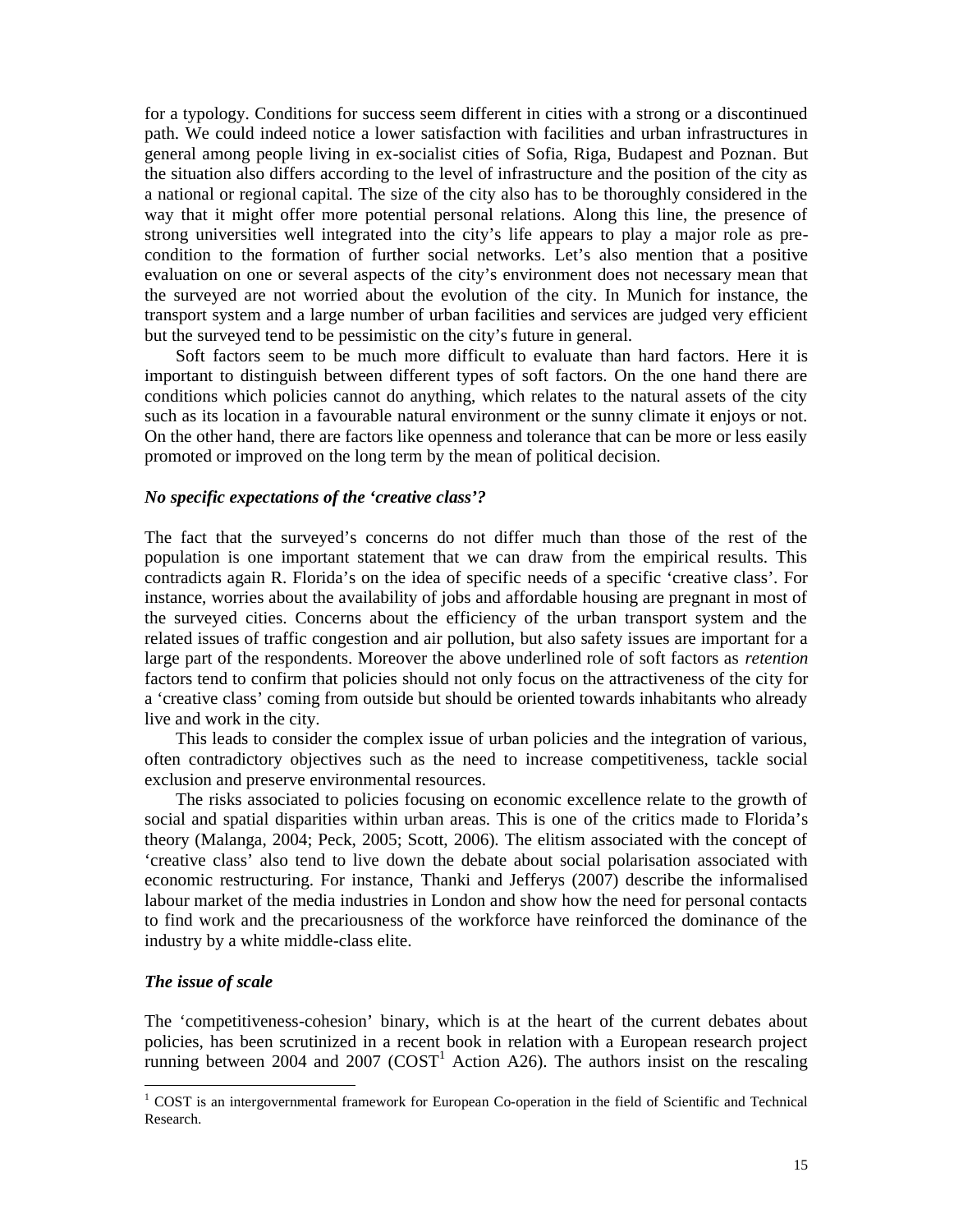process that has gone hand in hand with globalisation – characterised by open markets, removal of barriers for trade, investments and migration of labour. Cities have become 'key territory for current capitalism' and 'place competition has become a key driver of spatial and urban policy'. At the same time, cities and regions are forced to redefine their objectives, their means, their institutions and their positions as socio-political units (Ache et al.*,* 2008: 7).

The new meanings of the local and regional systems have been pointed out in a context of globalisation and it has been concluded that this should not be regarded as separated from global processes (Musterd and al., 2007). The analysis highlights the need to take into account the city, the city-region and the wider regional scale, both in geographic and in politicaladministrative terms, as well as the need to consider '*smaller areas (sometimes neighbourhoods with specific characteristics) which either do or do not fit the requirements of residents and firms and thus demonstrate dynamic economic transformation or fail to do so'* (Ibid: 30).

The new importance of cities and regions in the global economy and the re-scaling process it entails let the neighbourhood appear as a new object of attention. One of our results relates to the idea that if soft factors do not influence people's choice to settle in a particular city, they might determine why they choose a certain district within an urban area (Martin-Brelot et al., 2010). This idea could at last be put into relation with the differences we found between creative and knowledge workers. The first ones seem to be more demanding in terms of cultural offer and social environment and the second ones more sensitive to hard factors. This has probably implications for policy makers who wish to favour a certain type of industries or individuals. Particularly in terms of scale, interventions on neighbourhoods might be more adapted to the needs of creative people, whereas strategies at the metropolitan and / or regional level might better suit a strategy targeting the development of knowledge intensive activities.

On the basis of the outcomes of this analysis and the surveys that have been carried out in the previous Work Packages, as well as on the basis of the synthesis reports which have been written, current policies and strategies are confronted with actual dynamics in the regions involved. Attention is paid in particular to the institutional dimension and the role of organizations (governments, trade associations, large companies, universities, citizen movements etc.) and the mode of governance in a comparative perspective.

### **2.2 Governance approaches and methodology**

The purpose of this sub-section is not to review in details the different governance approaches and methods but to highlight key issues regarding comparative studies and identify a common ground for a comparative analysis of case studies.

The nature and scope of this research phase should be taken into consideration: it primarily involves a policy documents analysis, a study of governance arrangements in the field of economic development as well as interviews of stakeholders. The research mainly relies on existing knowledge and expertise of the topic under consideration and on previous research conducted by the researchers on every case study.

#### *2.2.1 The diversity of governance concepts and theoretical approaches*

Over the past decades a number of theories and approaches have been developed within what has been referred to as a shift of paradigm from government to governance. Prominent urban governance approaches include the American 'growth-machine' and 'urban regime' theories (and the related notion of 'urban growth coalitions') (Stone, 1993; Stone, 1989; Elkin, 1987;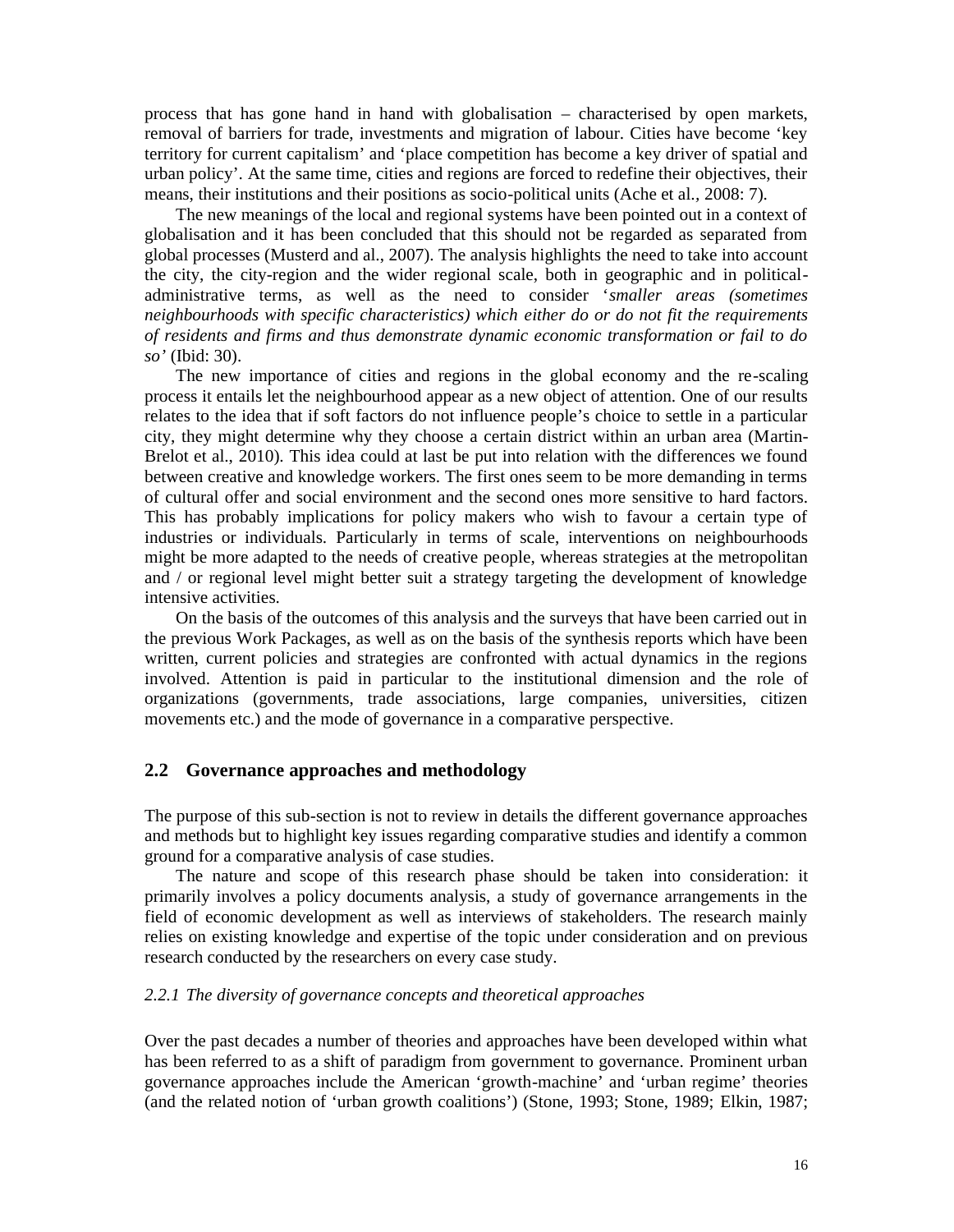Stoker, 1995). Those approaches rely on the notion of 'policy networks' which is based on the (contentious) assumption that political processes are not controlled by state actors alone and that governing increasingly depends on the interaction of public and private actors (Davies, 2002). Policy network analysis has been described as '*attempts to explain policy development by examining networks of actors concerned with a given policy problem, across the public and private sectors and throughout different levels of governance'* (Mikkelsen, 2006: 17-18). Whilst all analyses use the network as unit of analysis several approaches have been developed (Ibid.). The term 'policy network' can also be understood as '*as a generic label that embraces different forms of relations between state actors and private actors*' (Kriesi et al., 2006: 341).

#### *2.2.2 Governance in creative and knowledge industries*

Despite their very different production conditions and marketing structures, the cultural and creative industries display characteristic features that are reflected in specific forms of governance. Micro-companies and/or project-based structures with a large portion of freelancers dominate. Some rare sub-areas are heavily dependent on state funds (theatres, even film industry). As a whole, the cultural economy is a high-risk area with extreme fluctuations in market success. Besides, creative industries lack organisational basis and industry associations that could serve as negotiation partners. In these particular conditions, traditional 'top-down' governance approaches seem hardly adequate. Establishing leadership in structurally unstable situations requires a more flexible, less hierarchical approach. Attention should be paid to intermediaries such as 'culturepreneurs' (Lange, 2007) or 'creativity brokers' (Bilton and Leary, 2002) that can mediate between agencies and creative industries.

The knowledge industries are far more institutionalized and rely on growth coalitions that often associate public agencies, big businesses and industry associations. Furthermore, long established policies and structures are critical (Hall, 2004). These sectors are less flexible, characterized by a strong inertia. Emerging spin-off companies and spill over effects are far from exceptional. The importance of educational assets in a given city for the progressive development of knowledge-intensive industries makes them more dependent on the support of public structures; top-down governance approaches are much more frequent (and might be more relevant) in that area than in that of the creative and cultural industries.

#### *2.2.3 The difficulty of conducting comparative studies*

The comparative study of policies and strategies raises a number of theoretical and methodological issues that have been summarised as follow within the context of a study of two German and two U.S. cities<sup>2</sup>: 'an over-dominance of deductive approaches, the lack of *explicit methodological guidelines and the less than rigorous application of what has become a multitude of overlapping theoretical concepts*' (Gissendanner, 2003: 3).

Whereas it is acknowledged that deductive studies make a valuable contribution to theory building, it is also pointed out that the use of different concepts for qualitative descriptions inhibits case comparisons. In addition prominent urban governance approaches such as the 'growth-machine' and 'urban regime' theories in particular are said to provide few explicit methodological guidelines and the authors that applied them do not usually specify the

<sup>&</sup>lt;sup>2</sup> This study aimed at analysing the different ways in which cities responded to de-industrialisation and at exploring why some would respond in a relatively more strategic fashion.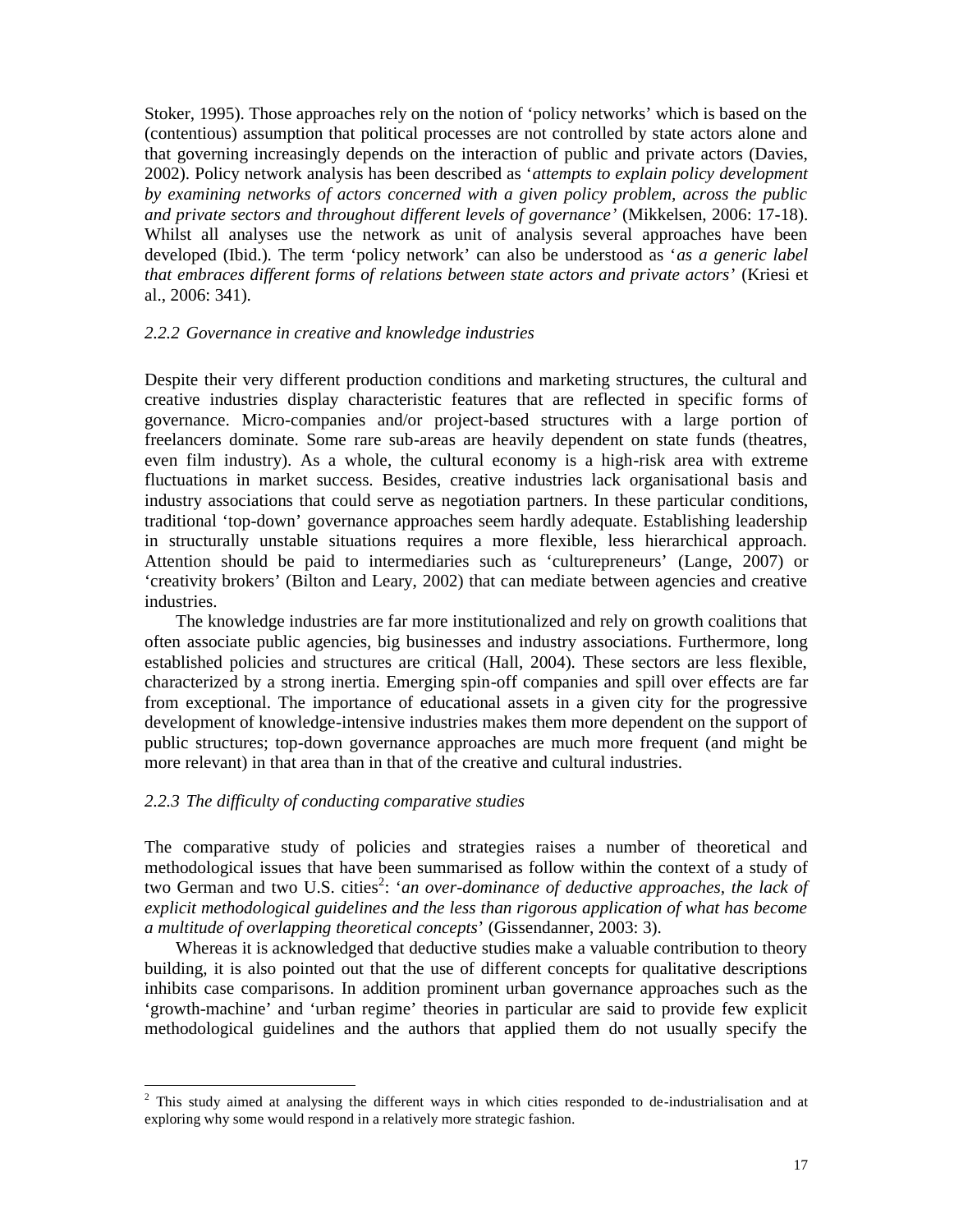methodology they use, which also makes the comparison difficult<sup>3</sup>. Finally, the concepts used by the researchers may differ from the one originally defined in the source texts (Ibid.).

According to some scholars the dominant urban governance approaches present some shortcomings as well. The urban regime theory has been criticized in a number of aspects: its focus on political management and arrangements of internal governance coalitions and its failure to move beyond 'middle-level abstractions'; its tendency to overlook the role of higher level governments; a rigid and static conceptualization of the division of labour between state and the market and the subsequent underestimation of the potential role played by the local state and community-based organisations in capital accumulation; as well as a narrow vision of the private sector that does not take into consideration small businesses as increasingly vital actors in the post-industrial era (Imbroscio, 1998; Gissendanner, 2003). Other criticisms of the urban regime theory underline the fact that it does not take into consideration the discursive dimension of partnerships and the power relationships (this is particularly relevant in urban regeneration policies, see Atkinson, 1999). The 'growth machine' approach has been criticized for its emphasis on the business communities and land use decision-making. Scholars also argue that the efficacy of local political structures and formal politics is not adequately considered and that the connections between the local state and the national state are neglected (Fox Gotham, 2000). Both approaches have been criticized for their underestimation of local political conflicts.

The relevance of approaches in term of 'policy networks' in the context of European cities has also been critically explored (see Davies for an analysis of the inadequacy of the term 'governing by networks' to describe the politics of urban regeneration in the UK). The debates revolve around the role and influence of public actors, in particular the national state, in sub-national affairs. The relative prevalence and power of 'autonomous governing networks' in different political systems are also put into question (Davies, 2002).

Following these shortcomings some authors have called for a more inductive approach that requires qualitative methods '*that better uncover structural details of governance networks in ways that are less dependent on particular general concepts or on a logic of data selection that is independent from particular cases. Case study data must also be presented in ways that ease comparison*' (Gissendanner, 2003: 6).

We propose to adopt such an inductive approach in order to describe and analyse simple structural aspects of networks through a set of common questions.

#### *2.2.4 Defining a common ground for comparative work*

Again, we have chosen to present a set of common questions to be answered in every case study rather than a single theoretical approach (see Appendix: Elements to address the types of interactions between stakeholders). A broad definition of 'policy network' is proposed (see the same appendix). This set of common questions builds on various analyses of networks that have been developed to analyse European policies (Kriesi et al*.*, 2006; Peterson and Bomberg, 1999; Peterson, 2003; Rhodes, 1990, 1997).

The aim of this analysis is to identify and describe networks structures and functioning, including:

- The stakeholders involved in the definition and implementation of economic development policy, including identifying who is the most influential.
- The nature of their interactions.

 $3$  In addition to the fact that these theories are based on the U.S experience and context and do not necessarily fit the European ones.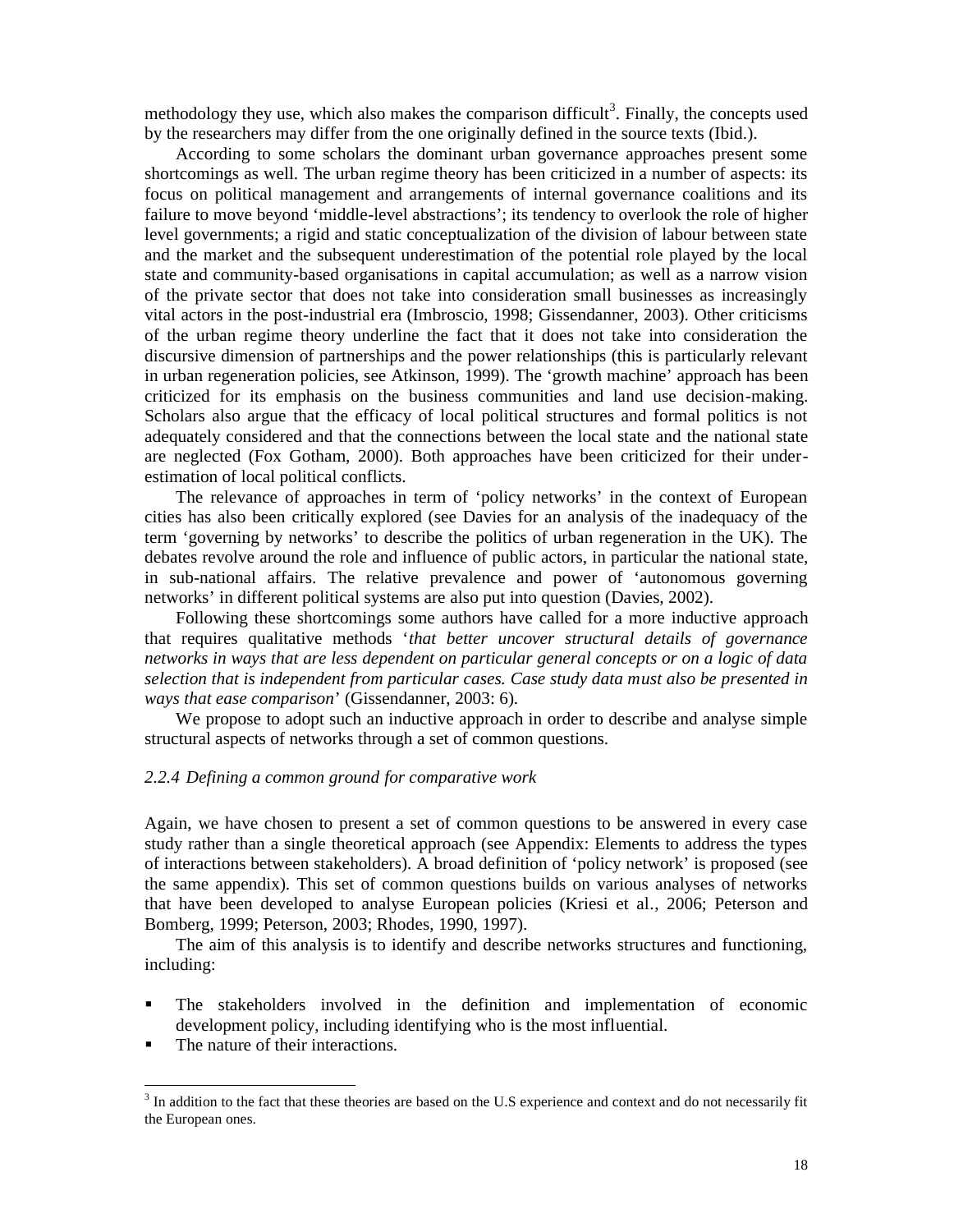How and to what extent the structure and functioning of coalitions and networks '*may explain policy choice, democraticness, strategicness, openness to new policy ideas, effectiveness, and so on*' (Gissendanner, 2003: 15).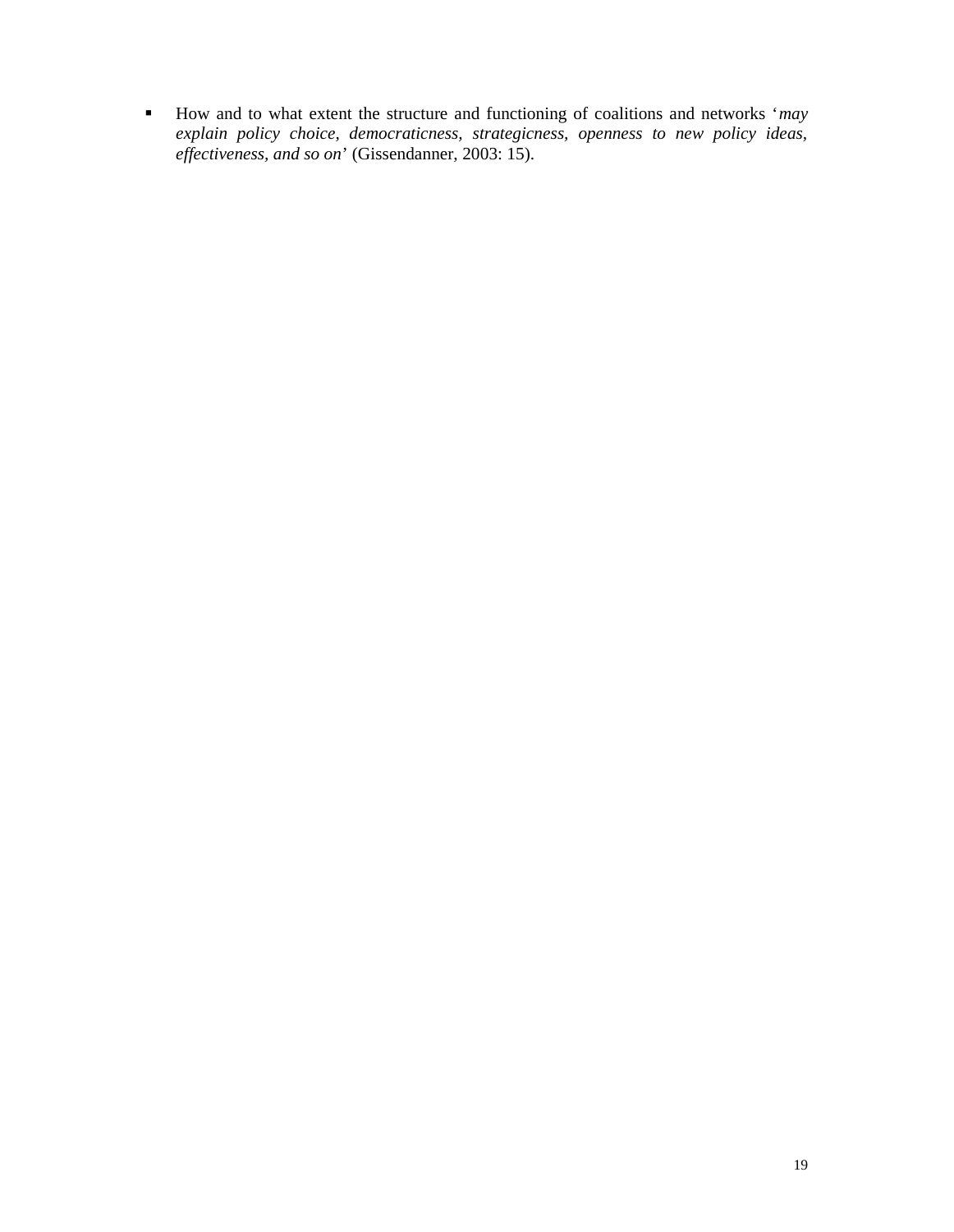# **3 Economic context, analysis of strategies and policies**

### **3.1 Brief introduction of creative knowledge sector based on ACRE findings**

#### *3.1.1 Statistical analysis*

The Budapest Metropolitan Region (BMR) as the only genuine metropolitan region of Hungary has always had a considerable share in creative knowledge sector at a national scale.

According to the definition of creative economy by the ACRE consortium at the end of 2007 there were 258 thousand active economic organisations in Hungary operating in the field of *creative industries* and *knowledge intensive industries* (together the 'creative knowledge sector'), which made up 36.7 percent of the active economic organisations registered in the country. 44.5 percent of them (ca. 112,100 companies and sole proprietors) acted in the BMR. The number of employees working in the creative sector of Hungary made up 889,000 persons, of which 52.0 percent (463,000 persons) worked in the BMR (Table 3.1). In 2007 creative knowledge sector in Hungary produced 61.8 billion EUR revenues as a total, the revenues produced in the territory of Budapest reached 37.6 billion EUR. Compared with the data of 1999 several remarkable changes took place during this eight year period not only in Hungary, but also in the Budapest Metropolitan Region (Kovács et al 2007).

The number of companies involved in creative knowledge sector had increased by 30.7 percent, especially dynamically Finances (85.1 percent) and R&D, higher education (81.7). At the same time the number of enterprises in creative industries had grown somewhat below the average (19.7 percent) even though it had brought the largest number of new enterprises (with the new 12,000 ones established since 1999 the number of active firms exceeded 65,000 in 2004, however, it decreased almost 1,500 by 2007).

|                           | 1999   | 2004   | 2007*  | <b>Change 1999/2007</b> |
|---------------------------|--------|--------|--------|-------------------------|
| Creative industries       | 53109  | 65071  | 63588  | 1999=100%<br>119,7      |
| <b>ICT</b>                | 6177   | 8717   | 8418   | 136,3                   |
| Finances                  | 3858   | 6223   | 7142   | 185,1                   |
| Law and business          | 21305  | 29396  | 30554  | 143,4                   |
| R&D, higher education     | 1306   | 2181   | 2373   | 181,7                   |
| Creative knowledge sector | 85755  | 111588 | 112075 | 130,7                   |
| Total                     | 206109 | 253498 | 251605 | 122,1                   |

**Table 3.1 Number of enterprises in the BMR (1999-2007)**

*Source: CSO Hungary; 1999, 2004, 2007 (\*grey fields indicate negative trends after 2004)*

The actors of knowledge economy are highly concentrated in the Budapest Agglomeration compared both to cities of the countryside and in all-national comparison. The knowledge potential has not only national but international importance as well. There is a high concentration of the drawing branches of economy: telecommunication, pharmaceutical factories in advanced technology, IT and media enterprises (Table 3.2). Perhaps these are not among the sectors and corporations with the highest specific net revenues, but they have a decisive role in shaping the structure of the new economy.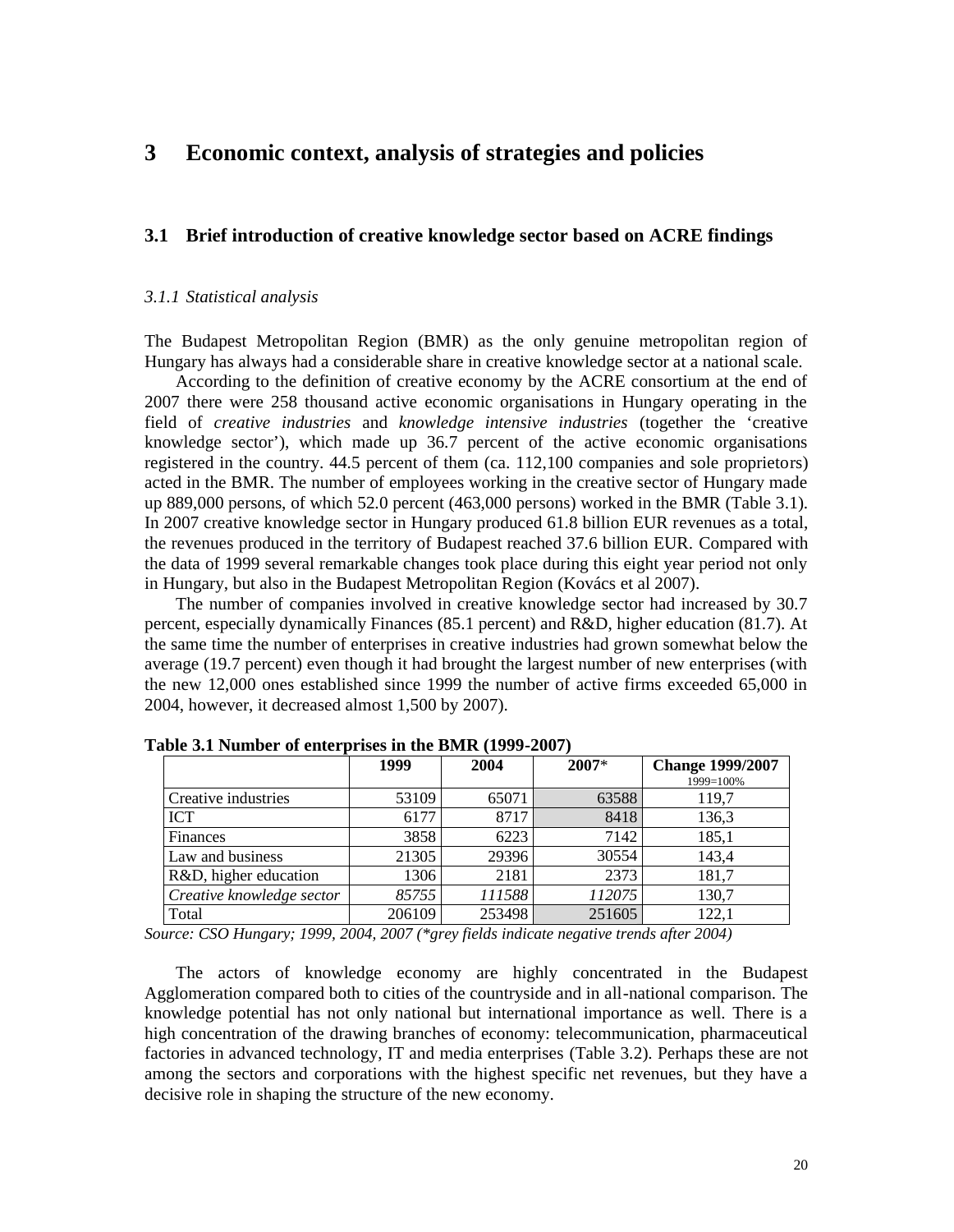|     | Telecommuni<br>cation | Pharma.<br>industry | Media        | IT           | Chemical<br>industry | Machine<br>industry | Vehicle<br>manufact. |
|-----|-----------------------|---------------------|--------------|--------------|----------------------|---------------------|----------------------|
| 1.  | $\overline{X}$        | X                   | $\mathbf{X}$ | $\mathbf{X}$ | X                    |                     |                      |
| 2.  | X                     | X                   | X            | X            |                      | X                   |                      |
| 3.  | XX                    |                     | X            | X            |                      | X                   | X                    |
| 4.  | X                     | X                   | X            | X            | X                    | X                   | XX                   |
| 5.  | XX                    | XX                  | X            |              |                      | XX                  | X                    |
| 6.  | X                     | XX                  | X            | X            | X                    |                     |                      |
| 7.  | X                     | XX                  |              | X            |                      |                     |                      |
| 8.  | X                     | X                   | X            |              | $\boldsymbol{X}$     | X                   | X                    |
| 9.  | $\mathbf{X}$          | X                   | X            | X            | X                    |                     |                      |
| 10. | $\mathbf{X}$          | X                   | $\mathbf{X}$ | X            |                      |                     |                      |

**Table 3.2 Firms of drawing branches in the Budapest Agglomeration, 2004 (based on top ten lists by branch)**

*X= firms with headquarters in Budapest; XX= firms with headquarters in the Agglomeration zone Source: Figyel, 2005, TOP lists, top 10 firms based on net revenues, 2004.* 

The increase of the number of employees lagged behind the growth of businesses over the time period in concern. The former had risen from 389,000 to 463,000 which represented a 19.1 percent increase (Table 3.3). The number of employees in law and business showed a considerable rise both in absolute and relative terms. Between 1999 and 2007 it expanded by 44,400 workers i.e. by 67.3 percent. With regard to the number of employees the ICT and finances sectors also expanded quite dynamically. Since the turn of the millennium – chiefly due to the reform processes – the employment rate in higher education has shrunk considerably (20.0 percent drop between 1999 and 2007).

In relation with the revenues the creative knowledge sector succeeded to develop very dynamically: the economic ventures received 14.9 billion EUR in 1999 and it had risen to 37.6 billion EUR by 2007. ICT and Finances produced more than 300 percent growth over the time period in concern (Table 3.4).

|                           | 1999    | 2004    | 2007*   | Change 1999/2007<br>1999=100% |
|---------------------------|---------|---------|---------|-------------------------------|
| Creative industries       | 179232  | 194009  | 193275  | 107,8                         |
| <b>ICT</b>                | 48651   | 56767   | 61243   | 125,9                         |
| Finances                  | 56319   | 53930   | 67723   | 120,2                         |
| Law and business          | 65286   | 89702   | 109248  | 167,3                         |
| R&D, higher education     | 39266   | 32649   | 31407   | 80,0                          |
| Creative knowledge sector | 388754  | 427057  | 462896  | 119,1                         |
| Total                     | 1347878 | 1482829 | 1481959 | 109,9                         |

**Table 3.3 Number of employees in the BMR (1999-2004)**

*Source: CSO Hungary; 1999, 2004, 2007 (\*grey fields indicate negative trends after 2004)*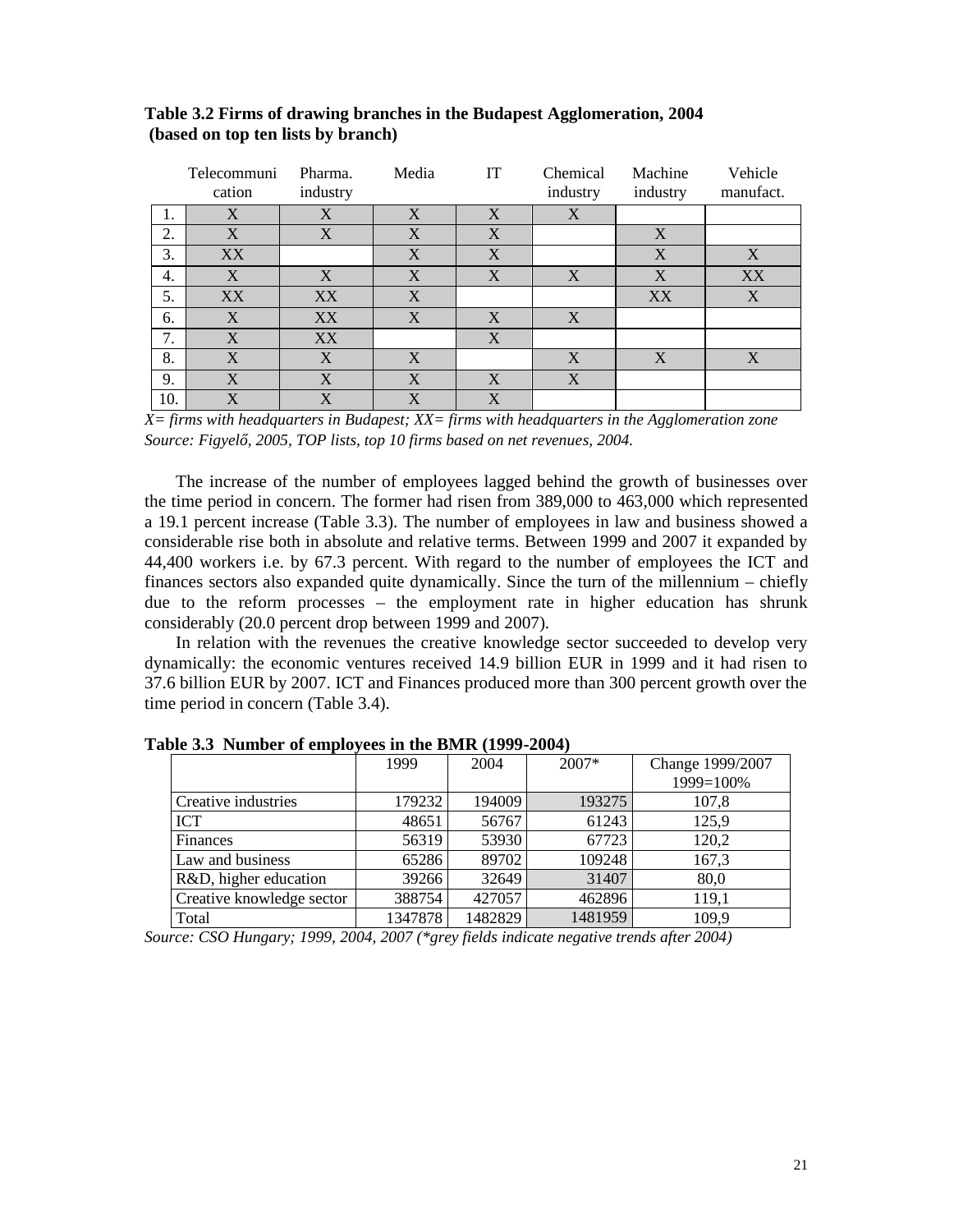|                           | 1999     | 2004      | 2007      | <b>Change 1999/2007</b><br>1999=100% |
|---------------------------|----------|-----------|-----------|--------------------------------------|
| Creative industries       | 6328507  | 10887508  | 13427271  | 212,2                                |
| <b>ICT</b>                | 3809130  | 8468869   | 11914333  | 312,8                                |
| Finances                  | 2359168  | 5331167   | 7249749   | 307,3                                |
| Law and business          | 2252733  | 3140085   | 4822682   | 214,1                                |
| R&D, higher education     | 146510   | 171428    | 211508    | 144,4                                |
| Creative knowledge sector | 14896048 | 27999057  | 37625543  | 252,6                                |
| Total                     | 59459215 | 113657043 | 159976824 | 269,1                                |

**Table 3.4 Revenues in the BMR (1000 EUR, 1999-2004)**

*Source: CSO Hungary; 1999, 2004, 2007*

Trends within the territory of the BMR can be traces with studies on its weight shared and part played within the creative knowledge sector, on the national level. As far as both the total number of active economic organisations and those operating in the BMR are concerned, the weight of the region had somewhat grown between 1999 and 2007. The same is valid for the number of employees and the revenues. The comparison between creative and knowledgeintensive industries, however, reveals considerable disparities. Creative industries enjoyed positive trends in the number of enterprises and employees and in the volume of revenues. This is the only branch within creative knowledge sector, where the share of the BMR on national level had grown with regard to all the three parameters. In spite of an upward trend of enterprises in ICT, the BMR had lost from its weight after the turn of the millennium. Judging from their revenues, capital-intensive, innovative and dynamically developing economic organisations are concentrated in the capital and surrounding settlements. After a small decline in the weight of BMR in finances upward tendencies characterised the development of the sub-sector between 2004 and 2007. Especially high share of BMR could be detected in the field of revenues. In Law and business, between 1999 and 2004 its revenues dropped considerably in comparison with those in the countryside. A conclusion might be drawn that the sophisticated legal and business services had been upgraded and come to the fore in provincial cities after the turn of the new millennium.

There should also be mentioned that – along with an overall growth of organisations in R&D and higher education – the weight of the BMR in this branch lessened in a national comparison. There has been a change of the structure and concept in higher education with a rising number of institutions in research and training in the countryside. The efficiency and rentability of the branch have recently decreased as they produced declining revenues with a concurrent increasing number of staff (Table 3.5 and 3.6).

|                           | <b>Enterprises</b> |      |      | <b>Employees</b> |      |      | <b>Revenues</b> |      |      |
|---------------------------|--------------------|------|------|------------------|------|------|-----------------|------|------|
|                           | 1999               | 2004 | 2007 | 1999             | 2004 | 2007 | 1999            | 2004 | 2007 |
| Creative industries       | 42.0               | 43.3 | 44.0 | 40.5             | 44.8 | 46.8 | 58.3            | 62.3 | 63.9 |
| ICT                       | 55.8               | 53.6 | 52.6 | 49.8             | 46.7 | 51.8 | 42.4            | 43.1 | 46.0 |
| Finances                  | 28.2               | 27.4 | 28.5 | 75.5             | 66.5 | 69.1 | 89.7            | 91.2 | 90.1 |
| Law and business          | 42.3               | 41.9 | 45.2 | 52.7             | 53.0 | 55.7 | 80.4            | 66.6 | 73.6 |
| R&D - higher education    | 65.6               | 52.4 | 51.4 | 48.1             | 48.7 | 49.5 | 77.5            | 77.5 | 73.0 |
| Creative knowledge sector | 42.1               | 42.3 | 43.5 | 47.4             | 49.0 | 52.1 | 58.5            | 58.4 | 60.9 |
| Total                     | 34.5               | 35.0 | 35.8 | 37.8             | 39.1 | 40.7 | 51.3            | 53.2 | 55.0 |

**Table 3.5 The importance of BMR in the creative knowledge sector of Hungary (%)** (Ratio of BMR within the whole creative knowledge sector of Hungary)

*Source: CSO Hungary; 1999, 2004, 2007*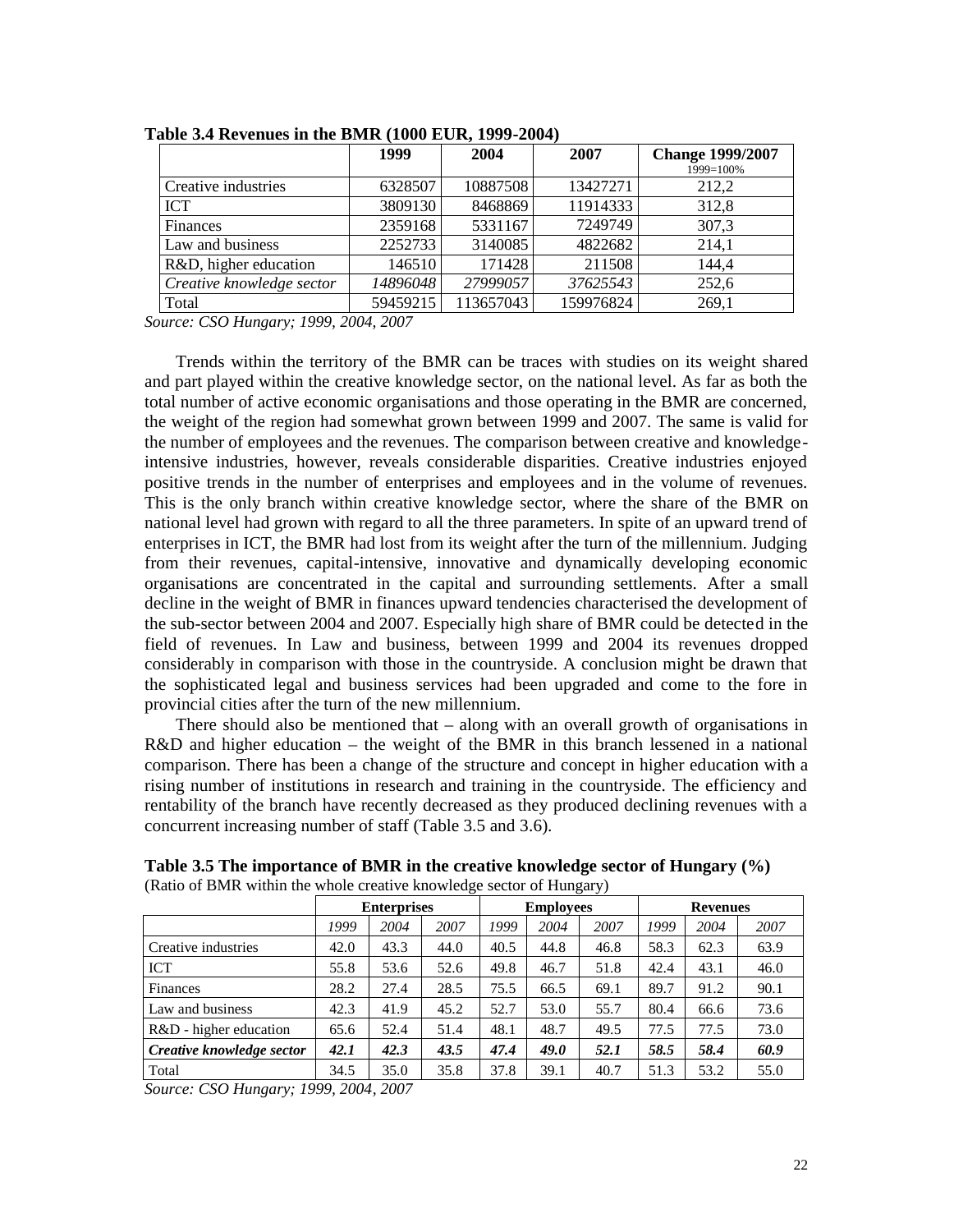|                           | <b>Enterprises</b> |           | <b>Employees</b> |           | <b>Revenues</b> |           |
|---------------------------|--------------------|-----------|------------------|-----------|-----------------|-----------|
|                           | 1999/2004          | 2004/2007 | 1999/2004        | 2004/2007 | 1999/2004       | 2004/2007 |
| Creative industries       | 1.3                | 0.7       | 4.3              | 2.0       | 4.1             | 1.6       |
| <b>ICT</b>                | $-2.2$             | 1.0       | $-3.2$           | 5.1       | 0.7             | 2.9       |
| Finances                  | $-0.8$             |           | $-9.0$           | 2.6       | 1.5             | $-1.1$    |
| Law and business          | $-0.4$             | 3.3       | 0.3              | 4.7       | $-13.7$         | 7.0       |
| R&D - higher education    | $-13.2$            | $-1.0$    | 0.7              | 0.8       | 0.0             | $-4.5$    |
| Creative knowledge sector | 0.2                | 1.2       | 1.6              | 3.1       | 0.0             | 2.5       |
| Total                     | 0.5                | $_{0.8}$  |                  | 6.،       | 1.9             | 1.8       |

**Table 3.6 Changes of weight of the BMR in the creative knowledge sector of Hungary (%)**

*Source: CSO Hungary; 1999, 2004, 2007 (\*grey fields indicate negative trends in the certain periods)*

### *3.1.2 Outcomes of empirical surveys*

### *Budapest in the eyes of creative professionals*

After our results became evaluated it had been clearly established that in the course of the analyses of the hard, soft and personal factors distinction has to be made between the macro (global), and micro (local) levels. Macro level is meant to be the general motivations of the interviewee to come and stay in Budapest and/or BMR whereas micro level encompass factors having been decisive for the choice of the place of residence and site selection within the metropolitan region.

#### Motivations to come to Budapest

Our investigations have shown that the resettlement of creatives as international migrants from abroad to Hungary and Budapest had been primarily determined by hard factors: the main trigger was the intention either to *undertake work* or to *pursue studies* in higher education. In this respect no particular difference could be identified between the members of the creative and knowledge intensive groups.

Similar to the international migrants, Hungarian employees predominantly came to Budapest in order to undertake jobs. As a motivation factor of a nearly similar importance, another goal was to pursue studies in higher education (in colleges or universities). When founding a firm market conditions was the foremost consideration: Budapest represents an enormous economic potential relative to that of the whole country and this exert a great attraction upon the economic units. Creative firms settled in the BMR are primarily due to the *size of the market and labour market*. A high number of entrepreneurships and a well trained manpower is not a negligible factor of site selection either. The moving in of the creative firms and settling down of the managers are mainly determined by hard factors as well. Another motivation factor already belongs to the soft ones: according to the unanimous opinion of the managers, *informal links* play a decisive part in Hungarian economy therefore enterprises might profit a lot from their presence in the capital. Moreover here they have an access to high level legal, financial, commercial, logistic *services*.

Summing up our achievements of the analyses performed on the macro level it can be stated that workers and graduates employed in creative economy, managers and enterprises, and transnational migrants arriving in Hungary and Budapest are attracted by the economic advantages offered by the BMR: employees favour *job opportunities* of broad range and undertake different kinds of labour as employers do for the same reason, notably by the *favourable labour market conditions*. For the latter the large market (enterprises, clients) is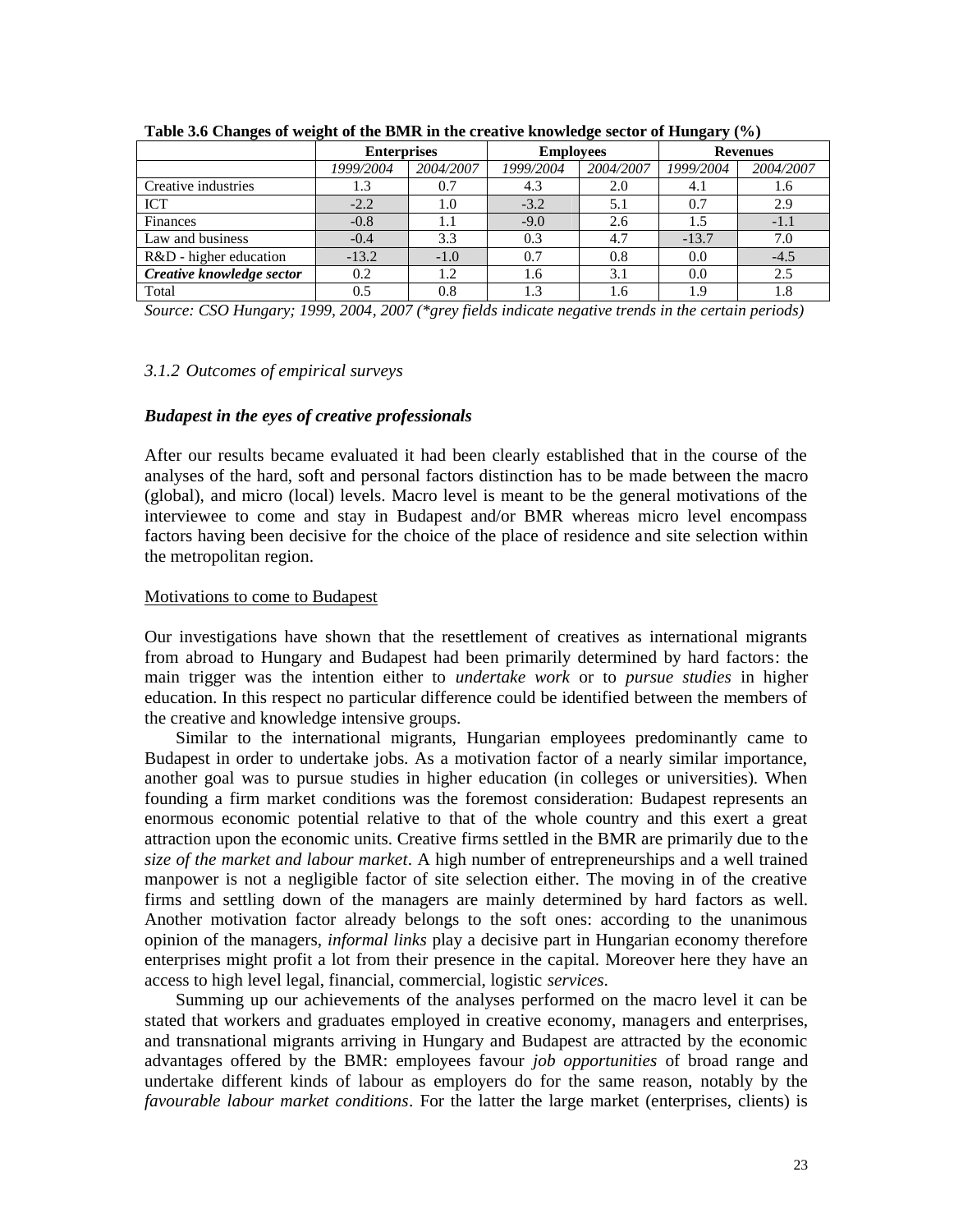part of the strongest attractions. The second greatest attraction is the use of *education and training*, being important because settling down is a general trend, so higher education of prominent quality raises the economic potential of the BMR. The third is the personal and soft factors changing by target groups when transnational migrants take decisions on an emotional basis (they followed their partner, or the metropolis appealed to them), while the managers tend to consider economic factors (e.g. informal links, availability of services). It can be stated that motivation and attraction factors on the macro level for the creative and knowledge intensive professionals do not differ from those for the people employed in the other sectors of the economy.

#### Why to stay and settle down in Budapest?

Based on the micro level analyses no differences could be recognised as to the factors decisive for the settling down of professionals working in creative vs. knowledge intensive sectors. The most important motivation factors are the *cost of dwelling*, the *size of the residence* and *proximity to public transport* as hard factors (Table 3.7). They are not only attracting but also retaining factors i.e. they are determinant for moving of the creatives to a certain neighbourhood but also for their staying there longer.

Following the above decisive hard factors several soft factors are to be considered before decision is made. Of them the *quality and atmosphere of the neighbourhood* is to be mentioned in the first place. In the scale of values this was mentioned by the employees as a factor examined just after dwelling and public transport. Proximity to the place of work was referred to as an attracting factor by the creatives, whereas high traffic and noise pollution evaluated as a push factor. For a longer perspective *personal safety and public security*, access to commercial facilities and the quality of life offered by the neighbourhood that are primary retaining factors.

From the analyses of cross-tables on the choice of residence the conclusion can be drawn that young people tend to make their choice along the hard factors (in pursuit of studies in Budapest, seeking for job), whereas soft factors (e.g. proximity to natural environment) appear as preference for the middle-age and older generations.

|                                |           |           | $\sim$ $\sim$ |            |       |         |
|--------------------------------|-----------|-----------|---------------|------------|-------|---------|
|                                | Very      | Ouite     | Somewhat      | <b>Not</b> | Don't |         |
|                                | Important | Important | important     | important  | know  | Missing |
| cost of dwelling               | 33.5      | 40.5      | 11.0          | 6.0        | 3.5   | 5.5     |
| quality of surrounding         |           |           |               |            |       |         |
| neighbourhood                  | 33.5      | 38.0      | 16.0          | 4.0        | 2.5   | 6.0     |
| the neighbourhood's atmosphere | 28.0      | 39.5      | 19.5          | 5.5        | 3.0   | 4.5     |
| size of dwelling               | 23.5      | 48.0      | 13.5          | 6.5        | 3.5   | 5.0     |
| proximity to public transport  | 19.5      | 44.5      | 20.5          | 9.0        | 2.0   | 4.5     |

**Table 3.7 Role of factors in choosing the current dwelling place (whole sample, n=203)**

The employers and managers primarily consider hard factors in the course of site selection. The leading aspects are the *price of office*, the *size and infrastructure of office*, further the *accessibility i.e. connection both to traffic lines and public transport*. For certain creative firms the presence in Budapest is important because it is a prerequisite to applying for subsidies and allowances. An accentuated importance has the *place of residence* of the managerial strata (in inverse ratio to the size of the firm) which also emerges in the process of choosing the headquarter's site. Soft factors come to the fore in the second round, especially the office's neighbourhood: the managers of creative firms favour prestige aspects, whereas those of knowledge intensive enterprises prefer the quiet and calm surroundings. Among the soft factors *informal links* and *good services* are equally attracting factors (macro level) and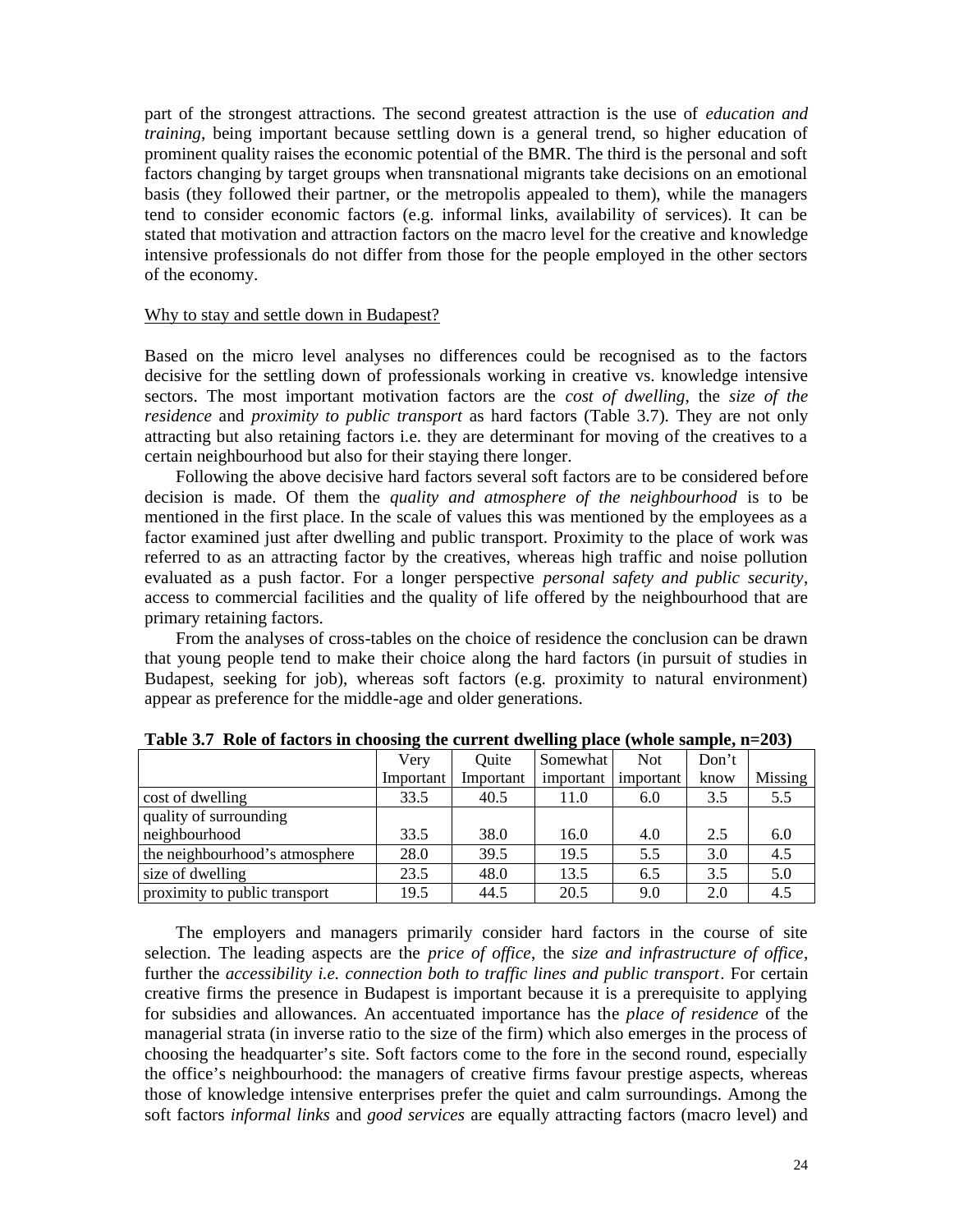retaining factors (micro level) for the creative firms. Doubtfully, personal trajectories have some part to play in the decision making process concerning settlement: *family and friends* can play both of these roles.

### *Strengths and weaknesses of the Budapest Metropolitan Region*

Summarising the results on the *strengths of Budapest* three groups of location factors were judged equally and very positively in each of the three target groups: a) Job offers and career opportunities; b) Cultural life and leisure, sport and entertainment opportunities; c) Services, retailing and shopping networks and gastronomy. The first group belongs to the hard factors, whereas the second and third categories can be evaluated as soft factors.

Apart from the above mentioned groups of factors exist that have less importance but strengthen the position of Budapest. The capital is an undisputed leader in the country's higher education, and the level of training is highly appreciated among specialists from Hungary and abroad.

Job and career opportunities are strong attractions of the BMR. They are supported with favourable working conditions: by the Hungarian and foreign employees the enterprises and institutions as a rule provide more sophisticated working facilities than their counterparts in the countryside.

The issue of subsidies and allowances belong to the hard factors. It is well known that there exists an extensive social network in Hungary, i.e. a system of state subsidies and social allowances, involving high expenditures thus imposing a heavy burden upon the economic performance of the country, which extend beyond its capability. It is not accidental that the respondents (chiefly transnational migrants and managerial strata) based on financial considerations of their own, highly appreciated this system of subsidies and allowances (Egedy–Kovács 2009).

Residential environment is to be mentioned among the soft factors; it means that most diverse quarters of high standards and quality are evaluated as the strong points of Budapest. This great variety of the neighbourhoods is ready to meet the demands of all social strata. Of the soft factors there are two advantages of the BMR: a fine geographical setting which is praised especially by the transnational migrants and managers and the cultural milieu typical of the city. The latter is closely related with a rich choice of cultural programmes.

There are few hard and soft factors that should be mentioned among the *weaknesses of Budapest.* The former is the Hungarian system of taxation judged very negatively both by the employers and transnational migrants. Although there were attempts to reform the system in the recent years, these have proven to be unsuccessful or inefficient. Therefore Budapest is in a loser position in the economic competition because tax bands and high tax payments appear as push factors: they curb the inflow and settlement of professionals and firms. There are four further factors that weaken Budapest's position in the domestic and international competition of cities even though to a lesser extent than those two mentioned above. Of the hard factors high living costs should be referred to. All the three target groups expressed their view that price of living and especially everyday expenses are very high in comparison with the level of income. Other weak points of Budapest are the lack of tolerance and acceptance of diversity and the missing openness. A surprisingly high level of intolerance (contrary to all expectations) in most places of the BMR was one of the findings of previous surveys. In relation with this issue employees hold that solidarity, social cohesion and equity are problematic, not only in the BMR but all over Hungary. A closely related question is that in the opinion of the respondents there is a very low level of the political culture in Hungary, and the situation is further corroborated by an overwhelming over-administration and bureaucracy.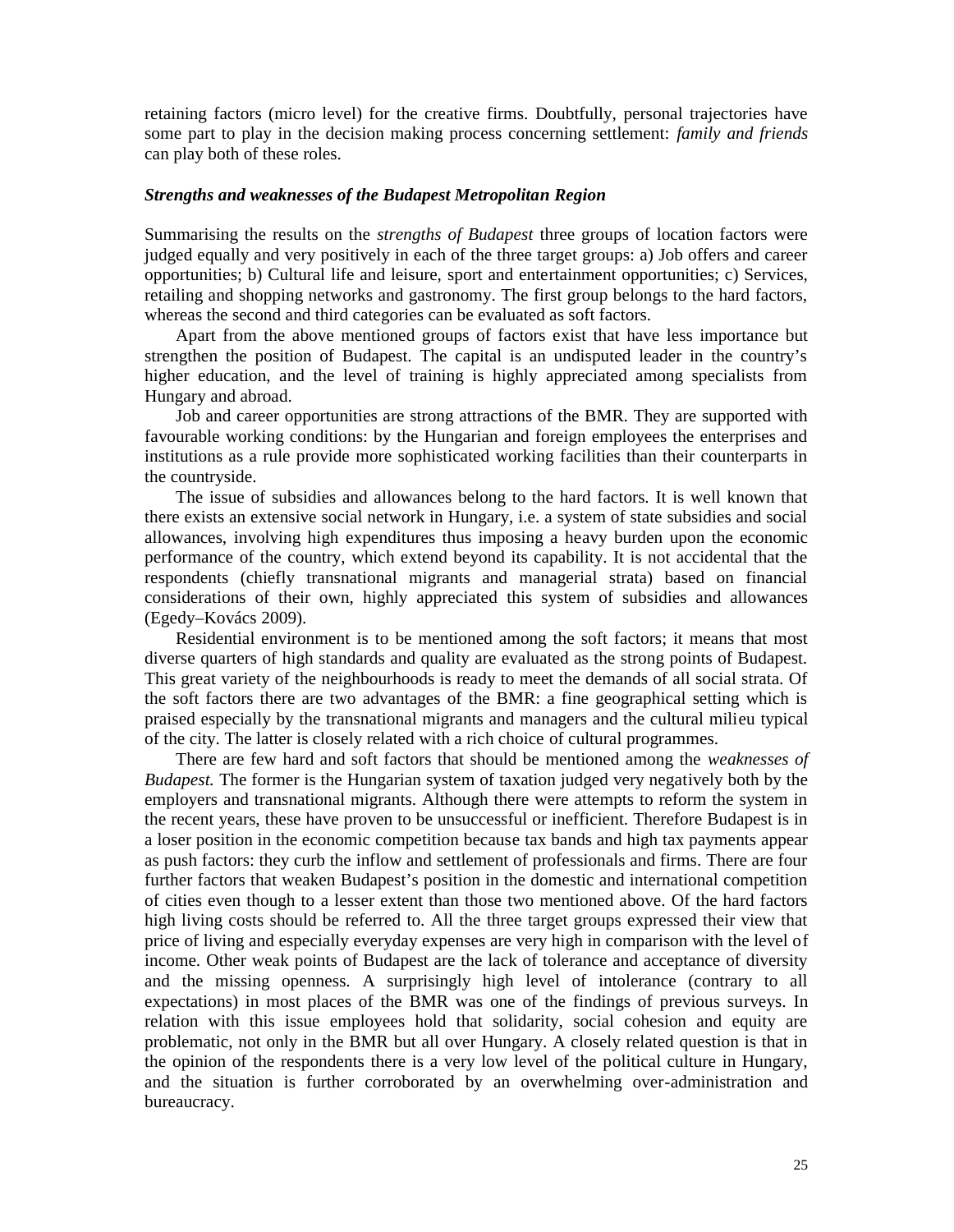Among the negative soft factors the indicators typical of big cities: pollution, cleanness and noise are often referred to. High traffic and the noise generated add to the deterioration of quality of life. The uncleanliness and neglected state of the districts, quarters and streets complained about by the respondents can be attributed to an inferior level of environmental consciousness among the local population. It is not surprising in this sense that almost half of the respondents from both investigated sectors voiced their stance about the deteriorating quality of life in Budapest over the past years.

### **3.2 Introduction of existing strategies and policies**

### *3.2.1 Development of urban policy making process in Hungary*

The post-socialist period can be divided into three stages by distinguishing basic political, legal and public policies (Tosics 2006):

- a) The *vacuum period* the basic political decisions and the introduction of detailed legal regulations, in the early 1990s. The period could be characterised by uncontrolled development triggered by massive privatisation, by investors' focus on the getting the best position in the urban restructuring process.
- b) The *adaptation period* from the introduction of new legislations till the emergence of public policies, in the mid- and late 1990s. This period was characterised by the initiation of new investments and planning instruments, the fragmentation of local governments used to the developers'' advantage and reliance on the infrastructure reserves. During this period the municipality of Budapest started to elaborate long-term plans and the Master Plan.
- c) The *adjustment period* marked by the emergence of national and local policies, from the late 1990s on. This period can be characterised by continued investment more regard to public sector plans and emerging cooperation within the public sector. The end of this period is marked by fully functional and unconstrained market processes. In Budapest the long-term Budapest Strategic Development Concept was approved in 2003 and also the medium-term integrated development programme was elaborated in 2005.

According to the policy development periods mentioned above national territorial development policies have been changed regularly during the last two decades. Since the change of regime at least 4 governmental policies could be distinguished (Szemz  $-T$ osics 2005):

- i) *Development policy for smaller settlements* (1990-1994) The first freely elected, conservative, rightwing government carried out a policy favouring the smaller settlements. In this period, the number of local government authorities doubled, many of the small settlements which had previously been forced to operate joint councils with other settlements became independent and could establish their own local authority. The main subsidy programmes of the national government helped the smaller settlements build their public buildings and schools and develop their infrastructure.
- ii) *Starting re-centralization* (1994-1998) The second, leftwing, socialist-liberal coalition government gave self-government status to the 19 county government authorities and introduced the direct election of their members. This, however, did not lead to the strengthening of the middle level of governance, since their roles and financing remained insignificant. The subsidization of the smallest settlements did not continue in the same way: the policy became more balanced. In this period, the tendency of the recentralization of financial resources started, as each year a lower proportion of the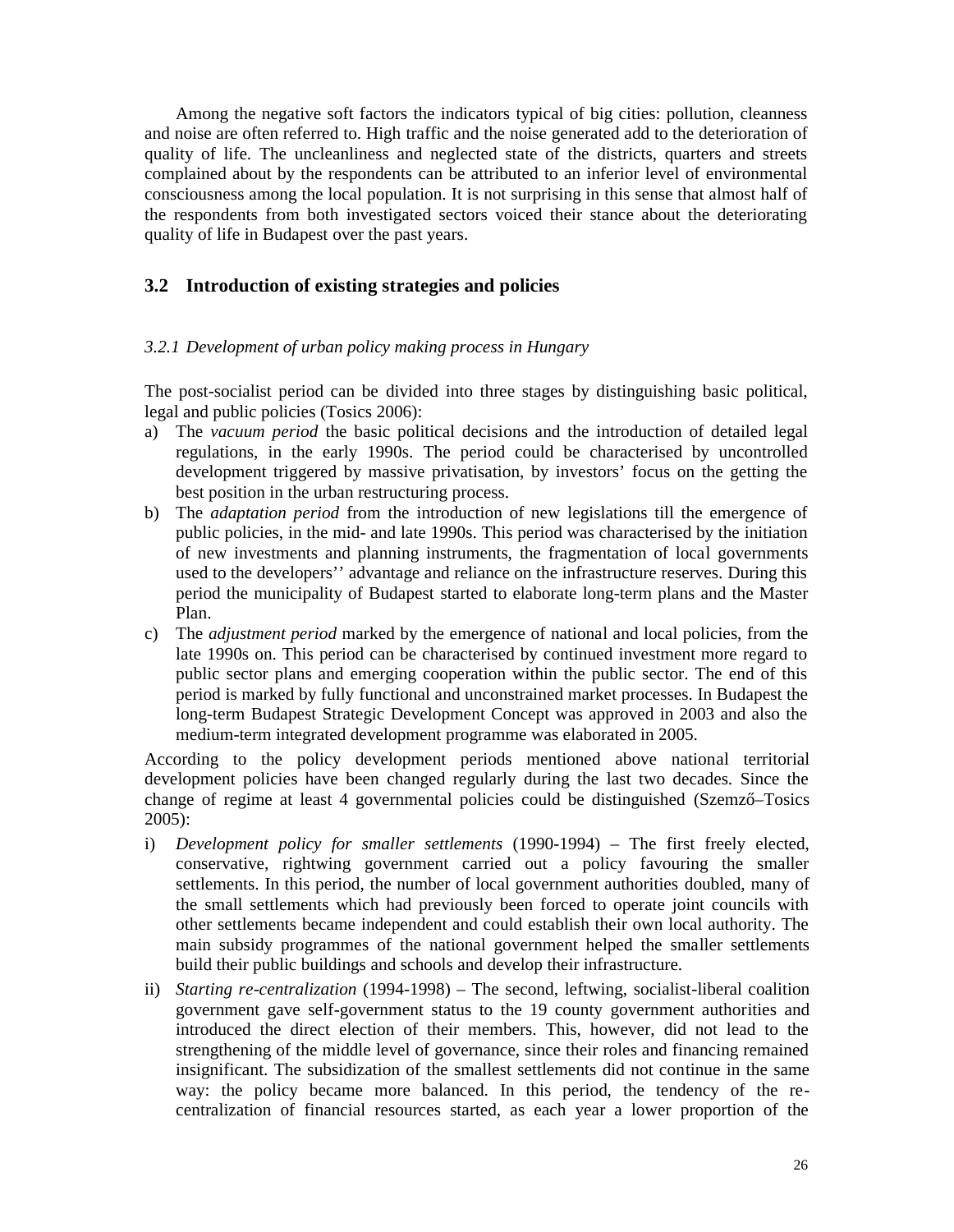Personal Income Tax (PIT) revenues were left at the place of origination (this share decreased from 100 per cent to 50 and then to 35 per cent), and the government reallocated the centralized part according to its own priorities.

- iii) *Continuing re-centralization*, strong countryside development policy (1998-2002) The third, rightwing government continued the policy of re-centralization; the share of PIT left with local government decreased first to 15 per cent and then dropped as low as five per cent. With regard to the approaching EU membership, seven planning-statistical regions were set up, without, however, giving any real function to this level. This time, the development of the countryside was put at the centre of the government's policy, so that Budapest suffered serious budgetary cuts. Although this plan to foster the countryside was not coherent or well enough developed, the positive consequence of this period was that it allowed some middle-sized towns - like Debrecen - to become stronger and gain momentum both in an administrative and an economic sense.
- iv) *Emerging decentralisation* by developing larger cities within the country (2002–present day) – Main influencing factors in this period were the preparatory arrangements and accession of Hungary to the EU. As a new member state Hungary intended to increase the role of regions and counties and on the other hand policy makers recognised the importance of economic development in major cities of Hungary. Budapest achieved a better position with the inauguration of the new government this time leftwing. Another important change was that the level of PIT remaining with the local governments was raised from 5 to 10 per cent. However, this amount is still not enough for financing all the expenses local governments have. As a result many of them, having come close to bankruptcy, have remained tied to the central governmental subsidies. It can be said that, in general, the national territorial development policy fails to take the problems of the cities into proper account. Instead of paying attention to special urban needs and problems, the emphasis is placed on larger territorial units, such as counties and regions. This is reflected by the distribution of the national regional development funds, which allocate special funds for underdeveloped micro-regions and regions without having any distinct focus on cities.

Although there is no national urban policy, there is of course urban planning: every settlement from a village to a city has its own established spatial regulatory plan, and cities increasingly have their own complex, strategic development plans. Parallel to the strengthening of local government authorities, the middle level has been substantially weakened: the counties became self-governing, but without real power or financial means, and the regions were only established as planning-statistical units. Moreover, medium and long-term planning has almost totally disappeared at all levels of government. In the emerging and highly fragmented government system, policies have become too centralized, since there was no middle level to which decentralization could be directed from above. To sum up: planning is mostly delegated to the lowest level, namely to that of the local authorities. In the last two decades having all the planning and decision-making competencies but no financial stability and no regional control, local governments opted for short-term thinking instead of developing longer-term strategies.

Having created a quite decentralized situation with the Local Government Act in 1990, the various central governments delegated all planning competencies to the local level – although with little money attached. Local governments face not only the problem of having a very constrained financial basis compared with their broad compulsory tasks, but also that of the unpredictable changes in the taxation and other financing systems.

With regard to the matter of finance, the main sources of income of the local government authorities are as follows: state subsidies (both normative and exceptional); own revenues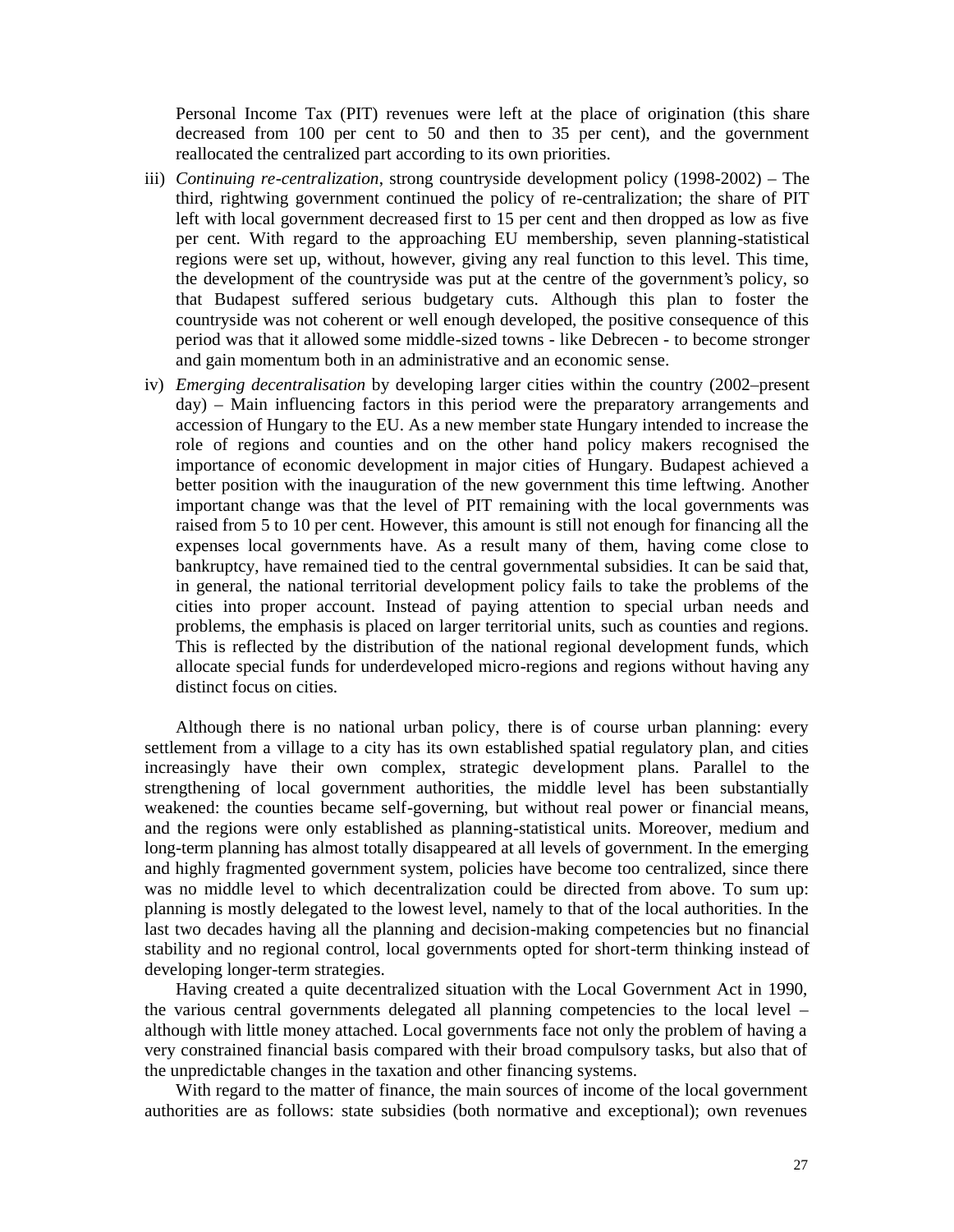(from local taxes, sales, and operation incomes); delegated revenues (from the state); revenues from credit operations, accumulation and capital-type revenues. Local government authorities usually apply to the central state for financial support for any development. This means that, in practice, the local authorities adapt their development designs to fit the central tenders in the hope of acquiring more money. Another problem is that these central tenders mostly support institutional developments that are primarily not designed to further enhance local developments, and since they have to be maintained thereafter, they take even more money away from the original purposes.

The *over-centralized administrative system* has left too few financial resources at the local government level, so that as a consequence a need has arisen for almost permanent crisis management at the local level. As a consequence of all the above, the local government authorities, with their huge decision-making freedom but very limited financial means, have been obliged to exploit market opportunities and to pay attention to those stakeholders who are capable of contributing financially to local development. This bias has led to the increasing influence of big investors, private investors gained even more influence on an unprecedented scale on the local level, often determining the way in which a settlement would be developed. But it has led at the same time also to the dominance of homeowner oriented policies in urban and housing development.

#### *3.2.2 Most important policies on national, regional and local levels*

In the policy making process in Hungary the most powerful player is the state. Lower administrative levels (county and local levels) have had the right to work out their specific programmes for specific themes such as the creative economy but they only have had limited resources to implement them. The programming period of 2007-2013 has brought a new situation forth. Regions (NUTS II) by working out their own Operational Programmes – based on the National Development Plan – have the chance to direct financing into the creative industries they judge as of strategic importance, besides regions other than Central Hungary are also eligible to use funds supported by thematic operational programmes.

On the national level, the making of national policy for the creative industries was never properly defined. In 2004 Acts on the research and technological innovation fund, on research and development and on technological innovation were passed and the first administrative institutions called the National Office for Research and Technology charged with the execution of law was established in Hungary for planning and coordinating the development of creative knowledge sector.

The Science and Technology Policy Counselling Body in 2004 assessed the situation of the innovative sector in the country and made strategic proposals to improve it. Its analysis highlighted among others the necessity of increasing R+D expenditure and also the significant importance of harmonising education, science and technological policies. It was emphasised, that SME-s are to be made a distinguished subjects of development for working out and building the proper innovation networks and eliminating the financial and legal obstacles and establishing a clear supporting policy with funds accessible via less complicated bureaucratic processes are inevitable for further developments.

The most important development policy on national level in Hungary is the *New Hungary Development Plan*. The New Hungary Development Plan (2007-2013) contains directions for development of creative knowledge sector (e.g. establishment of the innovative knowledge based economy, development of human resources required for research/development and innovation). The Plan names those concentrated development poles where these conditions of development are sufficient to avoid high risk of such developments. The development poles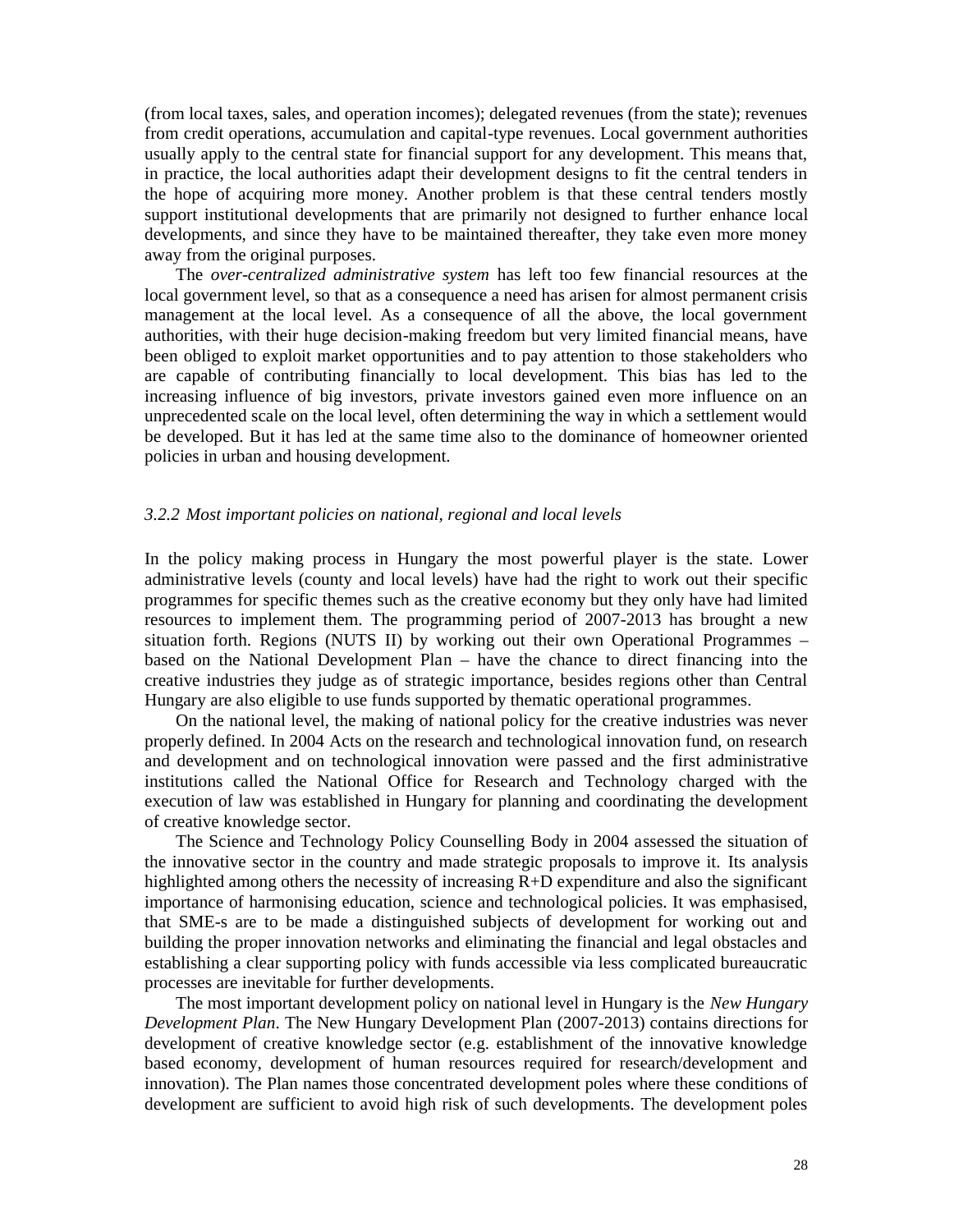are Budapest, Gy r, Pécs, Szeged, Debrecen, Miskolc and the Székesfehérvár-Veszprém axis (Figure 3.1).



**Figure 3.1 Development poles in Hungary**

*Source: VÁTI Hungarian Public Nonprofit Limited Liability Company for Regional Development and Town Planning*

Among the thematic priorities creative economy appears with great emphasis in the Development Plan. It is presented in the first priority (Economic Development – Establishment of the innovative knowledge based economy) and it comes back also in the third priority (Social Renewal – Development of human resources required for research/development and innovation).

On national level directions and milestones of cultural policy are integrated in the Development Plan and the relevant Operational Programmes. These demands for development are summarised in the new Hungarian Cultural Strategy. The new Hungarian Cultural Strategy treats the cultural-development-based regional development, the stimulation of the traditional and new forms of community participation establishing of the preconditions of co-operation; the protection, maintenance and management of cultural heritage; the promotion of representatives of contemporary culture and the integration of its products into everyday practice; and the improvement of accessibility of cultural supply creating a more open national culture.

On the regional level the document that set the vision of creative industries – most of all innovation – was *The Regional Innovation Strategy of the Central Hungary Region (2004)*, which was prepared with the support of the EU 5th Research and Development Programme. The priorities and the measures set by the strategy to achieve the vision were: Developing the working conditions of the SME-s in the region; Product and technology development; Spreading of innovation culture.

Currently the most important development strategy on regional level is the *Central Hungary Operational Programme*. On regional level, the Central Hungary Operational Programme aims to increase the international competitiveness and to strengthen the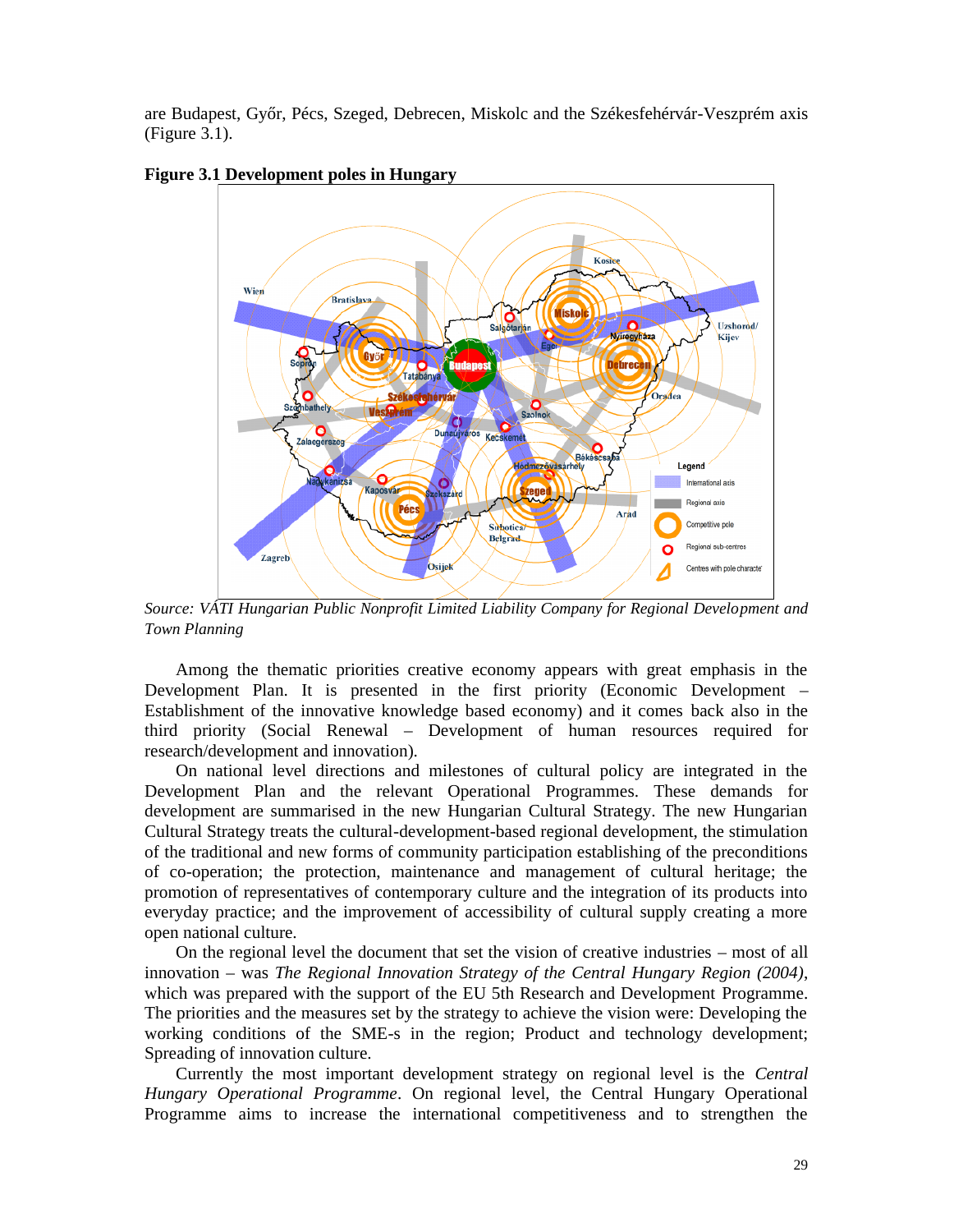knowledge–based economy of the region. In this sense, the most significant task is the stimulation of co-operation between the players of knowledge based economy. The operational programme names five priorities around which the actual measures and tasks are centred: 1. Innovative and Enterprise-oriented development of the knowledge based economy; 2. Improvement of the Preconditions of Competitiveness; 3. Development of the Region's attractiveness; 4. Development of the System of Human Service Institutions; 5. Renewal of Settlement Areas.

Within the Operational Programme the role of Budapest is highlighted as that of a Development Pole. The *Budapest Development Pole Programme* (see chapter 3.2.4) encourages creative cooperation between local enterprises and professional organisations research and development bases and educational and training institutes in a model that increases the national and international competitiveness of the economy.

On local level, the *Medium-term Urban Development Programme for Budapest (Podmaniczky Programme)* contains the capital's urban planning developments for the coming decade and outlines projects within the full spectrum of sustainable urban development that contribute to the development of creative and innovative industries in the metropolitan area of Budapest. The Podmaniczky Programme gives clear orientation and priorities for the city's development, it defines the goals of development planning, as well as goals for local authority sector-based planning. Over the course of nine years, the programme outlines 130 development plans worth 600–2100 billion HUF (2,2-7,8 billion EUR) of which will come from the Municipality of Budapest.

One of the most important aims of the Core Programme of the above mentioned development concept is to *renew, decentralise and democratise the cultural life in Budapest*. In this context Budapest has to utilise – through its geopolitical position – its existing advantages. In advance, another important object in the development of the city is to *strengthen the innovation and to establish a 'technopolis' area* in the Northern and Southern part of Budapest. Within the framework of the EU's Lisbon Agenda, one of the most important aims in the Metropolitan region of Budapest is the development of a *knowledgebased economy* which can bring the highest added value to the long-term development of the capital. Important task is to *develop the IT environment* of public administration, education and the library network.

### *3.2.3 The new Pole Programme of Hungary*

In 2005 the Hungarian Government took a decision about the preparation for the establishment of 7 development poles including 8 cities. In the same year negotiations on the collaboration started with the city municipalities (including Budapest) to shape the programme (see Figure 3.1). Thus, the Budapest Innopolis Development Pole Programme (BIDP) is one of the integrated programmes of the new Hungarian Pole Programme worked out in these cities.

The Pole Programme is a flagship programme adopted by the Hungarian Government and aimed at increasing the international competitiveness of Hungary through the support of clusters with considerable innovation and export potential, and stimulating investments in pole cities in order to promote business environment. A comprehensive purpose of Pole Programme is the promotion of internationally competitive clusters, to bring about specialization to end up with innovative activities yielding high value added, to create close cooperation between corporations, universities and local governments and to reinforce the part played by the regions through the development of pole cities. Thus Pole Programme has a double purpose: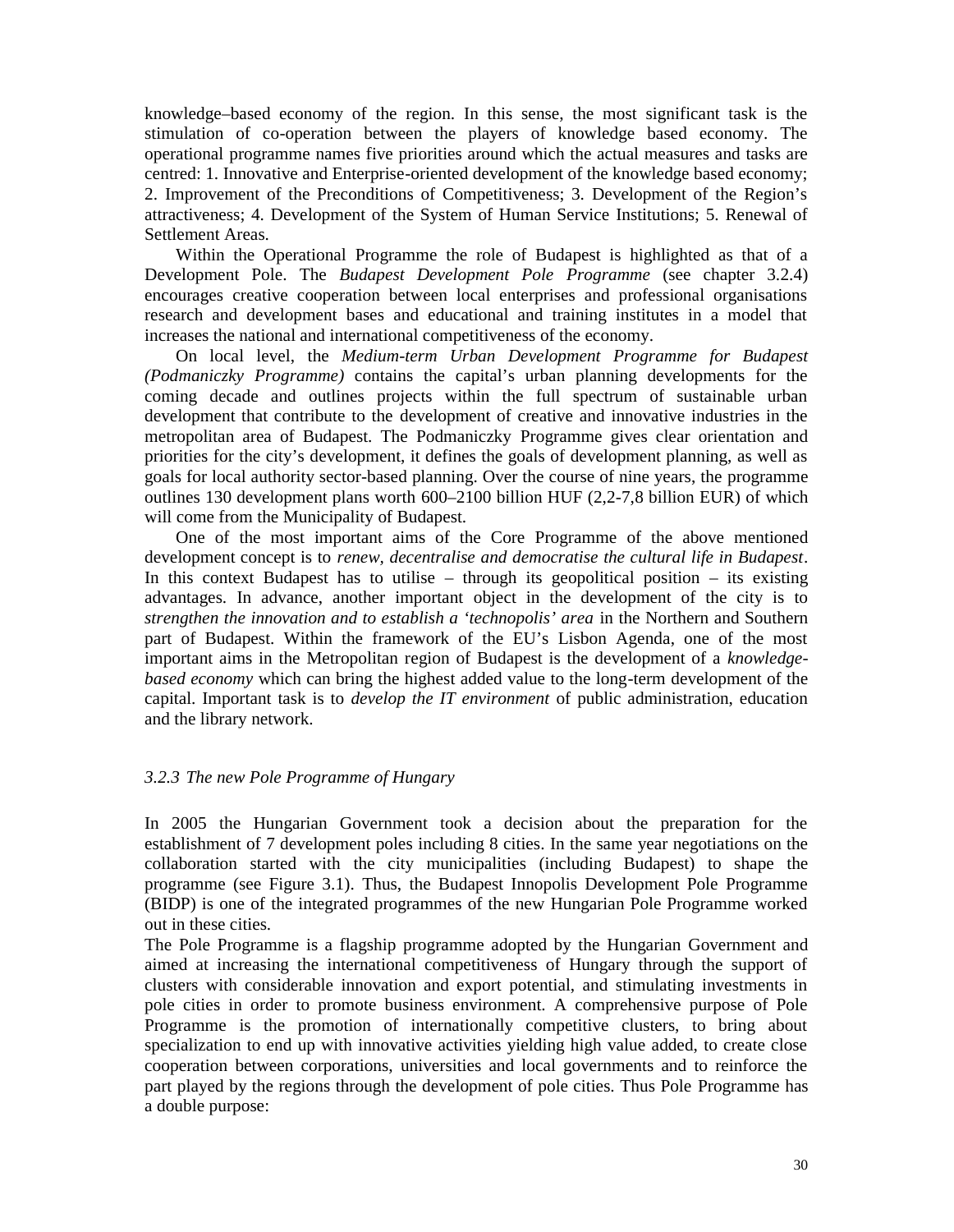a) On the one hand *to enhance economic innovation* (to increase the share of sectors of advanced technologies such as biotechnology, pharmaceuticals, ICT, and some branches of environmental industry, development in the "knowledge triangle" of drawing industries of the economy, R&D and universities),

b) On the other hand *to promote regional and urban development* to create an adequate and well equipped environment for the advancement into an Intelligent City, development of knowledge-based economy and its integration.

Pole Programme is built upon two pillars:

- a) *Entrepreneurial development pillar* of vertical character in support of clusters i.e. cooperation between corporations with considerable development potentials focusing on export-oriented, innovative activities yielding in high value added based on Hungarian SMEs (e.g. deployment of business services, human resources development, purchase of machines and equipment for joint development and production, physical infrastructure development).
- b) *Economic development pillar* of horizontal character aimed at the organization of favourable business environment supporting primarily local governments, universities and other educational institutions through the development of infrastructure and human resources (e.g. development of research infrastructure, support of projects of R&D&I type, human resources development).

The programme is expected to result in 5-13 successful pole innovation clusters in Hungary by 2013, those to be present on the European market at the same time providing support to SMEs and improving employment situation. According to the future perspectives formulated in the Pole Programme Budapest and the Budapest agglomeration will fulfil their domestic tasks: it is going to be a gateway city to receive innovations from abroad and a bridgehead to forward them towards the Hungarian urban centres. The Budapest agglomeration is to become a significant centre of the knowledge economy within the EU thus fostering its position within the European city network (see Budapest Development Pole Strategic Concept, 2006).

### *Institutional and organisational structure of Pole Programme*

#### Initiators and key actors of the programme

Pole Programmes were basically initiated by the universities operating in Budapest and in the Budapest Agglomeration. Accordingly, universities and knowledge centres incorporated during the past years play the key role in the running of each pole. So the presence of the universities in the projects is decisive, however the corporative sphere is also represented in the bodies of management of the individual projects through University Regional Knowledge Centres and Cooperative Research Centres.

The most important part in the process is played by the actors of the triangle of knowledge economy: representatives of higher education, R&D and corporations of the drawing branches of economy. R&D capacities are as a rule provided by universities and research base of the Hungarian Academy of Sciences. The corporative sphere is dominated by domestic and foreign enterprises in informatics. A problem emerging however that is large enterprises and SMEs are equally underrepresented in the projects, but this state of affairs is to be regarded natural in the present phase of the development pole.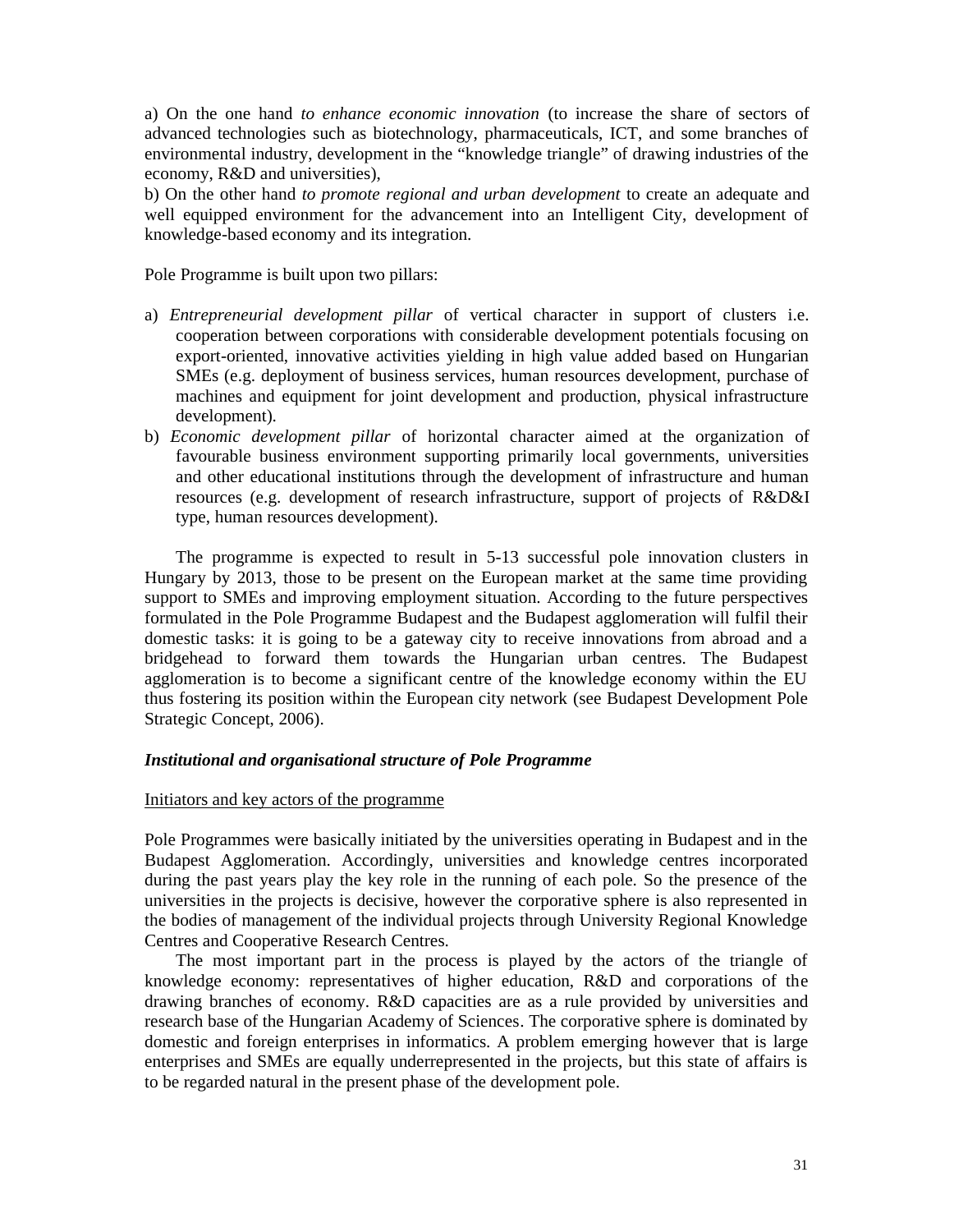In the course of the elaboration of Pole Programme a strategic operative body was formed and feasibility studies were written. The primary task of the operative body was to find the major directions of development via these feasibility studies. Altogether 11 studies were used for the preparation of a central study on the basis of which the strategy i.e. the three main thematic trends i.e. poles became specified. In the operative body research institutes, institutions of urban development and corporate development were overrepresented whereas corporations were rather underrepresented (it would have been desirable if SMEs could share a larger part in this phase of the process).

### Organisational background of Pole Programme

### *Council of Strategic Management*

The key operative body of the programme is the Council of Strategic Management which is led by the minister responsible for development policy. It takes strategic decisions and performs coordination on the ministerial levels and with National Development Agency. SIB is thus a decision making and coordinative organization with the participation of actors interested in the implementation of the programme (Figure 3.2).

### *Pole Programme Office*

The main task of Pole Programme Bureau is the operative programme management, the conduct of coordination of the multi-actor flagship programme and provision of assistance for the colleagues engaged in network development. On the one hand PPI forwards the opinion, experience and recommendations of (potential) beneficiaries of the programme towards the governance, on the other hand it informs them about the expectations of the system of support

### *Network Development Office*

National Development Agency decided in favour of the engagement of active network developers and established a network to provide assistance for the implementation of Pole Programme (Network Development Bureau) which started activities with one network developer in each of development poles. The task of the Bureau and developer colleague is the establishment of local ties for the sake of the implementation of Pole Programme. The bureaus promote the networking of corporations within the Region, present the direct and indirect benefits stemming from cooperation, and provide assistance for the submission of applications in tenders.

### *Local pole offices*

Methodological, methodical and administrative support for the pillar of horizontal economic development is undertaken by "pole offices" operating in pole cities. These bureaus were formed by the local actors in order to effectively coordinate the programme in local dimensions. The primary task is harmonizing the ideas of horizontal economic development with the expectations of the private sector.

Pole offices are local institutions, they are familiar with the local economic relations, they are in possession of the links indispensable for harmonizing various interests. Their most important service is tuition of methodology necessary for the presentation of expectations of the private sphere and for preparation of applications in tenders.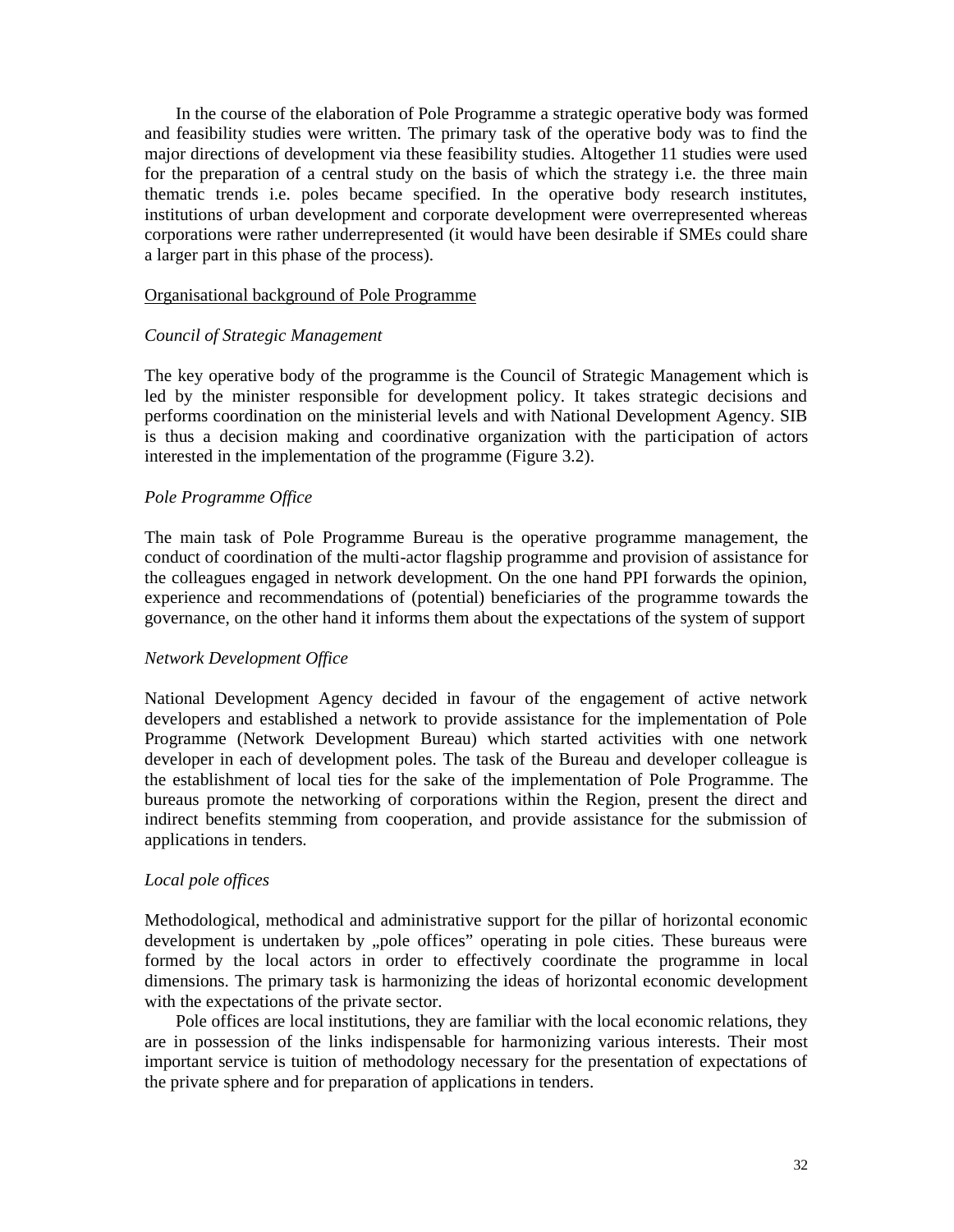

**Figure 3.2 Pole Programme Implementation System**

*Source: Pole Cluster Handbook, 2009*

### *Clusters in the Pole Programme*

### Types of existing clusters

A cluster building process in relation to Pole Programme started with the elaboration of the strategy in 2005 (programme for the poles with three thematic strategies). The programme became adopted in 2006 and Pole Programme of Central Hungary Region was presented before central governance and Municipality of Budapest in early 2007. In accordance with a concept adopted by Pole Programme development of clusters might be implemented in four subsequent phases built upon each other:

- 1. Initial clusters. The primary task is the creation of confidence, stimulation of economic actors to cooperate. The starting point for the support of such clusters is securing opportunities for each and every initiative. Tenders available are conducted for the strengthening of cluster management.
- 2. Developing clusters. The primary task is widening and deepening of collaboration reached at the start of the cluster. This stage is already aimed at implementation of joint investments. Options for support are determined in a way that the projects thus launched increase the individual competitiveness of cluster members at the same time raising the joint competitiveness of clusters thus canalizing them towards accreditation.
- 3. Accredited clusters of innovation. For the accredited clusters emphasis is put on implementation of joint innovation projects.
- 4. Pole innovation clusters.

The first and second steps (starting and developing clusters are supported from Regional Operative Programmes/ROPs) prepare the clusters to implement joint projects of development that they would be entitled to apply for supports of billion HUF dimensions in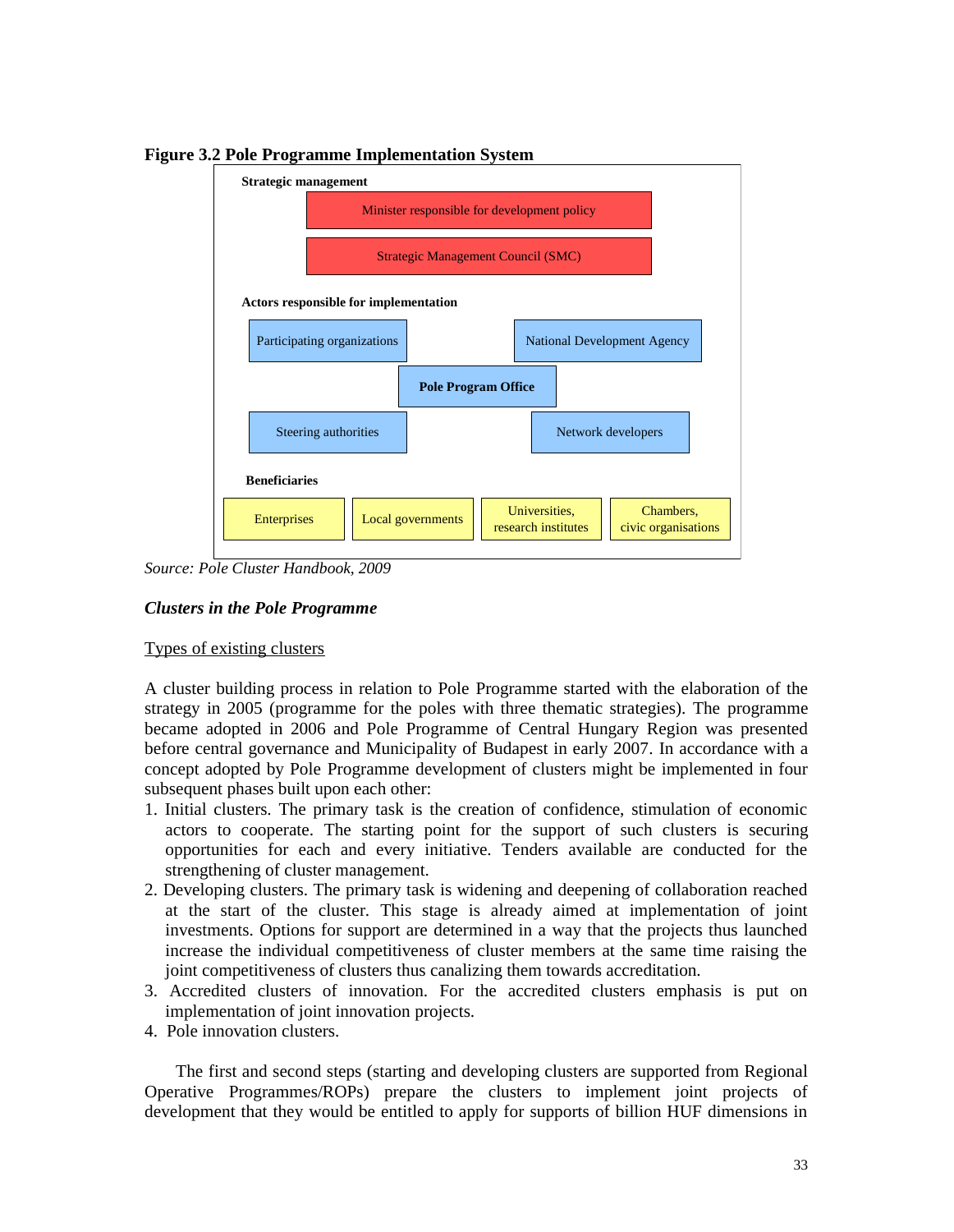the third and fourth steps. The support of cluster management activities creates an opportunity that the majority of members in the cluster are acquainted with the advantages of the collaboration without the first step being overburdened by the expenses of the cluster manager. With the clusters having become ripened the focus of supports is to be shifted to the financing of common projects/developments and in this phase a common expectation is that the costs of cluster management serving the interests of the efficient cluster members are born by the cluster (Pole Cluster Handbook, 2009).

#### *Accredited clusters in Hungary*

Networking in Hungary is typical in informatics, environmental industry, motor and machinery manufacturing and in the energy sector. There should be mentioned that food industry, creative industry, construction, logistics, health industry, biotechnology and tourism are sectors mostly affected by cluster development (Table 3.8). For the time being there are 17 clusters with accreditation certificate operating in Hungary. Seven of them might be associated with the realm of medical sciences, pharmaceutical industry, biotechnology and medical instrument manufacturing. The second domain is infocommunication technologies with four clusters. From the geographical aspect six accredited clusters can be linked to South Great Plain, five of them evolved in Central Hungary, and it should be noted that no accredited cluster can be found in West Transdanubia.

Within the clusters three quarters of the members as a rule can be labelled as SMEs, and more than half of these are micro-corporations. Big enterprises make up a mere 5% of the whole membership whereas other organizations comprise 20%. Of the sectors affected by networking it is the clusters in woodworking and furniture manufacturing that have the highest ratio of SMEs. Big enterprises mostly dominate the clusters in motor industry and machinery manufacturing. Members of clusters see the biggest advantages provided by cluster development in information gathering, implementation of joint investments, opportunities of market building, establishing contacts and in an increased efficiency of participation in tenders.

| <b>Branch</b>            | Number of           |
|--------------------------|---------------------|
|                          | accredited clusters |
| Health industries        |                     |
| <b>Informatics</b>       |                     |
| Environmental industries |                     |
| Packing technique        |                     |
| Construction, energy     |                     |
| Total                    |                     |

**Table 3.8 Accredited clusters in Hungary in 2009**

*Source: Pole Cluster Handbook, 2009*

Regionality is an issue of key importance for networking. A typical feature of the Hungarian clusters is that most of them operate in a single region; ca one fourth of them is located within a smaller territorial unit and also one fourth is found in an area extending onto several regions. Transboundary clusters are not numerous, most of them are related to Romania and Austria. Sectoral leaders are informatics and environmental industry, geographically it is the clusters in North Hungary and South Great Plain that also operate beyond the state borders. One-region clusters are general in informatics, motor industry and machine manufacturing and in environmental industry. A tighter areal cooperation is the most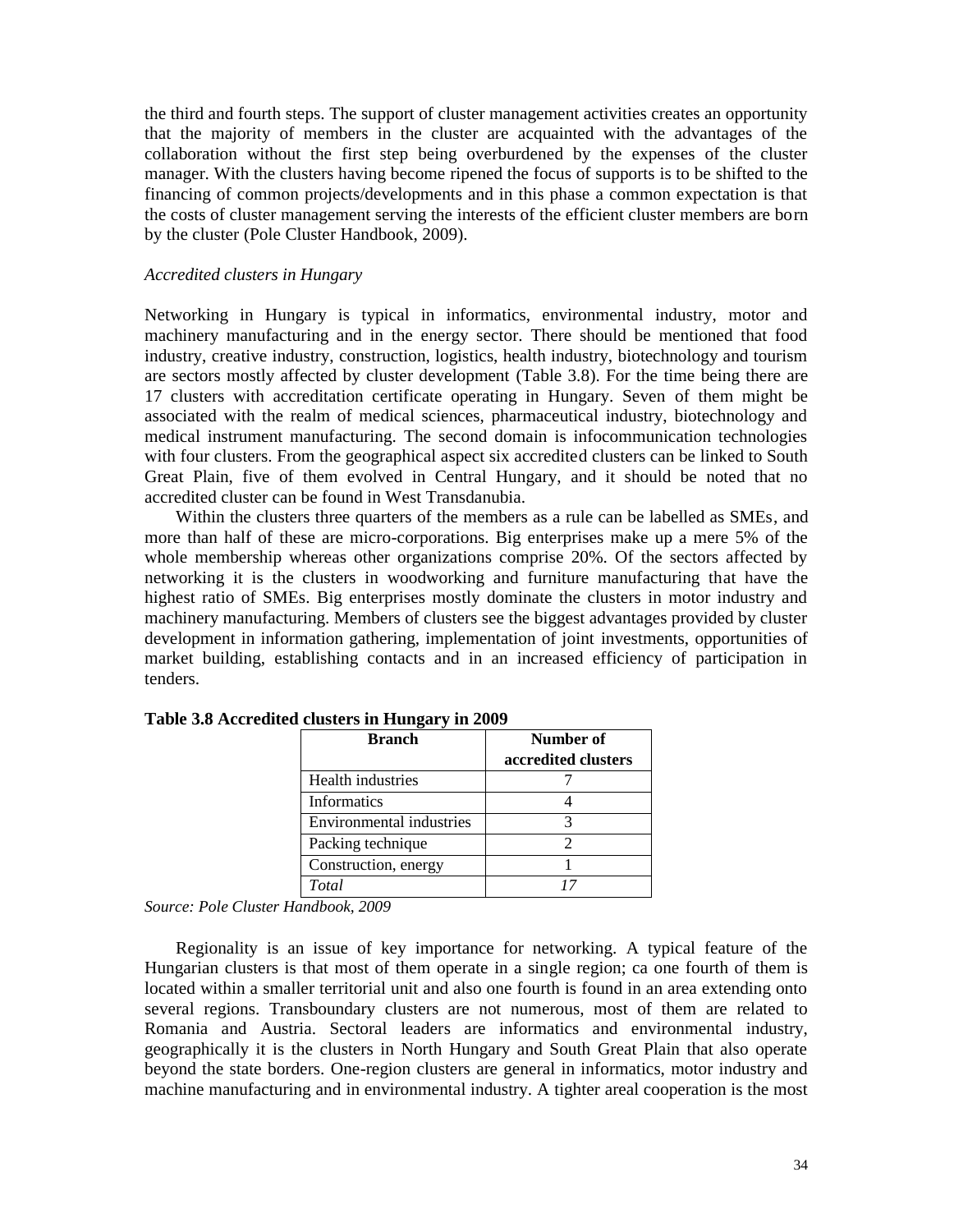typical of food industry whereas clusters operating in several regions are found in the energetical and informatical sectors.

### *Financing of Pole Programme*

Between 2007 and 2013 the sum total available as concentrated source of support in Pole Programme 354-423 billion HUF  $(\approx 1.3$ -1.6 billion EUR). Calculated with effects of capital transposition this sum induced as a result of Pole Programme might amount to 507-716 billion HUF  $(\approx 1.9-2.6$  billion EUR). In the case of its adequate implementation this is the economically most efficient programme between 2007 and 2013.

Clusters in their beginning phase i.e. in the first and second step are supported overwhelmingly from Regional Development Programmes whereas accredited and pole innovation clusters showing advanced cooperation are supported from Operative Programme of Economic Development.

#### Financing clusters via tenders

In the four-step model there is non-reimbursable support available for the starting, developing and accredited clusters during 2008–2009. In the competition conducted in the frame of Regional Operative Programmes in 2008, 181 applications for support were submitted; of them 100 were accepted: 79 in the starting category and 21 in the developing one. The sum total of support accounted for 3.35 billion HUF  $(\approx 12.4 \text{ million EUR})$ . Most of the claimant clusters operated in Central Hungary, South Great Plain and Northern Hungary, most of the winners could be found in Central Hungary. In sectoral subdivision the clusters from energetics, machine and motor industries and infocommunication technology were represented by 12 winners each whereas 11 winners operated in environmental industry.

In the two tenders inviting accredited clusters and their member corporations a sum total of 3.6 billion HUF ( $\approx$ 13,3 million EUR) support was awarded by the Management Authority. In the framework of tender entitled "Support to corporative innovation in accredited clusters" 10 clusters were supported with a sum total of 1.6 billion HUF ( $\approx$ 5.9 million EUR). Of these ten projects five were associated with health industry and four of them related to informatics. Within the tender scheme "Support to accredited innovation clusters" 5 projects have been awarded so far with a sum total of 1.9 billion HUF ( $\approx$ 7 million EUR) (together with the mirror scheme Central Hungary Operative Programme). All of the five winner projects were associated with infocommunication.

#### Investments relating to the horizontal pillar of Pole Programme

Pole cities were awarded 119 billion HUF  $(\approx 440 \text{ million EUR})$  via tenders invited by Pole Programme. These sources are partly attached to urban development goals in order to create favourable or improving business climate indirectly, via amelioration of urban infrastructure and increasing the attractivity of the cities. Another part of sources is aimed to support investments which bring improvement in the innovation milieu of the pole cities directly. University and science park investments belong to this circle of investments (the most important ones are introduced .in the enclosure).

Based on different schemes several projects of infrastructural and content development as part of horizontal economic development of the programme were supported in 2008–2009. In the frame of tender scheme Operative Programme of Economic Development "Support of innovation and technological parks" 6 projects were supported with a sum total of 12.4 billion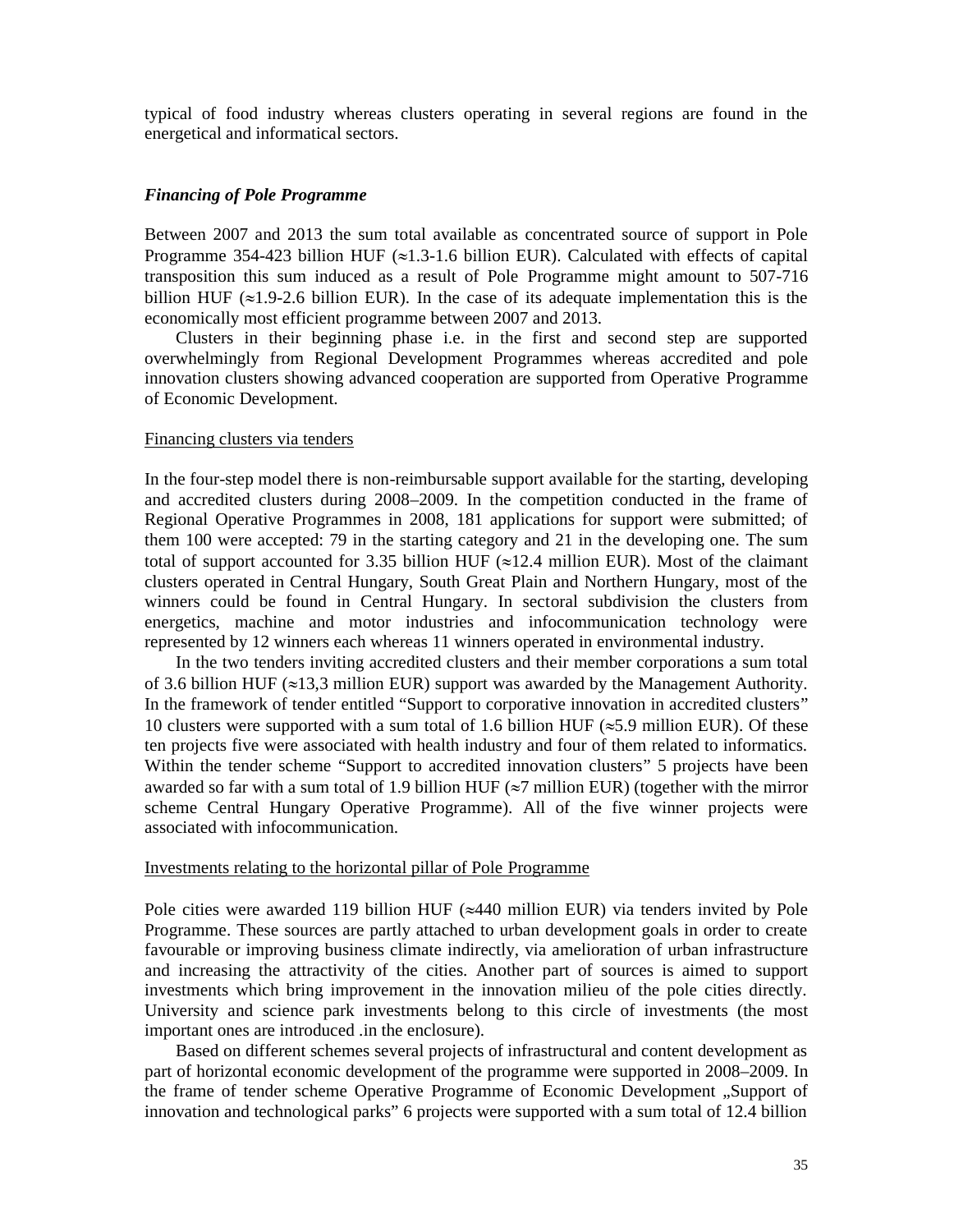HUF  $(\approx 46$  million EUR) (establishment of: Genomics Innovation Centre at Szeged; Nanopolis Innovation Park at Miskolc; Health Industry Innovation Centre at Pécs; Medical Biotechnological Innovation Centre at Budapest; Pharmapolis Pharmacological Science Park at Debrecen). Within the scheme of Social Infrastructure Operative Programme entitled "Development of infrastructure and informatics to raise the standards of activities in higher education 6 projects might be launched in the countryside supported with a sum total of 34.6 billion HUF ( $\approx$ 128 million EUR) (Miskolc, Pécs, Gy r, Veszprém-Keszthely, Debrecen, Szeged). Agora Pole with presentation of the results of regional innovation aimed at creation of multifunctional community spaces conducted in pole cities, 5 projects qualified for the second round (Debrecen, Gy r, Miskolc, Szeged, Székesfehérvár).

#### Possible role of EU sources in financing

Framework Programmes brought into existence for the support of community-level R&D collaboration offer considerable EU sources. For Pole Programme it is the 7th Framework Programme on Research, Technology Development and Demonstration activities starting with 2007 that is relevant and in contrast to its predecessors is going to last seven years. In these domains it is worth enlarging the opportunities of financing of R&D projects, infrastructure developments by participation in direct EU tenders. Major domains of the Framework Programme are: a) COOPERATION (cooperative international research activities – 32.342 billion EUR; b) IDEAS (support of fundamental research via the involvement of the European Research Council – 7.460 billion EUR); c) PEOPLE (Marie Curie action and other initiatives – 4.728 billion EUR); d) CAPACITIES (support of educational infrastructures, regions of knowledge, SMEs – 4.243 billion EUR).

Furthermore an important part might belong to Competitiveness and Innovation Framework Programme (CIP) aimed primarily at the enhancement of competitiveness of SMEs and providing support to innovations (with a sum total of 4.2 billion EUR).

#### *3.2.4 The Budapest Innopolis Development Pole Programme*

Budapest worked out its pole strategy programme (Budapest Innopolis Development Pole Programme – BIDP) in 2006 and three thematic development trends – so-called vertical programmes – were announced in 2007: MediPole (medical industry), ITT Pole (information society technology industry) and EcoPole (ecological industry).

### *Vertical programmes (thematic development trends) of BIDP*

### Information society technology (ITT) pole

This vertical programme is aimed to accelerate growth and improve employment through strengthening the creative economy. Focal topics are informatics, computer science, telecommunication, infocommunication, vehicle technics, transport automatization, transport management and logistics and certain applied social sciences (media sociology, mass communication) (Table 3.9).

ITT Thematic Pole undertakes coordination of the professional activities and reaching "critical mass" in the framework of Mobility and Multimedia Cluster (MMC). MMC was formed in 2007 and it has 62 member corporations for the time being. 75 per cent of the membership is SMEs, the total annual revenue is over 700 billion HUF (2,6 billion EUR), and more than 12 thousand persons are employed. MMC is the largest cluster in Hungary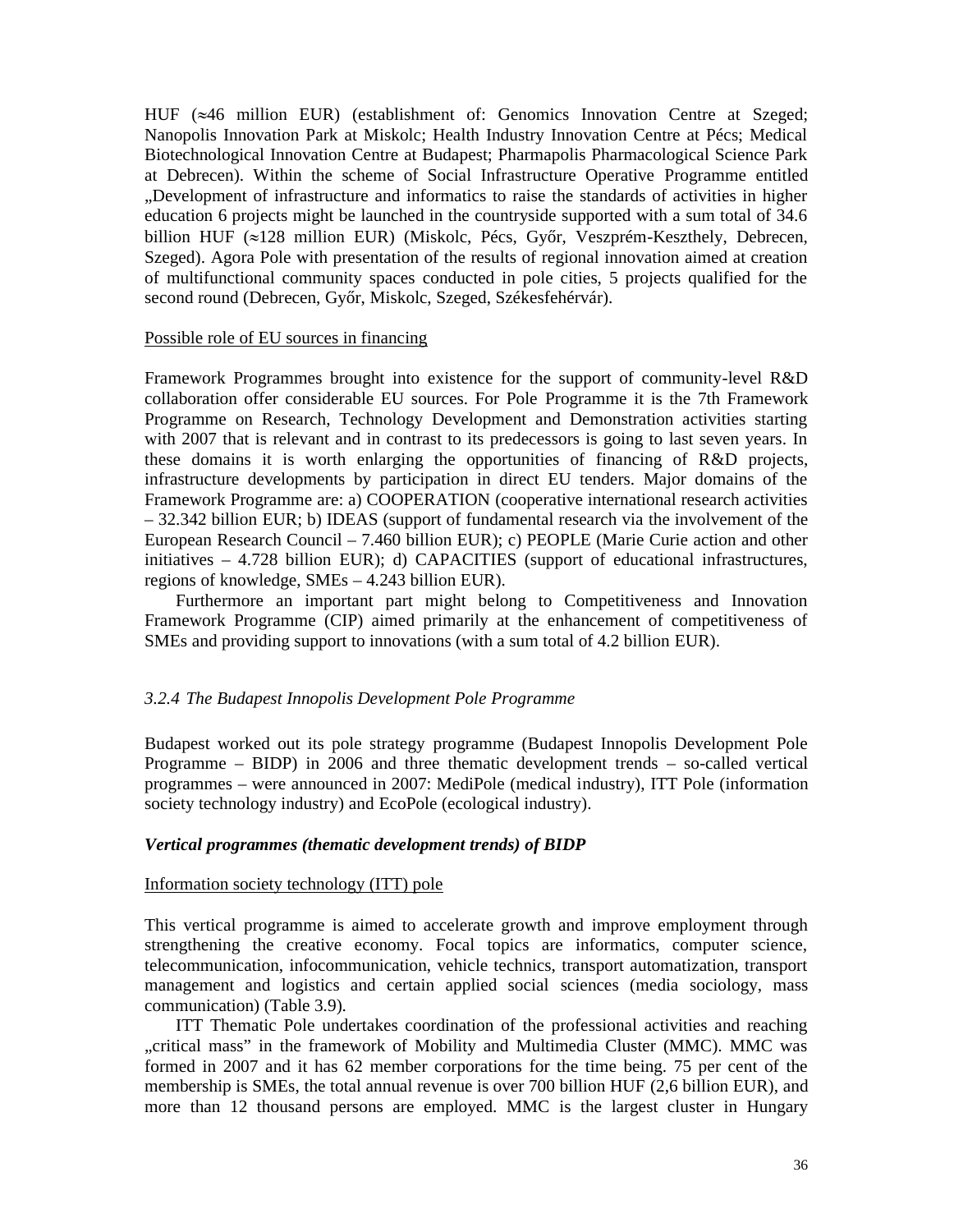operating in infocommunication and accredited innovation. The most important R&D&I domains are the followings: intelligent home solutions (with an emphasis of devices supporting conduct of living), development of multimedia products (based on mobile, web and IPTV) and of position dependent, positioning, tracing solutions.

| Academic branch                                                                                                                                                     | Research fields                                                                                                                                                                     | Research type    | Project target                                                                           |
|---------------------------------------------------------------------------------------------------------------------------------------------------------------------|-------------------------------------------------------------------------------------------------------------------------------------------------------------------------------------|------------------|------------------------------------------------------------------------------------------|
| informatics,<br>infocommunication,<br>vehicle technics,<br>multidisciplinary<br>technological sciences,<br>applied social sciences<br>(media, mass<br>communication | 4th generation<br>telecommunication<br>infrastructure,<br>vehicle electronics,<br>vehicle control<br>IT safety,<br>Information<br>technology<br>Content elaboration and<br>handling | Applied research | Creating conditions<br>for collaboration<br>between R&D<br>workshops and<br>corporations |

**Table 3.9 Scientific matrix of ITT Pole**

*Source: Budapest Development Pole Strategic Concept, 2006.*

### EcoPole

EcoPole is a new technology-intensive field of innovation aimed at laying scientific foundations of technological systems for environmental industry and the use of renewable resources and their regional development. It is targeted at the integration of research and educational potential of the involved academic branches and the establishment of a centre of technology, science and innovation operating upon the cluster principles. Projects incorporated into Ecopole are purposed at the attainment of results raising the quality of environment in the region (Table 3.10).

The Sewage Technology Innovation Cluster was founded in 2008. With the integration of five large corporations, two universities, a research institute of the Academy, 23 SMEs, Budapest Enterprise Agency, and Innotech Association a system was formed by the cluster in the framework of a comprehensive programme launched in 2009. Its main tasks are the followings: biogas production, reuse of purified waste water, intensification of waste water purification technologies, utilization of sewage sludge, independent energy supply of small settlements by mini power plants, development of ecologically friendly reused building materials.

| Academic branch        | Research fields           | Research type    | Project target      |
|------------------------|---------------------------|------------------|---------------------|
| Food science,          | Food safety;              | Fundamental and  | Process development |
| Nutrition science,     | Health protective and     | applied research | Methodology         |
| Food processing,       | healing food;             |                  | development         |
| Environmental science, | Use of renewable energy   |                  |                     |
| Agronomics             | sources; Research and     |                  |                     |
|                        | analyses in environmental |                  |                     |
|                        | industry;                 |                  |                     |
|                        | Survey of radioactivity   |                  |                     |

**Table 3.10 Scientific matrix of EcoPole**

*Source: Budapest Development Pole Strategic Concept, 2006.*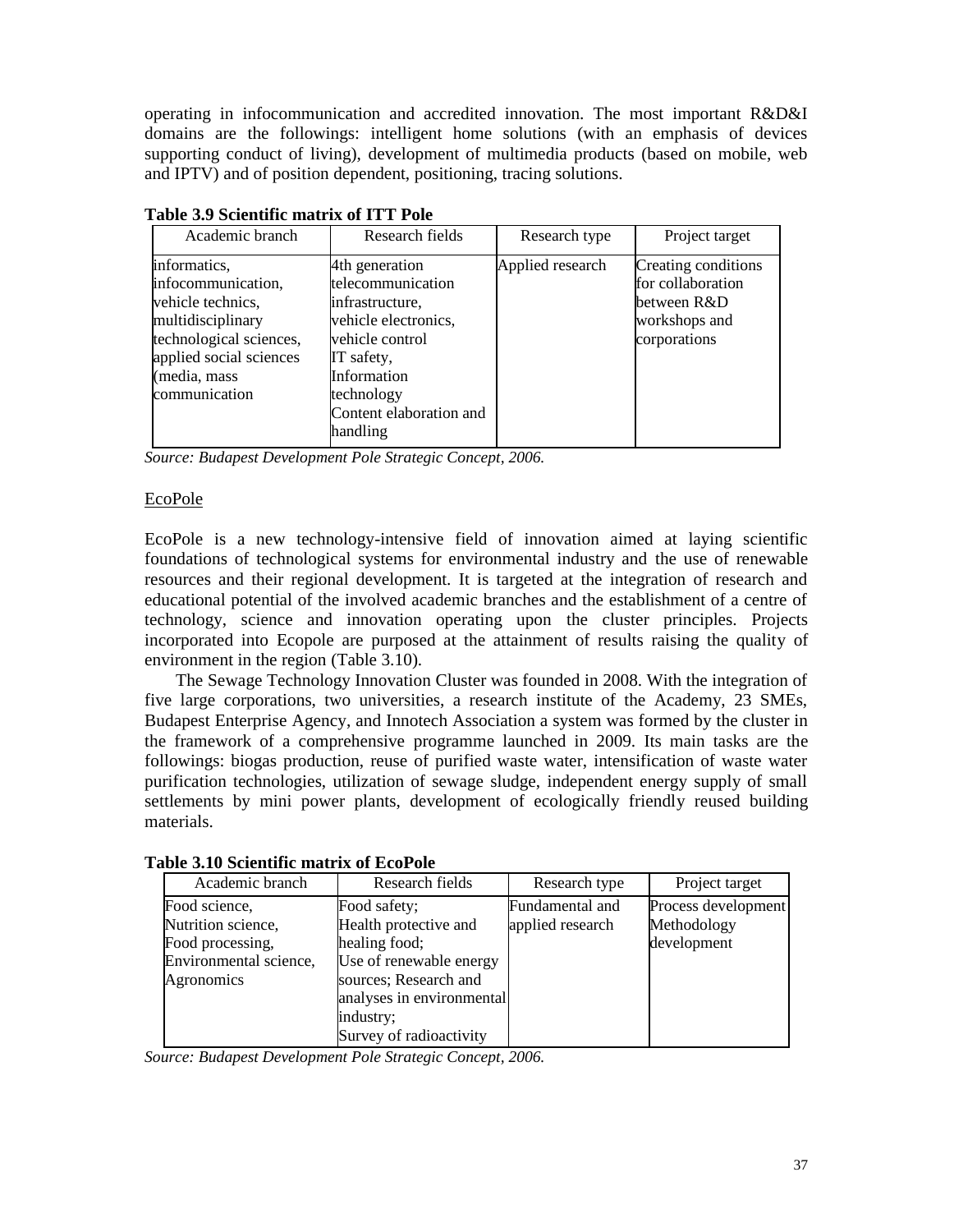### MediPole

MediPole is purposed for the international and domestic integration of knowledge economy at Budapest, stimulation of the emergence of start-up and spin-off firms, implementation of complex research projects, involvement of the private capital, organization of a biotechnological R&D centre for the personal-tailored medical treatment, reception of foreign students. Biotechnology has been regarded by the governance as a strategic industry since 2001 as Hungary possesses high potential in this field. MediPole puts an emphasis both on stepping out to the foreign market with competitive products and technologies and on raising the standards of health services in Budapest and within its metropolitan region (Table 3.11).

Budapest MediPole Cluster was organized in 2008 and it ranks six by its potential among the health industry clusters in Europe. As an umbrella organization the cluster is purposed to support the complex development of the health industry in the region. For the time being there are two clusters operating within the pole: a) the Hungarian Medical Device Manufacturers Cluster (MediCluster) in which 60 SMEs involved in developing, manufacturing, marketing, and servicing hospital and medical instruments are organized in a network, and b) Medical Biotechnological Innovation Cluster (OBIK), involved in biotechnological and health care developments. Both clusters were entitled "Accredited Innovation Cluster within Pole Programme of New Hungary Development Plan".

| Academic branch  | Research fields                       | Research type                       | Project target         |
|------------------|---------------------------------------|-------------------------------------|------------------------|
| Bioinformatics,  | Pharmaceuticals                       | Fundamental and                     | Creation of conditions |
| biotechnology,   | development;                          | applied research and                | for the collaboration  |
| Medical science, | Individual pharmaceutical development |                                     | between R&D            |
| Medical biology, | therapies depending on                | Overwhelmingly public workshops and |                        |
| pharmaceutical   | the genetic endowments                | financing                           | corporations           |
| research,        | of the patient;                       | Emerging individual                 | Founding o fan         |
| pharmaceutical   | info-bionic methods of                | financing                           | international research |
| industry         | pharmaceutical safety                 |                                     | centre                 |
|                  |                                       |                                     | Role of the University |
|                  |                                       |                                     | as entrepreneur        |

| <b>Table 3.11 Scientific matrix of MediPole</b> |  |  |  |  |
|-------------------------------------------------|--|--|--|--|
|-------------------------------------------------|--|--|--|--|

*Source: Budapest Development Pole Strategic Concept, 2006.*

For the past three years the clusters of BIDP were represented on nearly 120 international exhibitions and business forums with their tradable innovative products and services. Market-oriented activities of the clusters have focused on countries of Far East (China, South Korea, Indonesia, Malaysia, Singapore, Japan) but they also made appearance in the export markets of EU member states, CIS countries (Russia, Ukraine, Uzbekistan, Kazakhstan etc.), Arab countries (United Arab Emirates, Saudi Arabia, Jordan) and in South America (Brazil).

### *Horizontal programmes of BIDP*

Beside the promotion of cluster organizations, monitoring knowledge and labour market and development of infrastructure for informatics the most important horizontal programmes are the technology transfer by establishing science parks and the development of a so-called Technopolis urban area: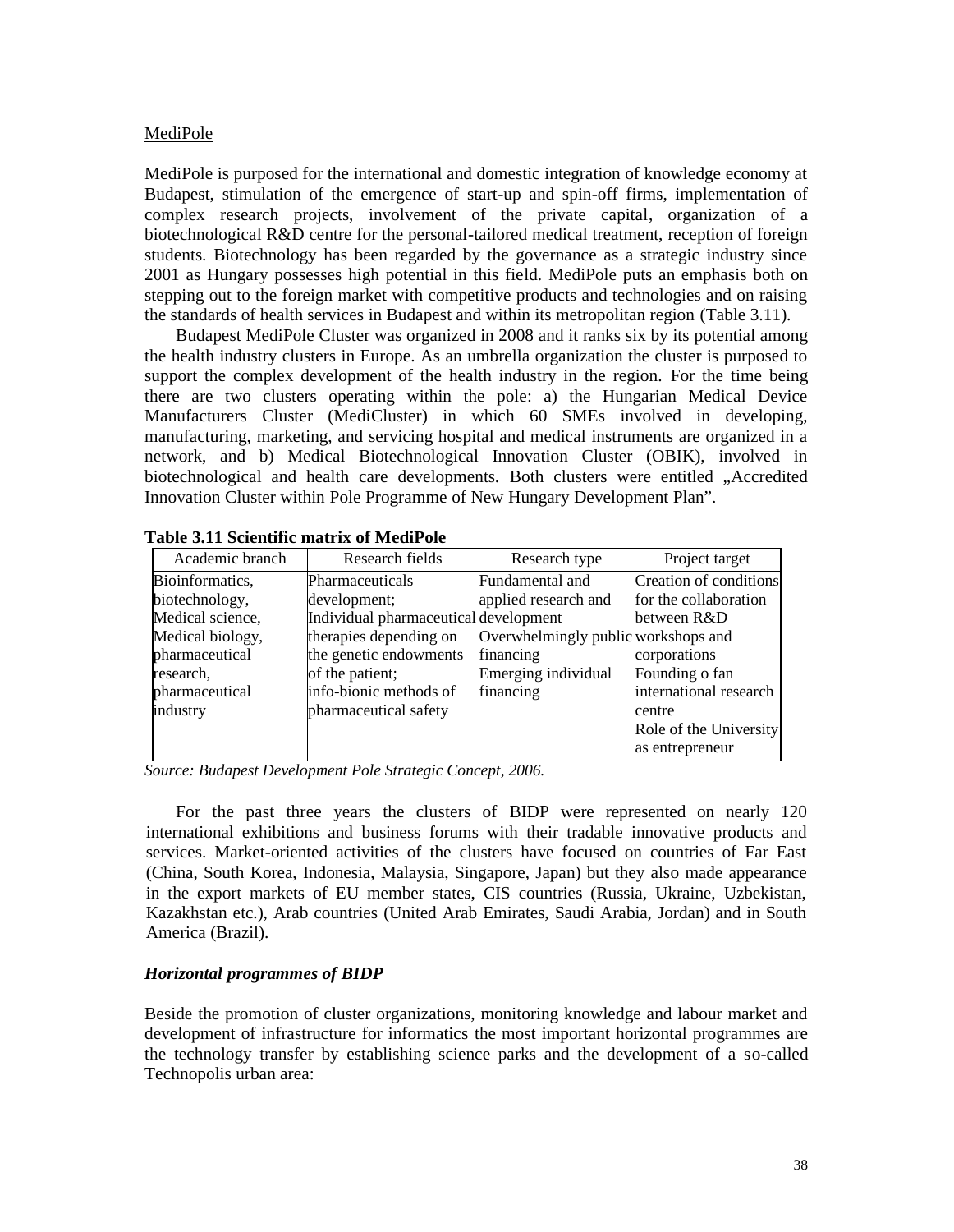### Technology transfer: establishing science parks and enhancement of their functions

The programme is targeted at the promotion of networking and growing collaboration between technological parks thus increasing their efficiency. Already existing "parkembryos" should be further developed into real scientific/technological parks and instead of competing parks complementary in their profile cooperation is to be stimulated between them. Most important innovative parks existing in Budapest are as follow:

- Infopark (the first scientific and technological park in East Central Europe)
- Graphisoft Park (an ICT development centre established as brown field private investment)
- Talentis (a macro-regional innovation and knowledge centre in Zsámbék Basin)
- "Gázgyár" Gasfactory (a cultural and festival park as a brown field investment; an office park and knowledge centre to be based upon R&D)

### Technopolis urban development: the Danube Technopolis

Danube Technopolis appears as an integrated space for development of national importance. The programme is purposed for a uniform development of the quarters by the river so that it fulfils its "technopolis" functions (offering special jobs, providing high quality living standards, to be easily accessible, with advanced infrastructure and urban ancillary services). The key institutions are basically located in the southern segment of Budapest i.e. in a wider sense within a strip of some kilometres limited by the Danube and the northern rust belt. Within this dynamically developing zone of Buda, Pest and potentially of Csepel Island may evolve Danube Technopolis which is a common label for the institutions to be holding the functions of knowledge city Budapest. Danube Technopolis is however to be defined relatively unambiguously only with regard to its core area. For the time being this zone rather is a venue of spontaneous processes than as resultant of conscious and coordinated efforts representing the innovation potential of a metropolitan region.

### *Conformity of BIDP to the general documents on development*

Objectives put by Budapest Innopolis Development Pole Programme (BIDP) along with its vertical and horizontal programme elements are conform to the instructions formulated by allnational documents on knowledge-based economic development. The programme is adapted to principles and targets of short-, medium and long-term development documents. Horizontal elements aimed at collaboration between universities, research institutes and economic organizations and vertical elements appointing the trends of research cooperation can be paralleled with domains figuring in Central Hungary Region. The strategy of pole development is closely related to development programmes of Central Hungary Region, of Budapest Agglomeration and of Budapest City Development Concept (and those of the medium-term plan of the latter called Podmaniczky Programme)

### National Lisbon Action Plan for growth and employment

According to National Lisbon Action Plan for the development of knowledge economy it is indispensable:

- a) Promotion of reciprocal mobility among students and researchers;
- b) Support of researchers working abroad to return home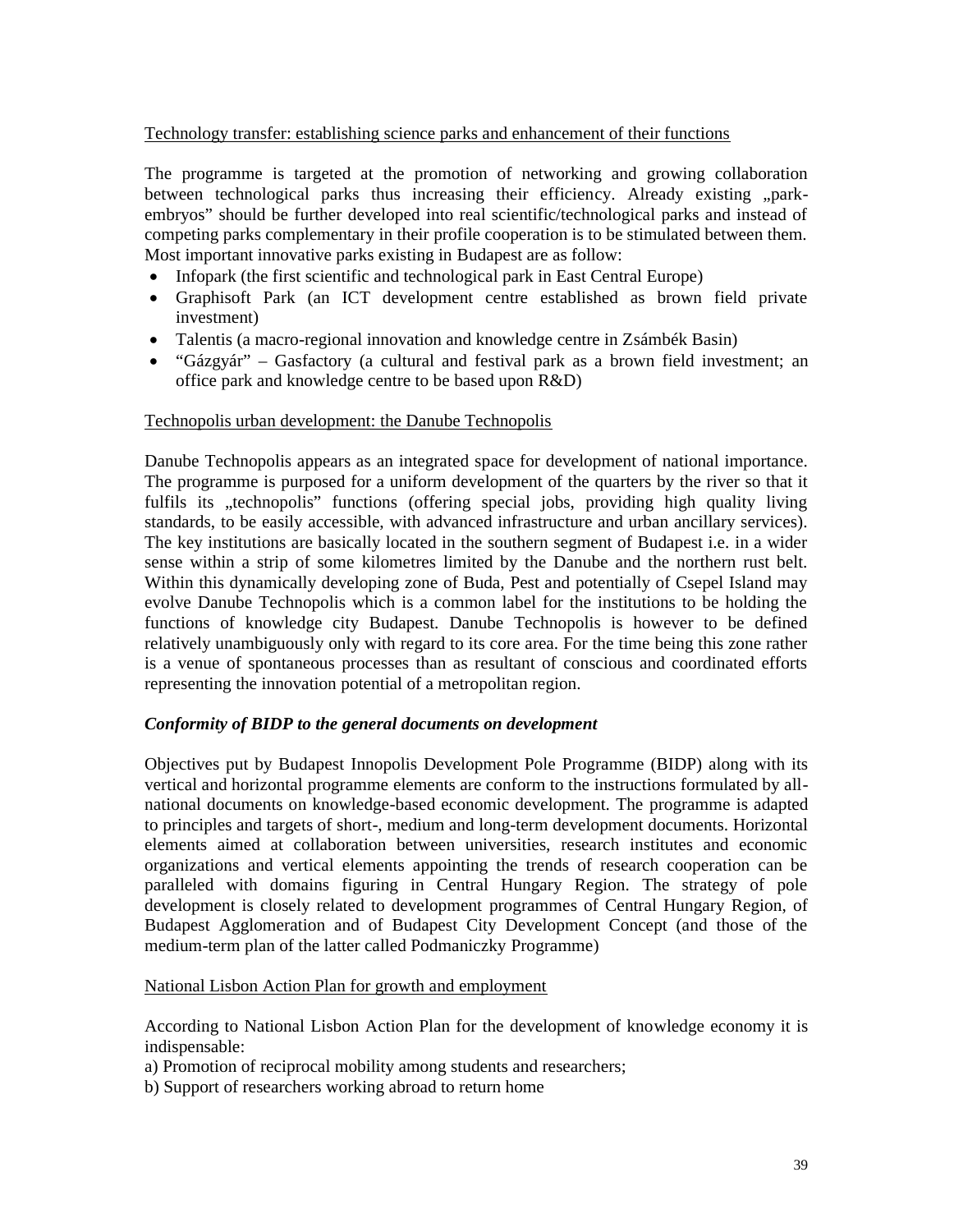c) Stimulation of collaboration and networking between universities/research institutes and corporations

d) Reinforcement of R&D with a high value added (ICT, nanotechnology, biotechnology, space research, environmental industry, health industry, pharmacology)

#### National Concept of Development Policy (OCDP)

OCDP puts an aim of persistent improvement in innovation ability until 2020 with a coordinated development of higher education, research institutes, incubator houses and services, professional and academic organizations, of information centres and knowledgeintensive corporations.

In accordance with OCDP Budapest and its agglomeration are to turn into the creative centre of the region by 2020, and will then be regarded a model by local youth and researchers. Due to innovation output and using market gaps some European firms operating here will be champions in bio- and nano-technologies, environmental and energy industries, informatics and content industry, creative industries and in business services.

### New Hungary Development Plan (NHDP)

The most important objectives of the Plan are the establishment of knowledge-based economy and society, creation of development poles and their strengthening, enhancement of economic, spiritual and cultural attraction of Hungary via initiatives and undertaking creative roles.

Development axis "Improvement in economic competitiveness" is to give stimuli to market-oriented R&D activities, to similar cooperation between universities, research institutes and corporations, to provide support for institutions of research and innovation, establishment and strengthening of integrated centres (bridging, competence centres, knowledge centres, incubation houses, innovation and technology research centres), to insure innovation services (innovation consultancy, incubation). The axis stimulates international technology cooperation and technology transfer.

NHDP treats Budapest and its agglomeration as a high priority and puts an aim before Central Hungary Region to become a creative region: a leader even in international comparison.

### Knowledge, Creativity, Value – A mid-term strategy of R&D and innovation policy (Innovation Strategy Draft)

Innovation Strategy is purposed for the enhancement of the competitiveness of Hungarian economy and indirectly serving for the rise of the quality of life of the population. Among the mid-term objectives there is the strengthening of corporative R&D, creating well-established capacities of R&D and innovation (research universities, improvement in infrastructure, growth in flexibility towards the requirements of the economy, international collaboration), enlarging of knowledge as a basis for competitiveness.

Within the priorities of the Innovation Strategy the following ones can be related to the BIDP strategy:

 Support for knowledge centres of drawing branches, technological platforms, innovation clusters. Domains of key technologies are: infocommunication technologies, life sciences and biotechnology, nanotechnology, technologies of the use of renewable energy sources, environmental technologies. Within knowledge-based industries main domains are: IT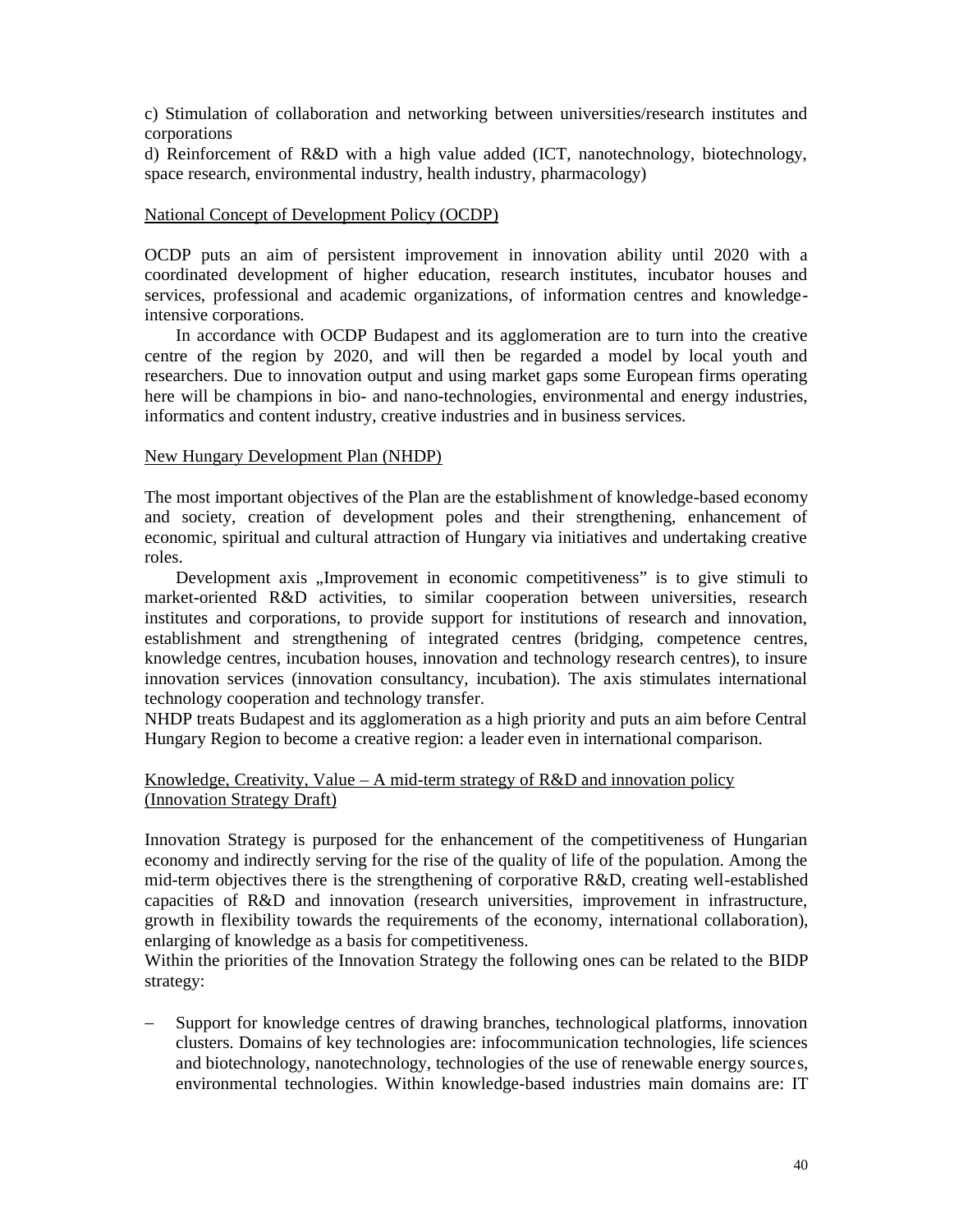and electronics, machinery and motor industries, pharmaceuticals, chemicals, food industry, industry of innovative services.

 Based on regional approach and academic branches universities have been selected those surpassing critical mass, of international standard and collaborate with corporations therefore worth of strengthening. Centres of European importance should be developed with respective infrastructure of international standard. Modern higher education must be shaped which reacts to the requirements of the economy.

### Central Hungary Regional Operative Programme

The leading strategic motive of CHR OP is the concept of "creative place" within the region. Accordingly, competitiveness of the region is to be based upon the development of the knowledge basis with the help of innovation, fostering R&D, and upon cultural economy built upon creativity.

### Innovation Strategy and Action Plan of Central Hungary Region

Future prospect of the strategy is that Central Hungary Region as an integrator of innovation of Hungarian R&D in Hungary is a significant and perpetually developing region of Hungarian knowledge society and of the EU. Its specific purposes are the raise of the level of innovation culture, stimulation of product and technology development and improvements of conditions for the operation of SMEs.

### Budapest City Development Concept

Future perspectives of the City of Budapest (according to Development Concept) envision central functions in the field of market services, informatics, macro-regional logistic functions, tourism and cultural services. Closely related to these central functions Budapest is to become the most important meeting and exchange point for information, capital, commodities and cultural goods between the countries of West Europe and South Eastern Europe in both directions.

#### Mid-term Development Programme of the City of Budapest (Podmaniczky Programme)

The programme points out priority areas of development (e.g. universities and related institutions of knowledge industry on the southern margin of the city centre forming core areas of Budapest Technopolis) and formulates horizontal programmes with purposes directly related to pole development. They are served by the promotion of innovation and knowledge function, by the establishment of links between economic (corporation) and governance (central and local) fields, shaping of the plan of economic development through the clusters. Budapest Core Programme contains financially supported developments. Dynamic economy priority enhancing the reinforcement of knowledge city functions of Budapest and Region proposes development targeted at the adaptation of actors in the sphere of economy to each other, providing assistance for shaping potential technopolis territories. Development of innovation resource and of a knowledge city appears as programme elements.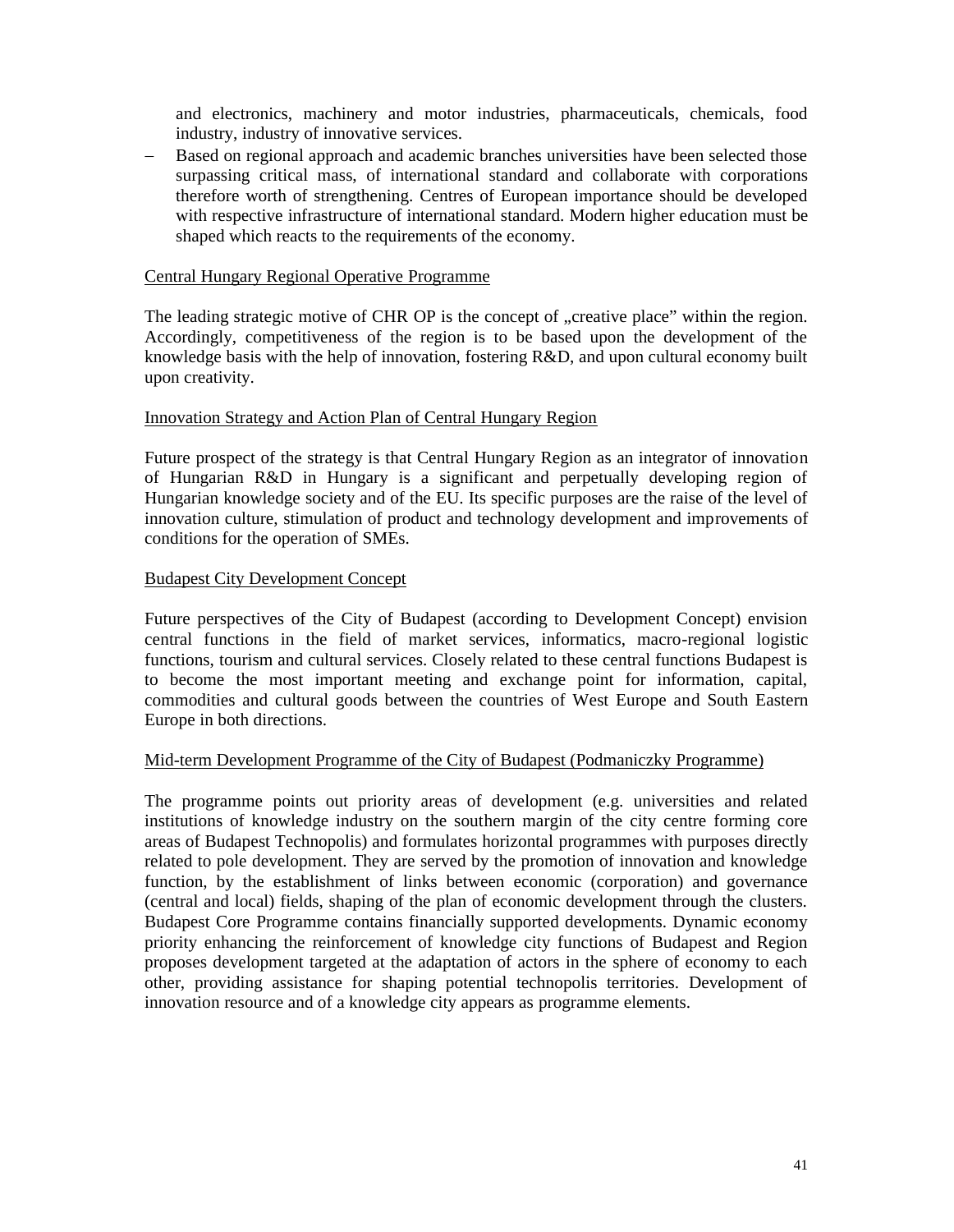### *3.2.5 Emerging problems and experiences regarding the programmes*

### *Emerging problems regarding the Pole Programme*

### Lack of collaboration

There is a low level of collaboration between the actors of economy (corporations, universities, research institutes and administrative organs) in Hungary in general and in the BMR in particular. In the expenditures on R&D by the corporate sphere MNCs and a couple of domestic big enterprises play a key role. They as a rule establish a research basis of own in Hungary (some research institutes of MNCs have settled in the area of Pole taking advantage of the availability of human resources) or abroad; not seeking for opportunities of cooperation with university workshops. Institutes engaged in applied research have scarce contact with SMEs, as most of the former work to order from abroad or do research for domestic big enterprises. SMEs are not innovative enough and do not have sufficient capital to finance R&D activities. Therefore R&D activities of the domestic corporations are weak coupled with a low level of R&D cooperation. SMEs are more open however towards collaboration with the university sphere, especially towards participation in joint actions such as budgetsupported competitions.

### Lines of division between the pillars of knowledge basis

There are serious lines of division existing between the pillars of knowledge basis. This is particularly valid for the contacts between the corporate and university spheres but less typical of those between universities and institutes of the academy. The cooperation between the universities fostered spectacularly for the past years thanks to the Bologna process.

### Lack of motivation in the cooperation

The innovative corporations barely find appropriate partners in institutions of higher education as the universities are not interested enough in marketing, in spite of the growing expectations towards direct application of the results in practice. R&D is not represented at the universities satisfactorily, research is pushed to the background, and there are not research universities in Hungary. Moreover, the sphere of economy is rather distrustful towards the universities. Innovation willingness of corporations and R&D expenditures are at a low level; corporations do not intend to market knowledge-intense produce, they are typically uninterested in R&D.

#### Lack of information and knowledge transfer

An important reason for the emergence of division lines is insufficient communication. There is an abyss between the domestic R&D sphere and corporations, that is why there is a very slow flow of knowledge and it curbs technological development. Innovations in corporations are based upon developments of their own, they barely apply information from outside. Dissonance between the structure of education and labour market

Requirements of the economy do not appear sufficiently in vocational training and R&D, there are deficiencies in the feedback mechanism. A change of attitude should be made in education development and research to take direction towards practice- and market-oriented education and training. It is characteristic that these creative and knowledge-based branches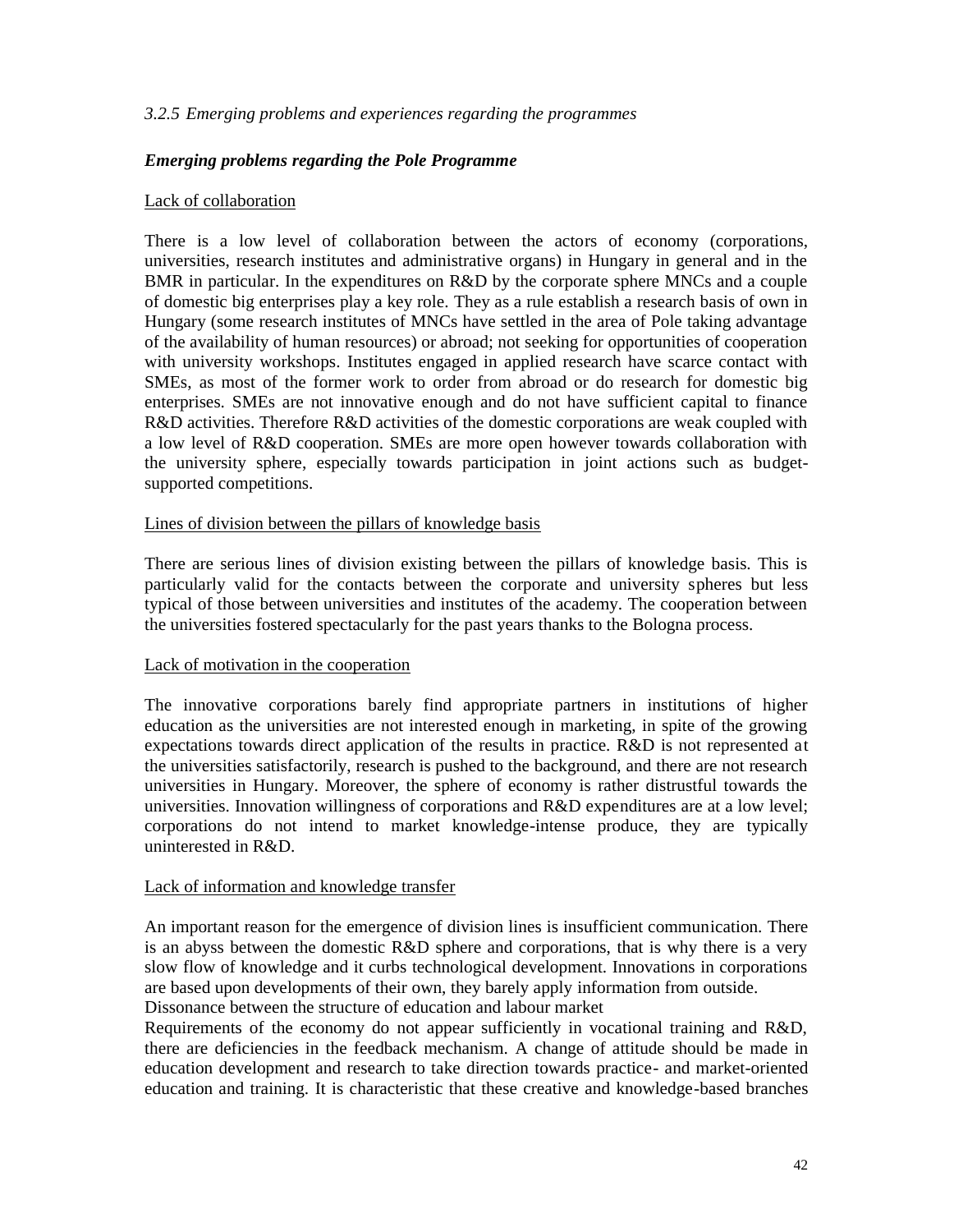still profit from the previously trained highly qualified professionals, and the present system of education cannot produce highly skilled specialists; if yes, they go abroad to work.

### Problems of financing; financial counter-interests

Budgetary support of R&D has reduced but two thirds to three fourth of similar expenditures is still financed from governmental sources; there is a very low rate of corporate expenditures. Even the basic activities in R&D of universities are not granted as normative regulation is only valid for education activities. A system of financing innovations adopted in the developed market economies has not been established yet (financing risk capital and bank sin working out products and new technologies).

### Deficient communication and publicity

Publicity is very weak, the actual successes do not reach the professional public, innovation publicity does not exist. Success stories with a positive impact upon exports do not attract publicity because they are not related to a concrete target group (like e.g. the situation of retired people or kindergartens in a political sense). Innovative thinking is not typical of ordinary people therefore innovation is not payed attention to it deserves. "Society based on innovation and knowledge" is a nice slogan, but the message has not reached a mass of people and only those belonging to the specialists' circle are interested.

### *Empirical experiences of Budapest Innopolis Development Programme (BIDP)*

### Linkage of the strategic priorities to the strong points of Budapest

There was an unambiguous relationship between the three pole strategies and the endowments of the city. Instead of representing vision of the future they took into account the actual opportunities. This way the three thematic strategies show those branches where the driving force is innovation and creativity, so the specialists interviewed considered the implementation viable. No new points of breakout were envisaged by the interviewees so far, they claimed that the leader drawing branch in the BMR is to emerge from among these three development strategies.

### The impact of BIDP upon competitiveness

As shown by statistical data, export indices dropped abruptly and GDP decreased in the BMR during the crisis of 2008–2009 but the medical branch e.g. was able to make a step forward and developed and the clusters all in all managed to raise international visibility. Undoubtedly the strategic directions have had a positive effect upon the competitiveness of Budapest, but not to an extent it would have been possible. In the opinion of the experts it is not due to the actions of businessmen, rather to the decisions taken by politicians and by leaders of economic policy. Indications from the business sphere were not taken into account by the politicians as it must have been.

### The role of intermediary organisations

After Pole Programme was adopted politicians and decision makers had to be made understand what cluster means, how it works, because they did not see its essence and importance. In this respect the role of institutions in intermediating and information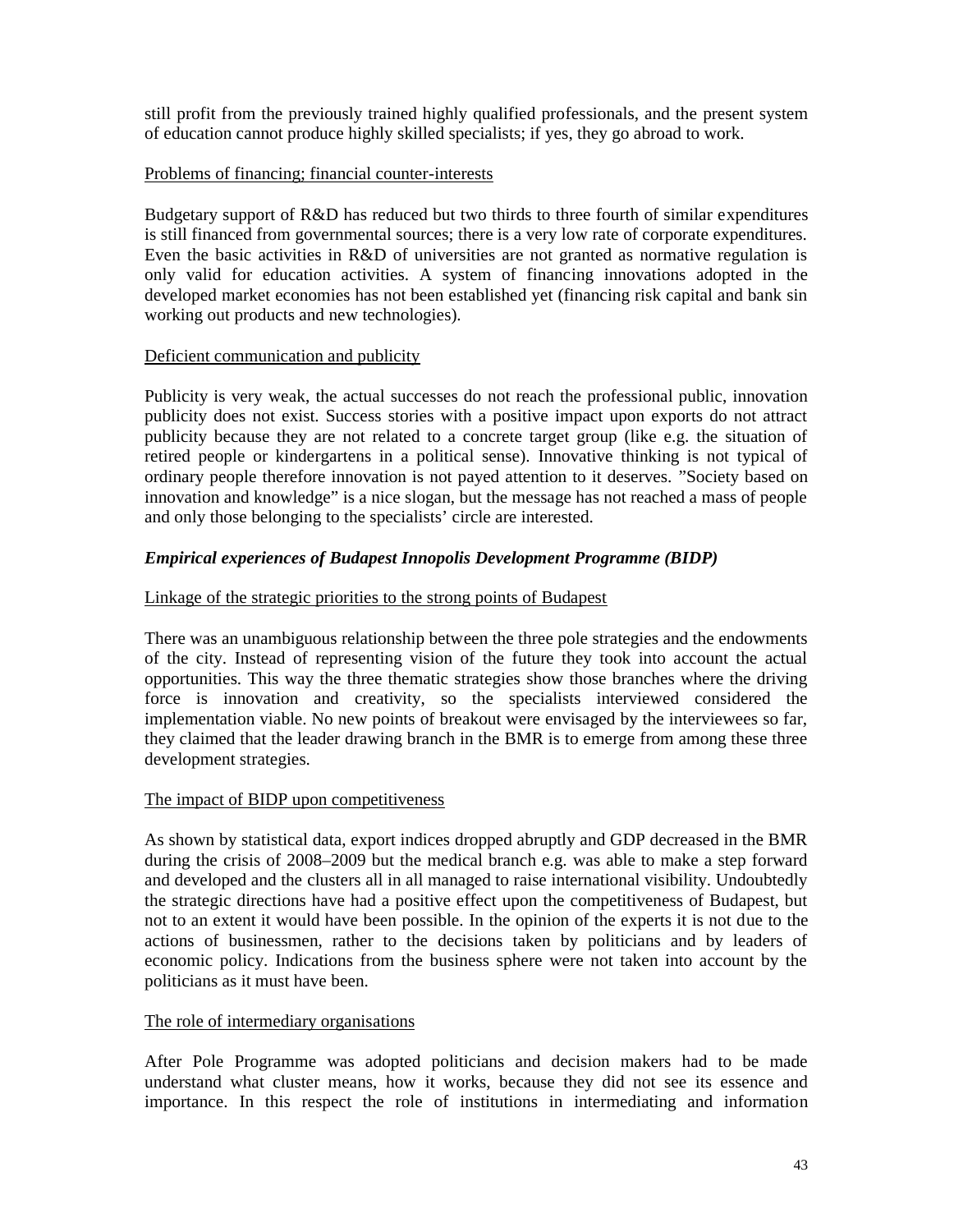forwarding (e.g. Budapest Enterprise Agency). The political leadership and economic management understood eventually, what kinds of advantages a cluster might offer. The intermediary institutions have important part to play: they know the way how to include creative and innovative targets into invitations to tenders.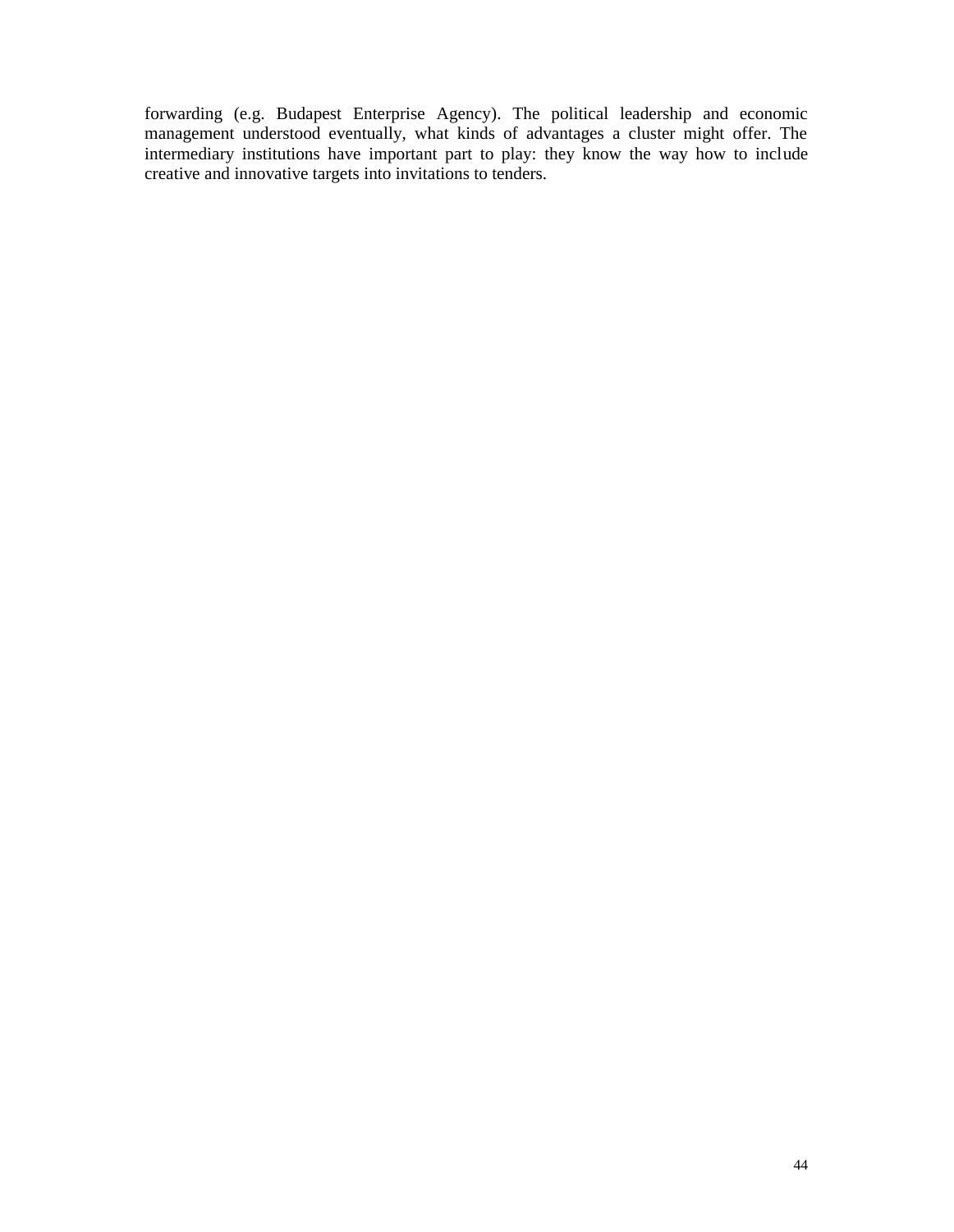## **4 Administrative structure and governance arrangements**

### **4.1 New administrative structure implemented during transition**

During the socialist era the sub-national governments were essentially deconcentrated unit of the central government and had little or no financial autonomy. The change of political system caused a fundamental change in the governmental and administrative system of the country. The local councils under the direct control of the state were replaced by the democratically elected local governments. Act 65/1990 re-established self-governance in Hungary and communes enjoyed equal rights independently from their size or legal status. One of the most important consequences of the transition was the financial strengthening of local governments and the *independence in decision-making*. However, local financial autonomy is still limited because central government is not very keen to allow local governments to become powerful political entities. Thus, local governments remain strongly dependent on central transfers. Although power sharing between the national and local levels changed substantially during the transition, the central state managed to preserve a strong influence. Large cities, especially Budapest, usually have more room in the development of their strategies, because in the absence of strong regions they are the only potential alternative power centres to the central state (Tosics 2005a).

Until 1997 the Budapest Agglomeration included 43 settlements and the city of Budapest. In 1997 the Budapest Agglomeration grew to 78 settlements and Budapest. Thus, in 1997 there were 102 independent self-governed units in the BMR: Budapest, 23 city districts and 78 agglomeration settlements (due to separations their number grew to 80 up to now). In Budapest, there was 22 elected local governments on the district level (which grew to 23 by the division of the 22nd district in 1994) plus one for the entire city of Budapest (the Budapest City Government). The agglomeration settlements also elected their own governmental bodies, meanwhile they all belonged to a higher administration level, that of Pest county and of which Budapest is independent. In the post-socialist administrative structure, city-wide coordination (above the district level) became very difficult, while coordination between Budapest and the neighbouring settlements became practically impossible. Around Budapest an even more fragmented system developed, as the earlier very powerful middle tier, the county self-government was substantially weakened in 1990. Pest county has practically no power to influence any of the decisions made by the settlements. As a result the settlements around Budapest became very strong, having the right to decide by themselves about conditions for industrial, service or residential development, including decisions concerning the zoning of land.

The major contradictions of the *two-tier administrative system* of Budapest are mainly due to the overlapping spheres of responsibility and the conflicting political interests. In some respects Budapest remained centralised (strategic development of the infrastructure, public transportation) while others such as the distribution of resources followed a decentralised model. The two-tier administrative structure is not very functional, because the two (city and district) governments could successfully block each other's ideas. The modification of the Law on Local governments in 1994 gave the municipality level more rights, especially in strategic planning for the whole city, however, no of the laws dealt with regional issues or with the probelms related to the urban development in large agglomerations like Budapest.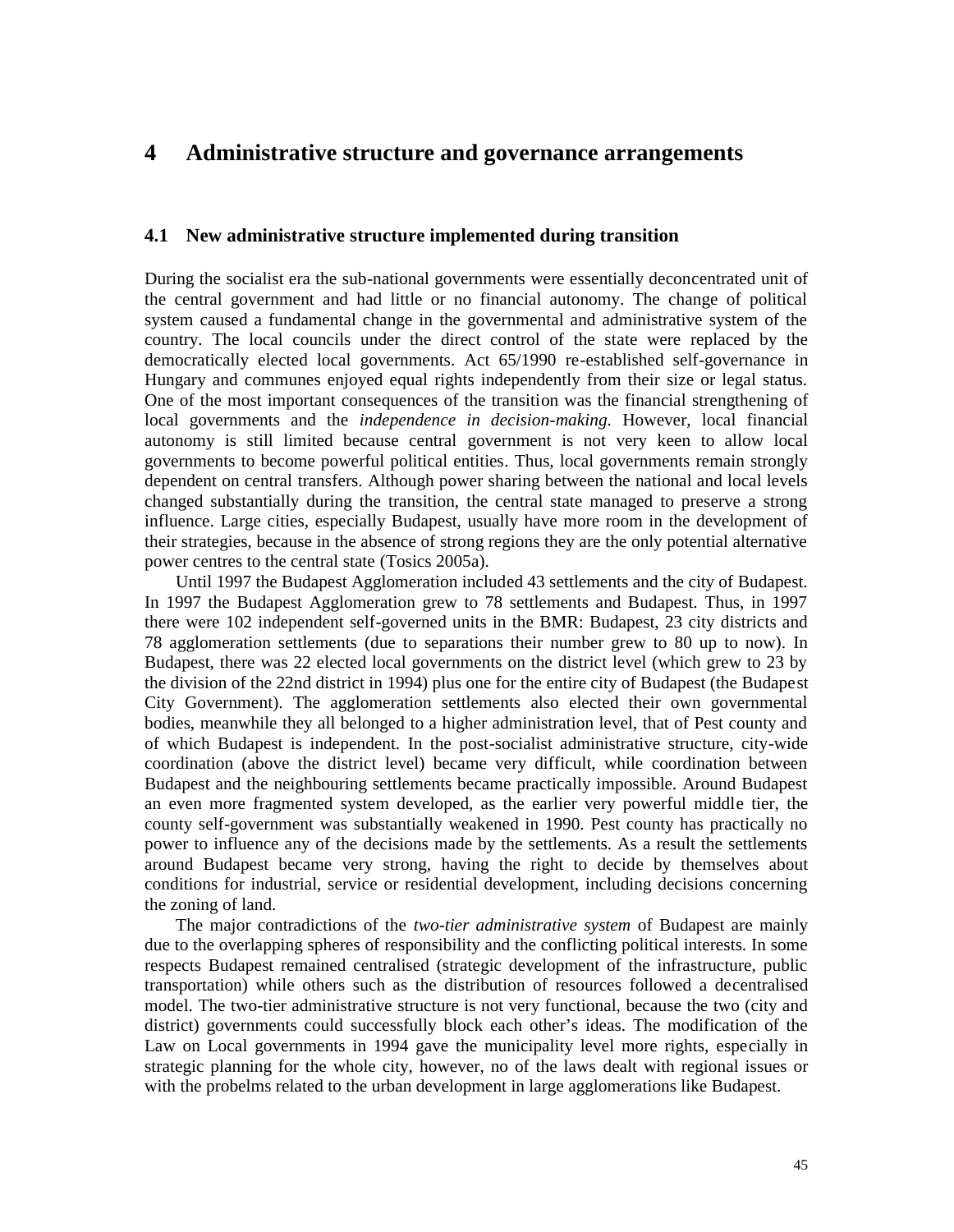Right from the beginning of the 1990s it was extremely complicated to harmonise interests and development plans on the territory of the BMR. The conflicts were developed over the clashing interests of the districts and the City Government on the one hand, and between Budapest and the agglomeration settlements on the other. The agglomeration settlements with the problems caused by growing suburbanisation had also different interests from the rest of Pest county, where they administratively belonged to. In spite of the fact that in the 1990s the coexistence and interdependence as well as the physical linkages of Budapest and its agglomeration zone were further intensified Budapest Agglomeration remained only a statistical but not an administrative (not even a real planning) unit.

For the coordination of responsibilities overarching administrative units it was legally allowed to ally and act in the legal form of 'local government associations'. The associations however were not based on real partnership but on compromise mostly with the interest of successfully competing for development resources. Common interests of city-districts and suburban settlements of the same location or type were already realised in the 1990s which increased the intention of cooperation but these embodied in real forms of cooperation and projects only after 2000.

In this very fragmented system the importance of the sub-national level was acknowledged in 1996 with the Act on Regional Development, which established development councils at the country and regional levels, such as the Budapest Agglomeration Development Council. As a consequence of the Act the Development Board of the Budapest Agglomeration was established which intended to integrate representatives from the public private and the non-profit spheres. The Development Plan (Concept) of the Budapest Agglomeration was the product of this period (1998-99). The Concept was never put into practice lacking the governmental asset. The Board ceased to operate by the establishment of the Development Board of the Central Hungary Region in 1999. Within the Regional Development Board the affairs of the agglomeration are dealt with by a sub-committee within the Strategic Planning Board. The plans prepared for the development of the Budapest Agglomeration were only enough to call the attention to the dangers of the uncoordinated competition for development resources for inhabitants and investments, which led to wasting resources and environmentally unsustainable development already in the middle of the 1990s.

### **4.2 Main stakeholders and actors**

Within the policy making process in Hungary there can be distinguished national, regional, county and local levels. They differ strongly as far as the preparation and implementation of policies and strategies are regarded.

#### *4.2.1 State level and the national government*

Despite the democratisation process having taken place since 1990 the *policy-making system in Hungary is still relatively centralized*, with basic decisions made by the state government (the prime minister and ministries), which is the primary initiator of legislation. Due to the strength of the prime minister's position, the independence of ministries from parliamentary control, and party centralization, Parliament exercises only limited influence in the development of policy. The yearly budget is the main source of parliamentary influence. But the government makes the preparation of the budget, with the Finance Ministry playing a decisive role. The government and the individual ministries have broad powers to use decrees as administrative tools.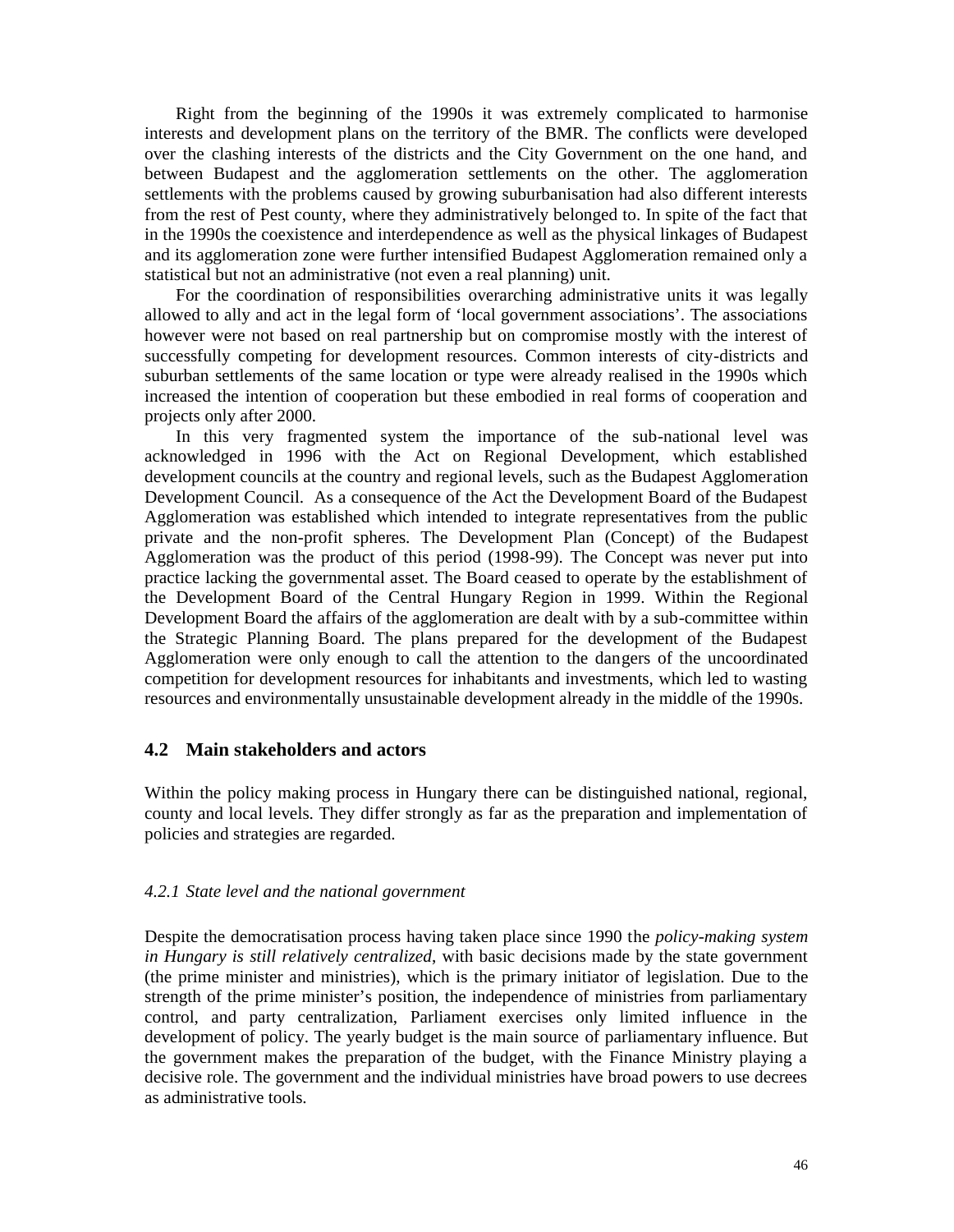The activities of the governmental apparatus are assisted by organizations of the parliament and governance, by consulting and executive institutions. Their responsibility is preparation of working papers, background materials and professional essays based on the governmental decrees on the one hand, the provision of information flow on the executive side, giving support to and conduct control over the implementation of tasks on the lower levels.

In Hungary in the policy-making process the *objectives and development trends determined by the EU have an imperative force*. This way the governmental decision making relies basically upon the guidance and directives issued by the EU when planning steps of macroeconomic development.

In the course of the decision making process aimed at the solution of issues in economic policy the government and ministries (with various intensity and more or less success) carry on trilateral negotiations with the representatives of the employers' side (state and private enterprises, private investors) and the delegates of the employees' side (trade unions). Besides, professional consultations and reconciliations are going on with the officials of boards and organizations active in the given sector of the economy (e.g. chambers). The ultimate decision is in the hand of the government or depends on the resolution of the parliament based on the governmental proposal.

#### *4.2.2 Regional level and the counties*

The regional level has not had any traditions in the Hungarian decision making process. The seven NUTS II regions operating currently were formed artificially after the regime change via adaptation to the structure of regional policy of the EU, on the basis of the traditional county system of administration.

The Act on Regional Development passed in 1996 established two regional institutions: the planning-statistical region and the development region. The development region is a possible solution to the initiation of regionalization; it incorporates the territory of one or more counties or the capital and must be established through free association. The counties involved in the association create a common organ – the regional development council. These regional development councils and its working bodies (agencies) were established outside the public administration, duplicating institutions and activities. Lacking a stable idea about the optimal territorial scale of development policy, we built the institutions at four levels (national, macro-regional, county and micro-regional). If one should characterize the spirit of the system we could state that Hungary has a regional policy without real regionalism. There are institutions and regulations simulating the European requirements but Hungarian politicians could not understand the point of the system, therefore Hungary was successful in the adaptation but not in the learning. The most important feature of the Hungarian system is that it has remained centralized. In 1998 parliament issued a resolution on the National Conception of Regional Development establishing seven planning-statistical regions in compliance with the NUTS system. This framework also clearly established the political intention to shift the system of counties towards regionalization.

Central administration provides meagre financial source for the operation of the regions, so they still have limited influence with a subordinate role in decision making, dealing predominantly with coordination of the affairs.

In Hungary *the counties* were almost always the dominant territorial units of the state. As Hungary is a traditional centralized unitary state, the territorial governments were the means to transfer the will of the central power independently from their local governmental or deconcentrated status. Looking at the history of Hungarian state reform or periods we can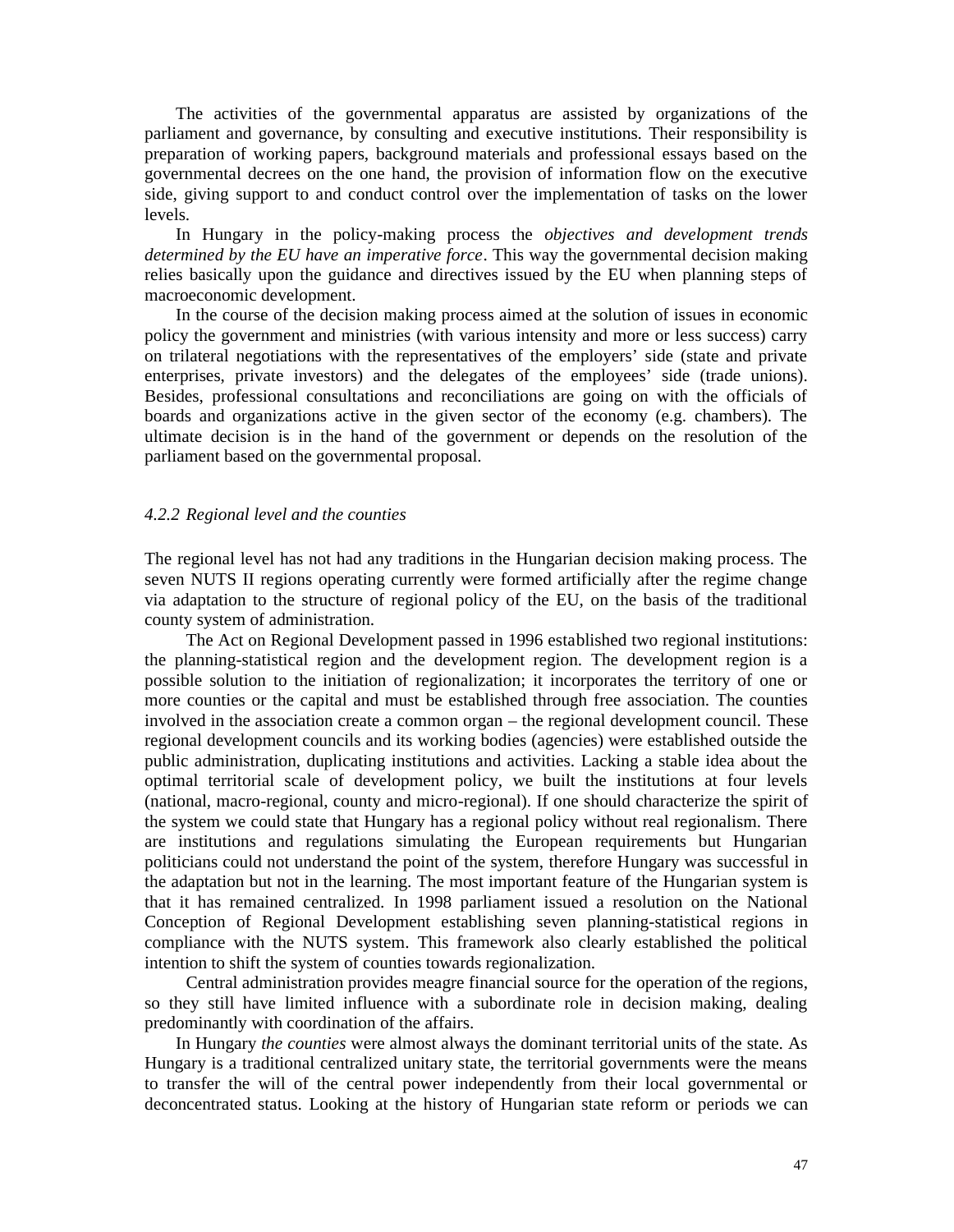state that in the framework of changing content, the status of the counties, and the dominance and scale remained permanent. The change of the system during 1990 caused a complete restructuring of territorial power: municipalities became the dominant units, on the one hand but their dominance and efficiency is limited by the fragmented structure, on the other hand. The former role of the counties was eliminated, on the one hand but it did not increase the power of the municipalities, rather ensured the expansion of deconcentrated administration, on the other hand. The middle tier of governmental system consists nineteen counties. Municipalities provide local public services to their settlements; counties have a subsidiary role in that they provide public services that settlements are not capable of performing, as well as those that have a regional character.

We can conclude that in spite of the municipal autonomy, the *change of the local governmental model could not decentralize the state*, the uncertainty about the scale and necessity of meso-level governance, the model of territorial power has remained unfinished yet. In 1996 the Act on Regional Planning and Development established the institution of county development councils, which are quasi-governmental organizations that coordinate tasks related to regional development. The council is comprised of elected and appointed officials. Representative bodies of municipal governments may create regional development associations, but this is not obligatory. County development councils may form regional development councils that address responsibilities extending to more than one county.

### *4.2.3 Local level and the municipalities*

Before 1990 the state administered local affairs in accordance with the principles of centralization and hierarchy through a system of councils on the local level. In 1990 the Act on Local Governments established the legal foundation for the process of democratization and reform of the political system. The Act on Local Governments recognized the rights of local communities, including the smallest of settlements, to self-government in managing local affairs, and the number of local units increased to 3,149, all of which elected their own representatives and executive organs. Local governments can build associations, their right to associate is declared by the Constitution of the Republic of Hungary. This right is particularly important in Hungary, where there are a high number of small settlements with wide legal and administrative autonomy and thus the fulfilment of their functions and powers is difficult. The general role of associations is to increase the efficiency of local governments.

Budapest has special legal status. The city has a two-tiered system consisting of the selfgovernment of the municipality and those of its twenty-three districts. The municipal government of the capital and its districts have independent functions and powers. The district governments independently fulfil the functions and powers of municipal governments. The government of the capital fulfils mandatory and voluntarily assumed municipal government functions and powers that affect the whole city or more than one district, as well as those related to the special role of the capital within the country. In practice the tasks and services provided by the two levels are not differentiated. The functions and powers of the capital are similar to those of the county in that they are not specified by legislation.

National government supports the development of regional and local strategies and programmes because of the key role local actors play in identifying solutions for local problems and in recognising locally specific opportunities for growth. However, while regional and local development interventions are widely seen to be of value, the measurement of their progress and impacts is often too weak to enable evidence-based policy improvements.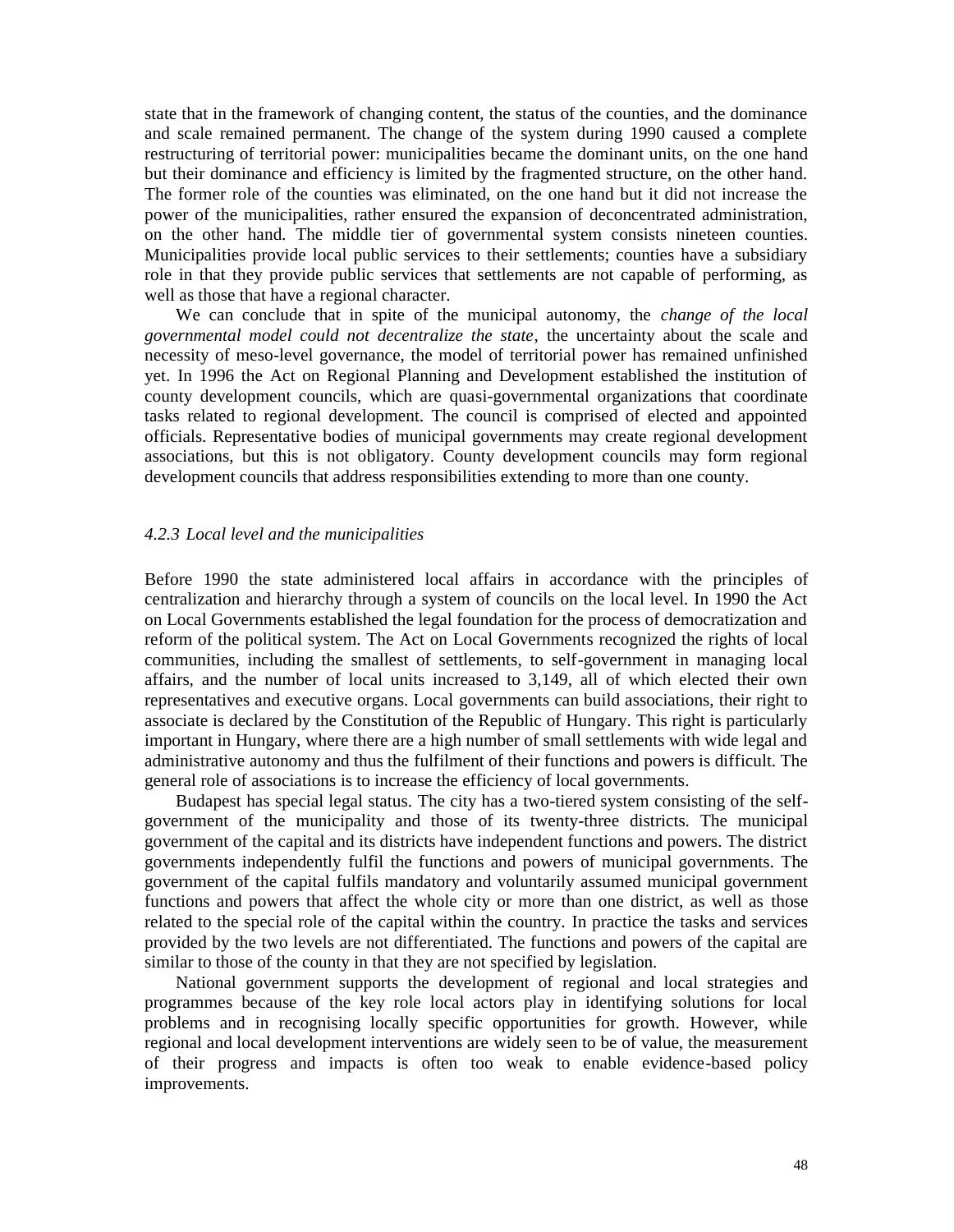#### *Internal structure of decision making in local governments*

The basic rights and powers of local government are exercised by the *body of representatives*, which may delegate authority to the mayor, its committees, city district bodies of representatives and bodies of local minority self-government. Committees of the local body of representatives are elected organs. Committees prepare decisions of the representative body and oversee the implementation of such decisions by the office of the representative body. The mayor is the political and administrative head of the local government and is responsible for local policy implementation.

With regard to spatial planning (which is mandatory), both the methods by which it is devised and its contents are regulated. Even some sort of citizens' participation is ensured, since the plan has to be put into the public domain twice before its final acceptance, during which time anyone may officially raise an objection to it. On the other hand, with regard to sectoral and strategic planning, there are no official constraints. How strategic planning is carried out depends entirely on the local government authorities. There are several models; some cities undertake the bulk of the job themselves, and others – such as Budapest - have commissioned a group of experts. It can be stated that the process of strategic planning has in most cases opened a crack between the closed doors of the local authority and allowed both the civil society and the experts to bring more influence to bear. However, what is still clearly lacking from the whole process is the participation of residents. Even in a case of urban renewal, where the residents are directly affected, resident groups find it difficult to make their voice heard.

There are several forms of *public participation in decision making*. As determined by the Act on Local Governments, the body of representatives must establish the rules of public fora, the goal of which is to determine public opinion and invite public involvement in the preparation of important decisions. Citizens may also participate in local decision making through membership on committees of the representative body. Traditionally, members of a committee include representatives of significant organizations providing services in the field of the committee's responsibility, a delegate of a relevant civil organization and other citizens using the services.

In the new century the Budapest municipality attempted to establish control over the market-led development. The municipality promoted urban renewal through a limited actionarea approach and aimed to apply integrated solutions to solve the urban challenges by combining economic, environmental and social interventions. However, Budapest, like other post-socialist cities, lags in its level of control over market processes and of public interventions. The public sector's role in urban planning and policy can be characterised by limited capacity to deal with urban issues, constrained authority and power relations, increased responsibilities and persisting financial problems. The modest attempts of the Budapest municipality to foster public involvement are often criticised by other stakeholders, namely the major developers, who complain that the public sector constrains development with unnecessary regulations.

Local governments (in Budapest the districts) are the most important players in local decision making. They maintain contacts with the ruling authorities representing the executive body of national government, handling and controlling governmental projects, and in Budapest with the City Government. On the executive and authority level municipal governments are represented by the Mayors' offices and its sectoral offices. Local governments (in Budapest the districts) often create *independent organizations* in the possession of their own, which appear on the market as independent economic units (Figure 4.1). This is advantageous because they can get rid of political skirmishes when implementing the project cycle and leads to a closer cooperation with the stakeholders of different levels.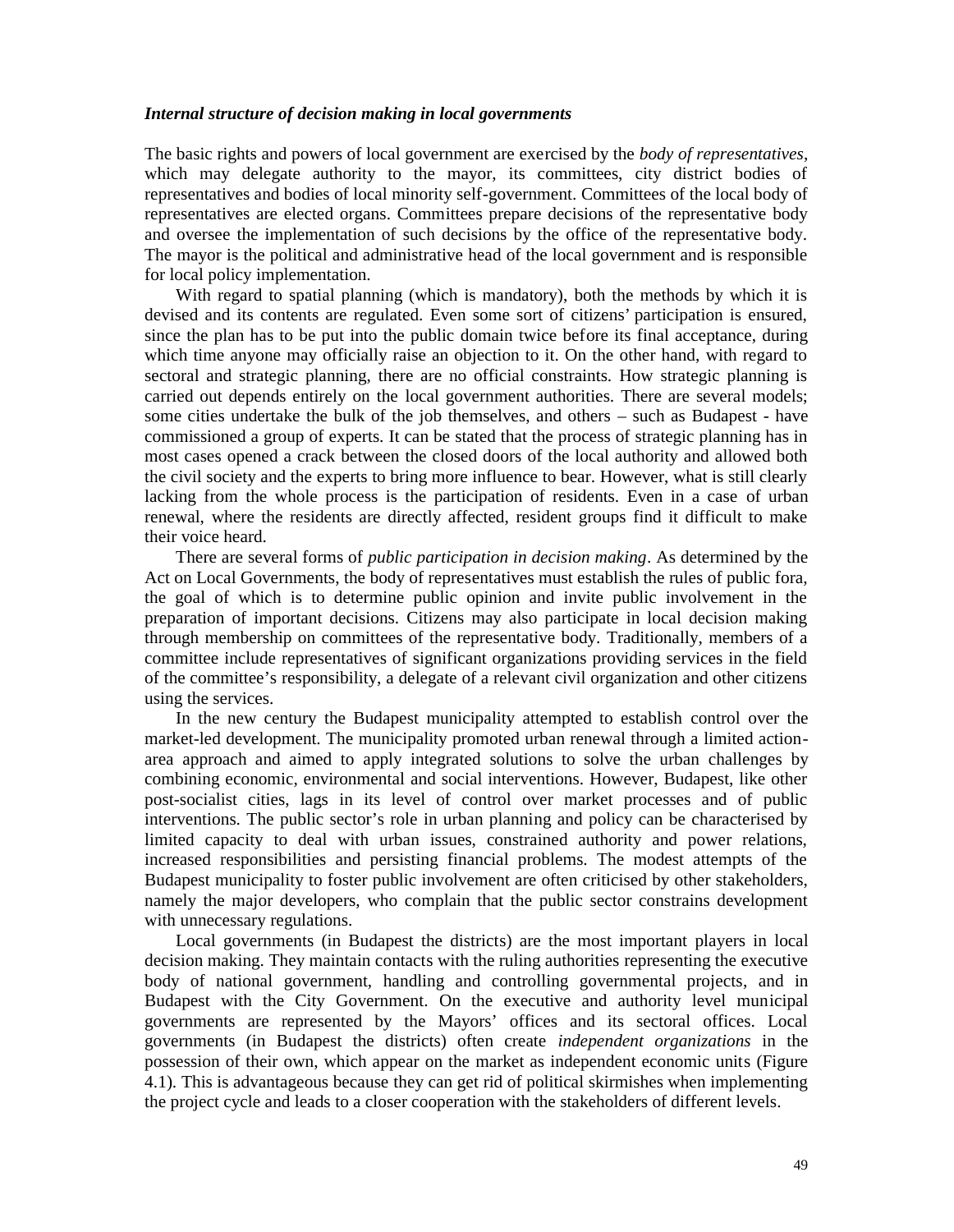

**Figure 4.1 Institutional matrix of local governments' policy making process**

*Source: After Rév8 Urban Development Company*

#### *4.2.4 NGOs, civic organizations and local residents*

In western societies economic processes are supported by a *higher level of institutionalization* and there usually emerge a closer collaboration and partnership between the participants and stakeholders. In Hungary the gravest deficiency of projects is the lack of cooperation. Whereas in the western countries the *local societies and civic organizations* are active participants in the planning and implementation processes, in Hungary the affected persons as a rule are passive.

During the past years the representatives of local communities increasingly recognize the opportunities offered by the civic sphere, NGOs have more and more role to play in shaping local societies, but all these are lagging far behind the west European standards and there are just a few really efficient organizations of such kind operate in Hungary. Politics and local governments might also be blamed for this situation as civic movements are not considered by many politicians and members of local government as partners but barriers to overcome instead. In the opinion of experts the problem is that politics deal with the civic sphere only in the case the latter brings in votes. Both actors should go through a process of learning: not only the civic sphere needs local governments but local governments do necessitate civic organizations. The latter may help the former in their activities considerably but they may present a hindrance as well.

Civic organizations might be instrumental in taking-off of local economy. Beside getting acquainted with the democratic rules of the game they have a role to play in the process of mutual learning, may turn into the active domains of collective support, enhance personal and neighbourhood awareness, enlarge contact network and capital of participant – all in all these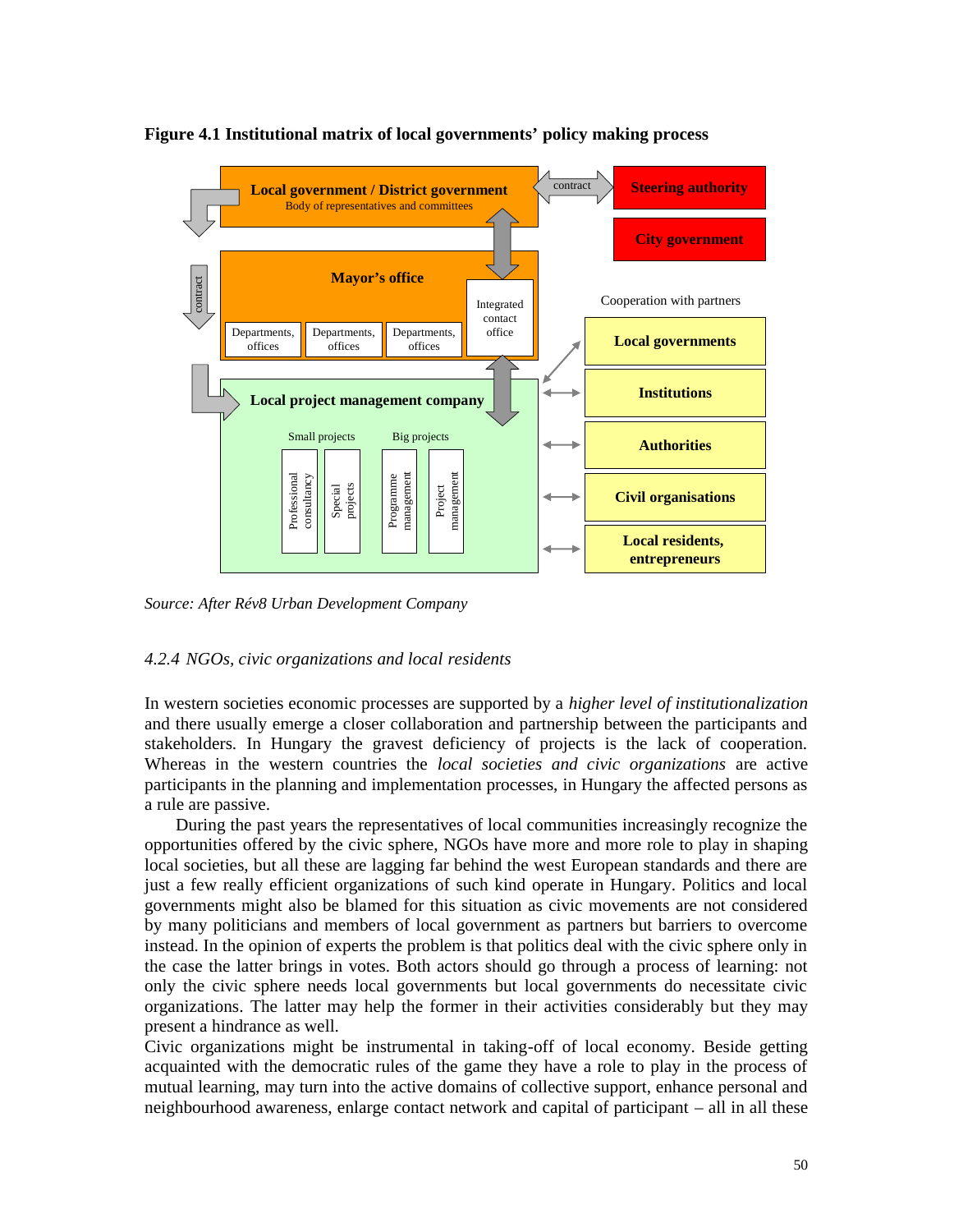organizations raise the level of social capital (Field et al 2000). The lack of civic organizations and courage, a traditionally weak ability to enforce their interests is one of the greatest problems of the communities of local residents. This is partly the reason why Hungarian population basically lacks the ability to cooperate and its willingness to collaborate is much weaker than that of the nations in the western neighbourhood.

One of the most serious problems of civic and pressure groups is the lack of capital as financing and support could not find solution heretofore. Within the support system for the sake of ensuring financing these organizations have to perform tasks which are time and energy consuming but produce little professional use. At the same time dependence on central or local governmental financing could exert a negative impact on the independence and impartiality of these groups.

One of the key issues of the success of a city or neighbourhood is how civic organizations representing the interests of the local society and residents with an increasing vehemence might be involved in the works of urban renewal. Local societies as a rule tend to recognize the issues affecting the quarter and quality of life there but local people are somewhat reluctant in seeking solutions and they are not willing to take part in the process of renewal. Civic organizations are more interested in processes taking place and their self-representation is more dynamic than that of the local society. With the reinforcement of civic sphere the selfrepresentation of local inhabitants would grow as well. So the *activity of the local society* may be raised via the actions in the civic sphere than with those of the individual level. But it is a fact that the eagerness of civic organizations depends on the local circumstances: it shows considerable differences by city and neighbourhood.

#### *4.2.5 Relations between local governments and actors of the market*

When studying the objectives of the administrative power one of the angles might be the character of interests to be prioritized and alternatively which of them are to be pushed into the background; and what are the tools and mechanisms to be applied. In short, what compromises are concluded by the local government and what is the price it is willing to pay for them. Another dimension of the interpretation of the operation of power may be a study of which part of the spontaneous processes is tolerated (or even supported) and what could be the extent of influence of the planned and conscious policy elements.

As it has been mentioned the Hungarian system of administration ensures autonomy and jurisdiction for the local government on a broad basis but meagre source is available. Therefore local governments struggle perpetually with financial problems. A frequently applied strategy is making efforts to capture central sources via mobilizing political influence and even taking political risk to attain this goal. Another kind of strategy might be to increase efforts in order to attract investment sources on the market with a sore lack of capital. For this purpose they tend to satisfy such requirements of private investors which would be rejected should they be in other, more favourable position (Csanádi et al 2008). This has led to a situation where short-term strategies and policies, systems of regulations, permissions and supports have become highly accommodating and social, other economic and environmental considerations are pushed to the background. The more important decision might be taken on a relatively low level (e.g. on the level of districts) and the less is the publicity of these decisions, the more opportunity have the entrepreneurial interest groups to persuade the decision makers that they are the only potent groups to develop the given area. Several examples of such negative processes were shown up in Budapest, scandals and economic interpenetration were disclosed during the past years.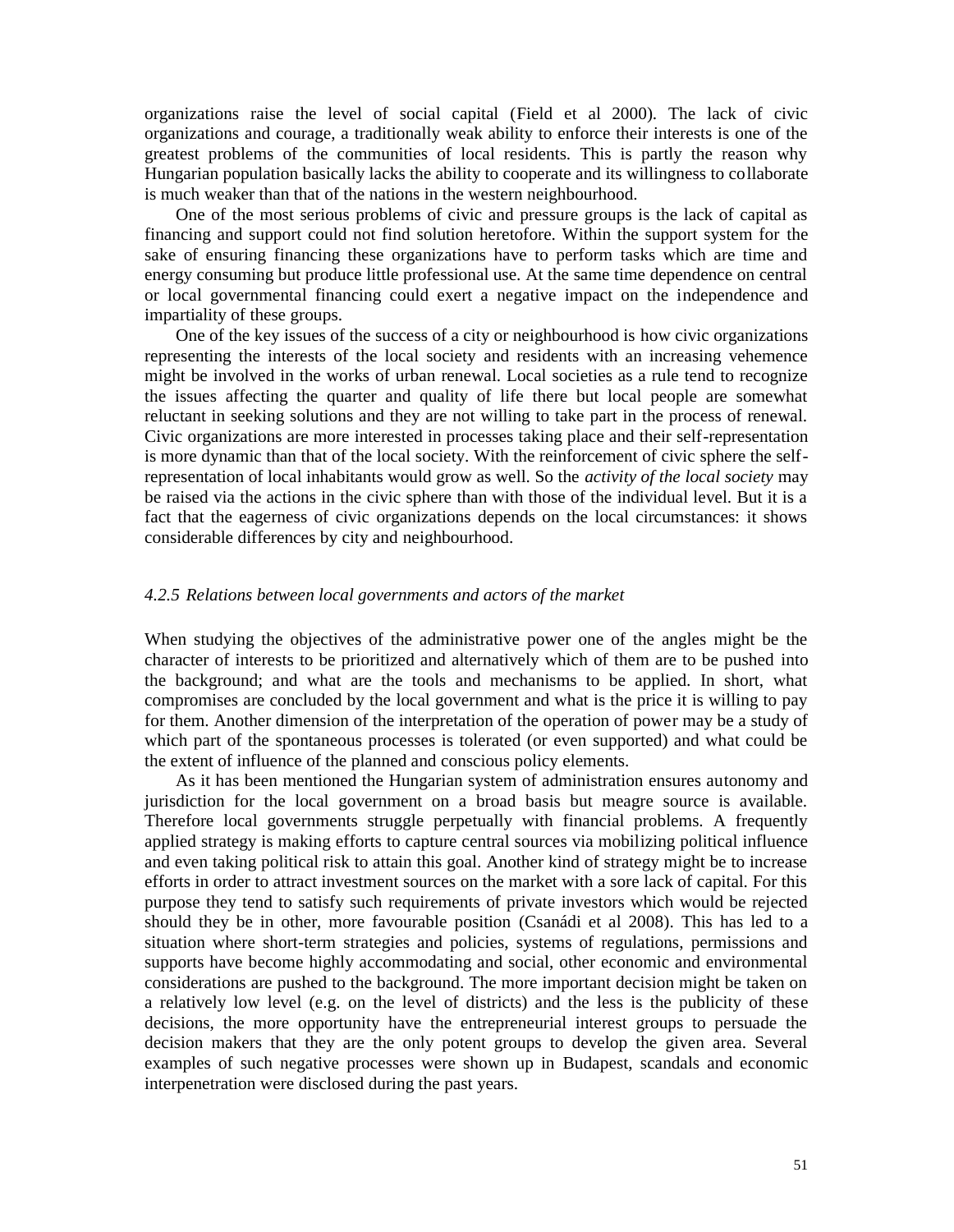Due to the above circumstances an ever greater role is belonging to the representatives in the process of economic development. The key decision making organ on the local level is still the local government, but there is a prevalence of the private sphere in financing. Therefore in the elaboration of strategy and policy the *interests of private investors* (profit maximization) enjoy priority, which is also in accord with the interest of local government (revenues for the further operation). So conflicts as a rule emerge not between market actors and local government but with the professional boards and civic organizations and with local population.

### **4.3 Problems and conflict fields within the administrative system**

The post-socialist transition resulted in a well-established system of local governments, whose independence became the cornerstone of the new democracy. However, the elimination of the power of the middle tier (counties) and the weak definition of the regions resulted in strong competition between the municipality and the settlements of the surrounding area. Similarly, the relatively weak position of the municipality over the districts resulted in strong competition between these local governments (Tosics 2005b).

The *conflicts between the municipality and the districts* are partly centred on the allocation of the financial means for development. Some resources are clearly directed towards the municipality, some to the districts. The bulk of the money however, must be allocated between the two levels in the course of negotiations, which create sharp conflicts each year. Another issue of debate is the allocation of regulatory power. In the two-tier local government system, the details of the decision-making system on zoning regulation and planning permission procedures are constantly debated. The districts are also in competition with each other, fighting for advantageous changes in the regulations and for developers willing to invest in their district, with little or no regard for the interest of other districts or the city as a whole.

Conflicts in Budapest exist nowadays between the municipality and the districts (e.g. use of green areas and building rights), between the municipality and the surrounding settlements over spill over effects, between public actors and private developers over shopping centres and between public/private actors and the local residents. However, territorial conflicts are still relatively peaceful in Hungary and Budapest compared to Western European counterparts.

The *conflicts between the city and the settlements of the surrounding area* can be described as the "normal" conflicts of suburbanization in a largely unregulated system. All players want those investments, which bring the most revenues for their settlement, while they want to avoid paying the price and do not want to take externalities into account. A typical outcome of this situation is the large suburban residential development with no public services (families should take the kids into Budapest to kindergarten, to school) and no regard for externalities (such as the increasing car traffic through other settlements and in Budapest).

Under such circumstances all local governments opt for short-term gains, even if it is clear that the outcome might be sub-optimal in the long run and/or from the perspective of the larger area. Developers can easily gain from this situation, rejecting the fulfilment of any special conditions of local government, in the hope that the other local government will pose fewer conditions.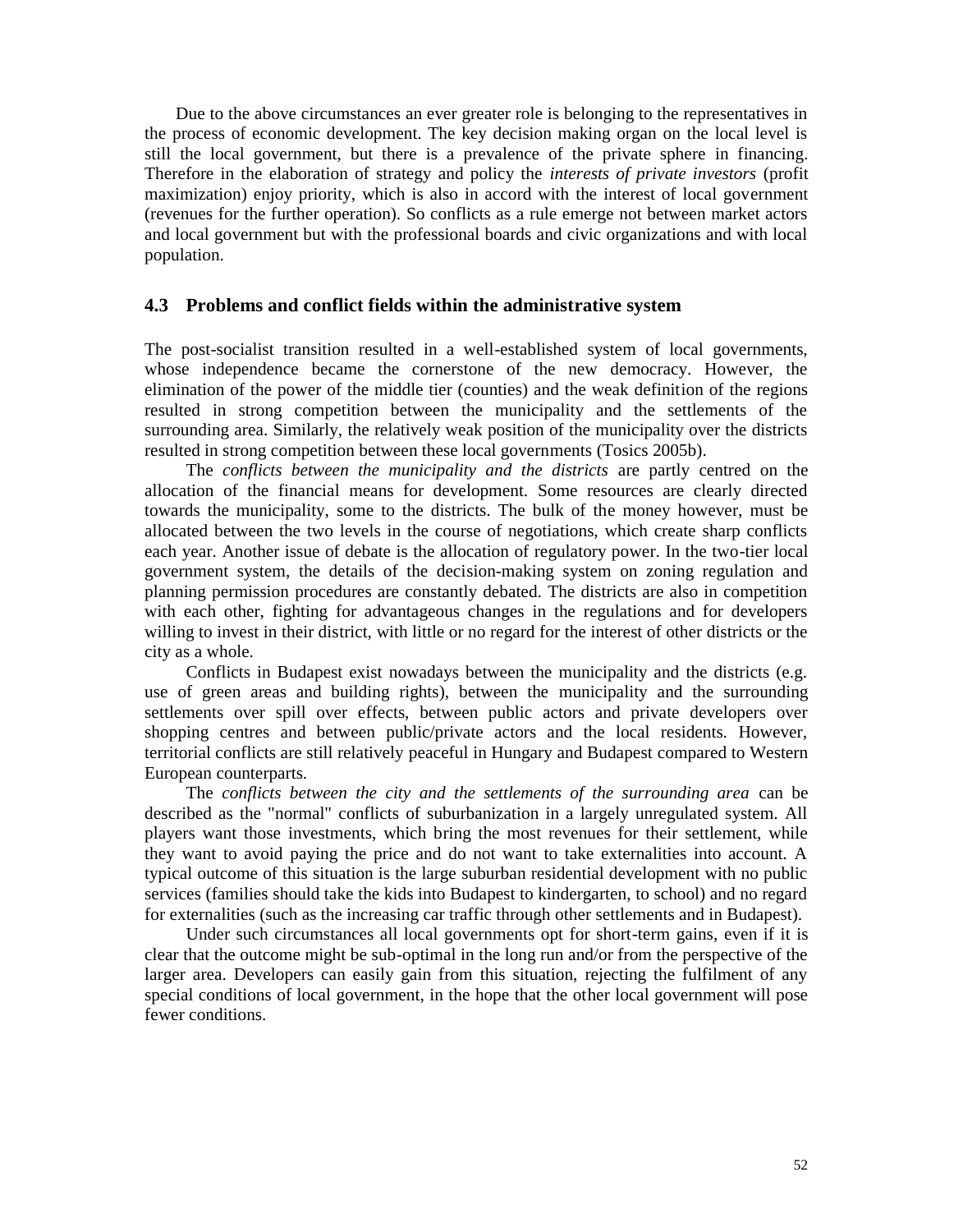### **4.4 The role of cooperation in the international competitiveness**

From an administrative point of view Budapest has the advantage that the Central Hungary Region also covers the surrounding Pest county, whereas in the cases of Vienna, Prague and Bratislava the capital cities are cut off from their agglomeration areas. The NUTS II level, although quite weak at the moment in Hungary, get a key role in planning, as this became from 2007 the allocation level of some of the EU Structural Funds.

Good cooperation and the use of governance methods were, however, not the practices of Hungarian local governments in the last two decades. This situation will hardly change from the top, as in the short term there is no chance of a change in the legal environment. In other words, there is no hope for a new regulation, giving more power for the municipal level over the districts and for the regional level over the individual settlements. Consequently, changes towards more cooperation and governance should and must come "from below". Most recently there have been some signs that the key players have recognized that the potential of the Budapest economic area can hardly be realised with continuing inner conflicts.

For Budapest, the efforts of Vienna to organize territorial cooperation are of special importance. Currently Vienna has substantial advantages within the "Centrope" area, and cooperation with Budapest, which was earlier substantial, has been neglected. However, for regional cooperation a common history is important. Thus Budapest could have more potential to be included into the Vienna-Bratislava cooperation, than with some other players of "Centrope". The EU membership clearly created new chances for Budapest. The excellent geo-political position of the city as a centre for transfers between west and southeast Europe with growing EU support, will lead to increasing international competition, especially with Vienna. However, both cities should be aware that competition in some aspects does not exclude the opportunity for cooperation in other aspects, which could jointly enhance their position in the globalizing world.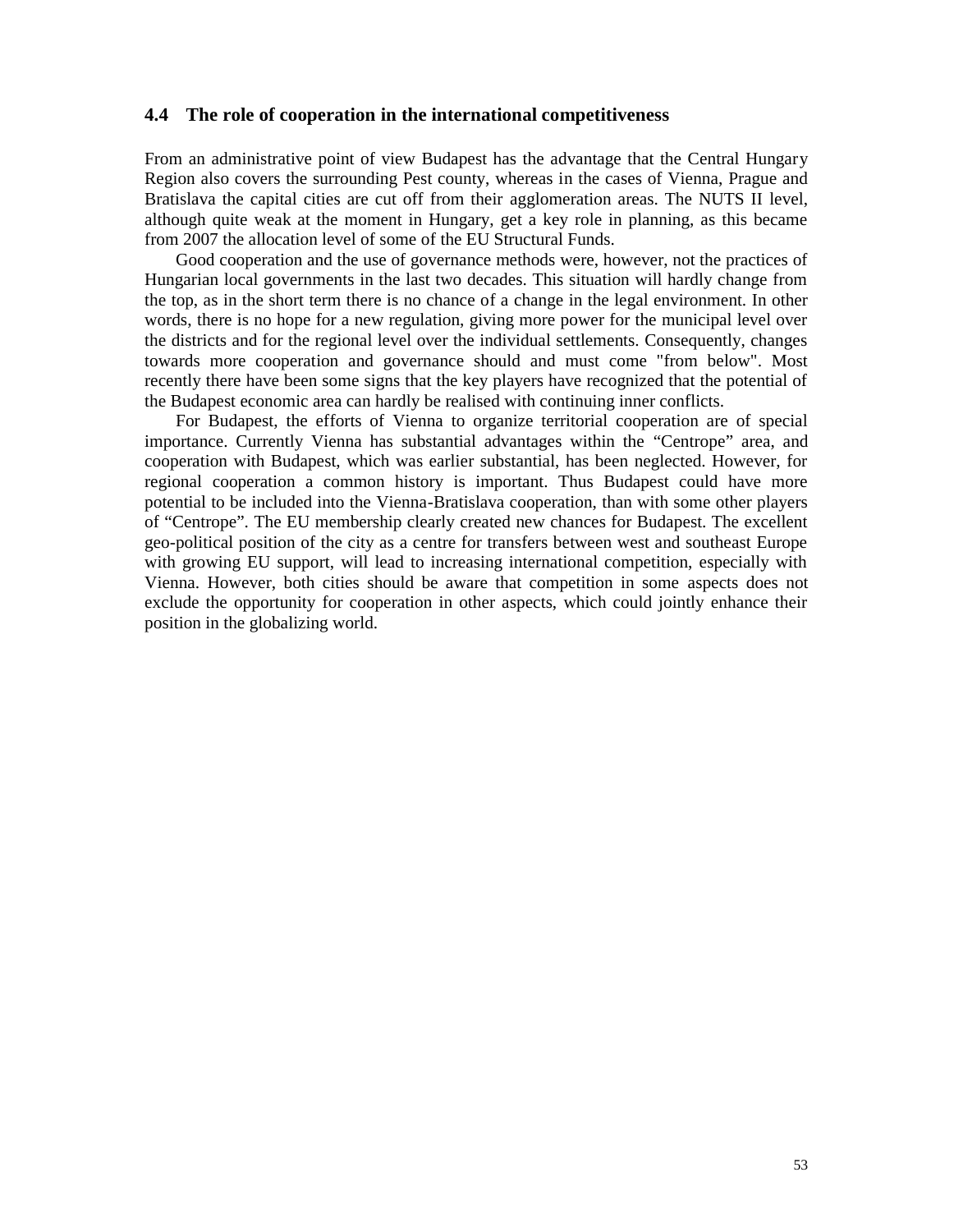# **5 Critical evaluation of policy and strategy building processes**

### **5.1 Priorities of economic development in the Budapest Metropolitan Region**

On the basis of statistical data it could be pointed out that in Hungary creative industries comprise the largest number of enterprises and employees and they have greatest revenues within the creative knowledge sector. It is also remarkable that in the past ten years BMR was able to increase its relative weight in this sub-sector within the country. The overview of existing strategies and policies also showed that some creative branches are among the drivers of the economy both within Hungary and Budapest, and also the necessity of the development and support of creative industries is expressed in principle by the different documents, nevertheless it is barely appears in the practice (in invitations to tender, appointment of support). In spite of the neglect the sub-sector has experienced a positive trend over the last years which can be explained by the fact that the creative industries are generally less policysensitive than the knowledge-intense industries. In our experience in the creative sub-sector it is more expedient to apply "lassez faire" attitude and both the central and local governments are better to appear in the role of supporter and assistant than active policy forming power. However, this trend cannot be still recognised in the current policy and strategy building processes. Naturally, the support of the creative industries is considered when budgets of Budapest or other cities of the countryside are on the agenda (e.g. cultural events, festivals and institutions of Budapest), but the system is not going to be coherent, i.e. a long-term vision and points of breakout, new options are not recognizable in the system of support and financing of creative industries.

It can be stated that in the development strategies and policies *in Budapest priority is given to the knowledge intensive sector* and creative industries play a subordinated role in this respect. It is indicated by the aims of thematic poles: MediPole, ITT Pole, EcoPole. According to our analyses it is ICT that reached the most dynamic development in Budapest over the past years so the advancement of ICT is in accordance with the results formulated by ACRE project. Pharmaceutical industry was not studied but knowing Hungary's situation and prospects it seems to be a realistic field of development. Of the three development strategies it is EcoPole that seems to have the weakest position, because according to our results the situation of environmental protection and environment conscious lifestyle in Hungary and Budapest are still lagging behind West European countries and cities. In this respect however, this strategic priority might have a consciousness forming impact in the future in Budapest.

With regards the rest of the knowledge-intensive industries involved in the survey no strategies were prepared in the field of Finances and Law and Business activities but there are clear development policies for the enhancement of R&D and higher education formulated by the central government. At the same time the trend of development in R&D and higher education was controversial during the previous years, because the number of employees decreased in these branches in Budapest whereas the number of enterprises and amount of revenues steadily grew. The weight of Budapest within Hungary also decreased which reflects the strengthening position of second rank university centres like Pécs, Debrecen, Szeged, as an outcome of national decentralisation policy.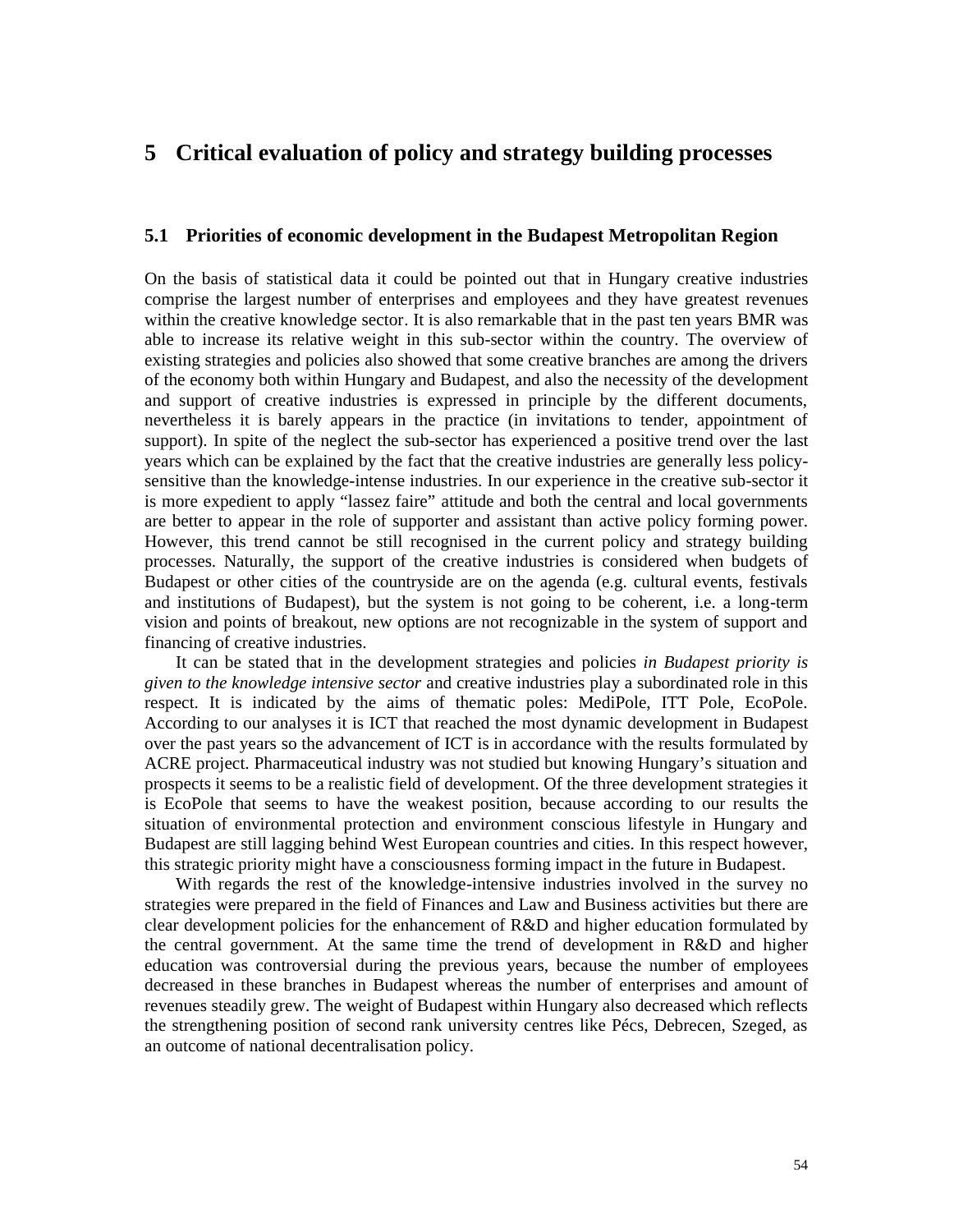### **5.2 Decision making processes in different levels**

As it was stated in the previous chapters, mechanisms of decision making are highly centralized in Hungary. This also means high influence of strategies and policies formulated on the national level. Since there are permanent financial problems (i.e. lack of finances) on the lower levels of administration, on these levels the decision making process of these lower levels is determined by higher level strategies and policies in a clear-cut top-down manner. It means that practically (in order to enlarge meagre and barely available sources) policies on the national level stick to EU targets, whereas regional and local strategies and policies follow national directives in the hope of raising money. Thus, *each level of decision making are strongly influenced by directives from the higher leve*l and in an attempt of receiving potential sources they try to formulate as many priorities and policies from the superior ones in their own programmes as possible. However, in this way the essence of policies becomes frequently lost and key priorities are often missing from the strategies and policies or they are distorted. And the way around: politicians as participants of decision making stick to development directions and options that are less relevant but offer a chance of attracting potential financial resources.

In Hungary and Budapest the *decision making process is strongly penetrated with politics* pushing very often professional aspects to the background. It occurs frequently that strategies and policies thoroughly prepared professionally become overwritten by political force. The two big political parties have sunk in deep antagonism and politologists refer to the emergence of a dual system. This trend has not been in favour of harmonic economic policy either, as the representatives of the conflicting sides proved to be unable to collaborate with each other and make compromises for the sake of solution of social and economic issues.

The low level of political culture in Hungary was confirmed by all three groups involved in the ACRE survey (employees, employers, transnational migrants).

The managers of economic enterprises expressed a heavy criticism about the decision making process, when they claimed that in Hungary SMEs are not supported sufficiently by the economic policy (an overwhelming part of the firms in the creative knowledge sector fall into this category) and it is unable to create favourable economic climate and conditions for the development of creative and knowledge-intense industries. The results of ACRE project that the most serious hindrance to the economic take-off are the heavy burdens of taxation and social insurance and unforeseeable changes in governmental regulation was also confirmed by independent surveys of other projects among SMEs (Figure 5.1).

In the course of the elaboration of strategies and policies reconciliation with the representatives of corporate system, of professional and civic organizations is a rule in the preparatory phase. This collaboration however, differs very much according to the level of decision making and by settlement as far as its depth is concerned. Reconciliation might range from a fruitful cooperation with NGOs and local residents to "the formal and compulsory minimum". Based on the in-depth interviews with the managers and network actors carried out in the empirical phase of ACRE project it can be stated that the process of reconciliation is far from being harmonic in Hungary and in the BMR. Both SMEs and representatives of local residents feel that they have little influence over the matters in the planning phase and their voice does not get through or great efforts are necessary to push it through. In this respect various intermediatory organizations have their role to play as they can represent the interest in a more effective way.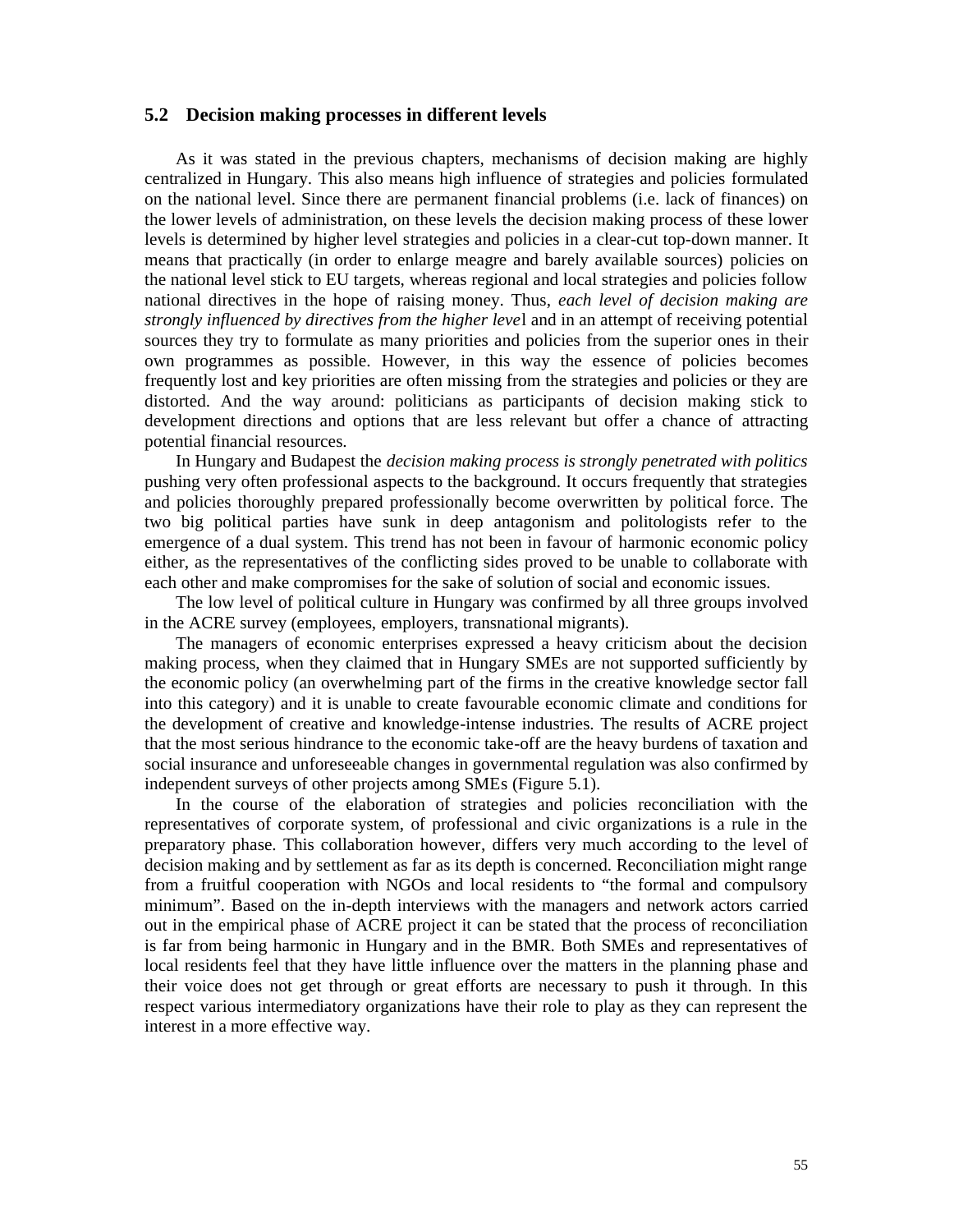

**Figure 5.1 Obstacles of economic development for Hungarian SMEs (n=496)**

*Source: Market Economy Foundation, University of Pécs – Faculty of Economics, 2007 (Legend: 0=no problem; 5=very big problem)*

Some words need to be said about the changes in the system of tenders. There was a general opinion among the managers interviewed in the ACRE project that the conditions of tenders do not favour micro- and small enterprises. From an administrative viewpoint the problem is that the process takes too long and the cycle is also too long from submitting the application until the transfer of the price, besides there is too much paper work involved. The system of tenders must be improved towards more flexibility, shorter terms and quicker reactions. According to experts and professional organizations that have pursued monitoring, invitations to tender have developed fairly well over the past years (e.g. those announced by National Development Office) so a step has been made forward in comparison with the previous period.

Nevertheless, there are two sides of the cooperation in the decision making process: it is not only the administrative institutions that hesitate to collaborate but the professional and civic sphere and local residents behave also very often in this way. Thus, a typical negative factor for the competitiveness of the economy is the aspiration of actors of Hungarian economy and enterprises to be independent (a frequent lack of willingness to collaborate, drawbacks in the operation of professional networks). The willingness and depth of cooperation, however, show striking differences by sectors and branches of the economy. There are also considerable differences with regards cooperation with universities, research institutes and public institutions in the different sectors and branches. There is a very slow move forward in this respect and it will take several years when cooperation reaches an acceptable level.

In the BMR one of the hindrances of economic development is the absence of a concrete business strategy and perspective thinking of micro-, small and sometimes middle-sized enterprises. The management of the firms as a rule has some concept and concrete plan of action in the short run but there is no vision of medium- and long-term strategy determining the advancement of the firm. A further drawback is a poor marketing activity of enterprises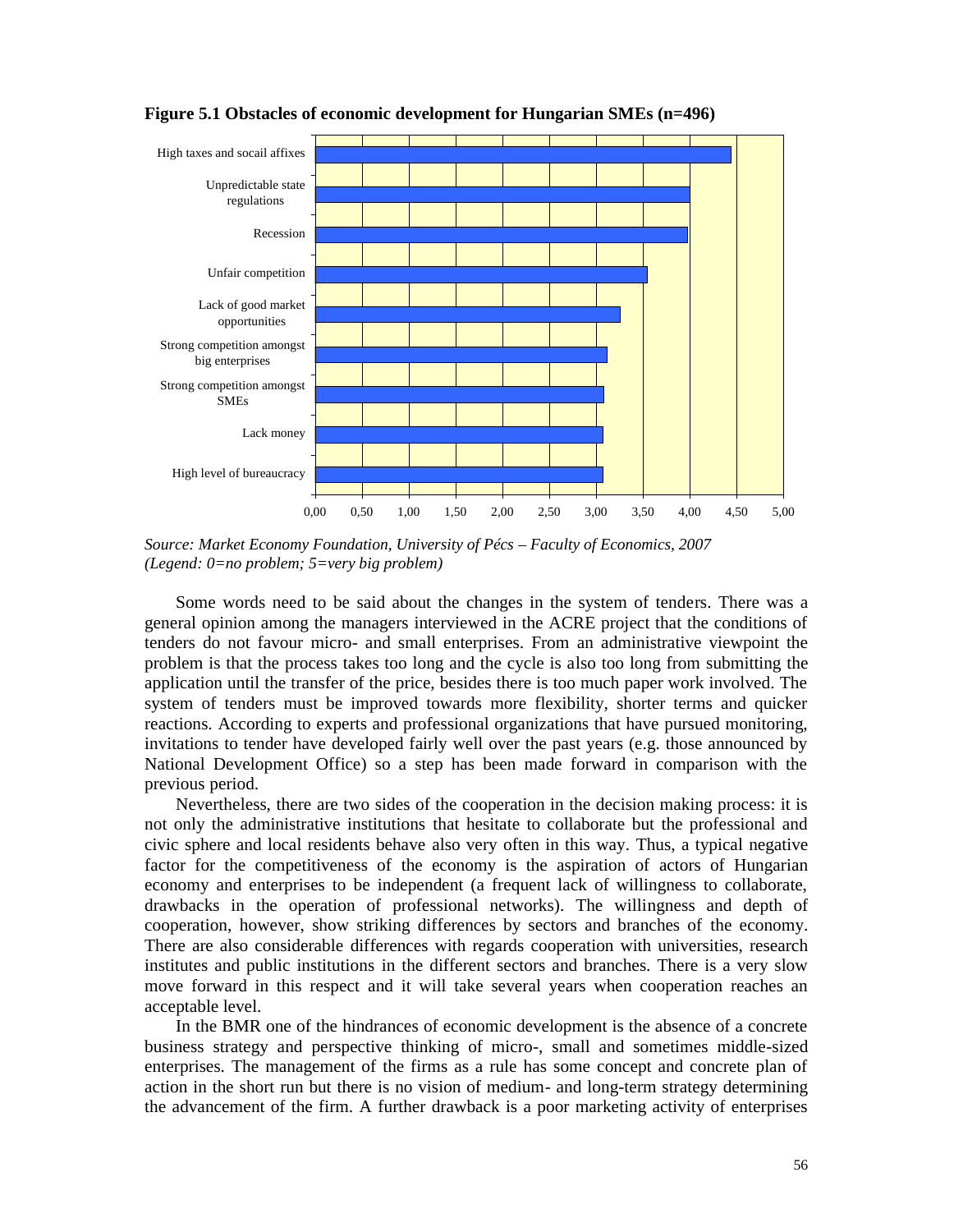along with too much investment in product development. Another problem in creative and knowledge-intensive branches is that the business managers of the enterprises (especially those of the smaller ones) are often passive on the market.

### **5.3 Development of clusters**

Economic development has been accompanied by cluster development within the different sectors and branches. *Clustering had hardly any traditions in the BMR*, it has just started and this process is still weakly developed. Thus, the process of clustering, its realisation and acceptance by the management strata interviewed in Budapest could not be disclosed in the metropolitan region unambiguously. The sub-sectors investigated within the ACRE project behaved rather differently: in ICT sector there are clear signs of clustering (e.g. Graphisoft, Infopark), though in the opinion of some experts it is an artificially generated process rather than a spontaneous, market led development. On the other hand, no sign of clustering could be experienced in Business and management consultancy sub-sector, whereas there has been a kind of dispersal" in the field of Motion picture, video and TV activities sub-sector.

In the course of the professional interviews conducted within WP10 it has become clear that in the meantime *cluster development turned from the initial, artificially generated process into a spontaneous and bottom-up one* using the corporations' own resources. This economic development and making steps forward should be regarded an advantage for the sectors affected (see MediPole and ITT Pole presented earlier). It should be noted, however, that the firms previously involved in ACRE project belonged to the category of micro- and small-sized corporations. Our previous and current results might be interpreted in a way that cluster development is becoming an organic bottom-up process with the recognition by cluster members of the opportunities offered, this process however, has not yet descended to the level of micro- and small-sized corporations. For the time being it is the middle-sized and big enterprises with an abundance of capital assets and highly skilled staff that take part in cluster formations.

### **5.4 Development of hard and soft factors in the Budapest Metropolitan Region**

Based on a survey conducted by the Economist Intelligence Unit Budapest occupied the 55<sup>th</sup> place of the 140 investigated cities of the world with regard to livability; with this result Budapest reached the highest position among the metropolises of East Central Europe. This reflects also that economic indicators and opinion of managers of transnational firms evaluate the hard and soft conditions provided by the city relatively well within the region.

Comprehensive development of hard and soft factors through policies and strategies does not appear to be a main priority in Budapest. This is partly the result of the top-down character of policy making which does not pay too much attention to local (site specific) factors.

Top-down and short-term way of thinking is very typical for decision makers in Budapest and Hungary, i.e. they tend to determine tasks of development for a given year when the annual budget is prepared, but they hardly consider long-term goals. Because of the scarcity of financial resources "fire-fighting" activities prevail (i.e. treating the most urgent problems) instead of thinking strategically e.g. which location factors should be developed in order to enhance the development of the creative sector in the long run. So the *development of hard and soft factors is more the outcome of routine development processes* than specific strategies. The direct steps to develop hard and soft factors are further hindered by the lack of analytical studies focusing on the economy of the BMR and the role of these factors. Thus,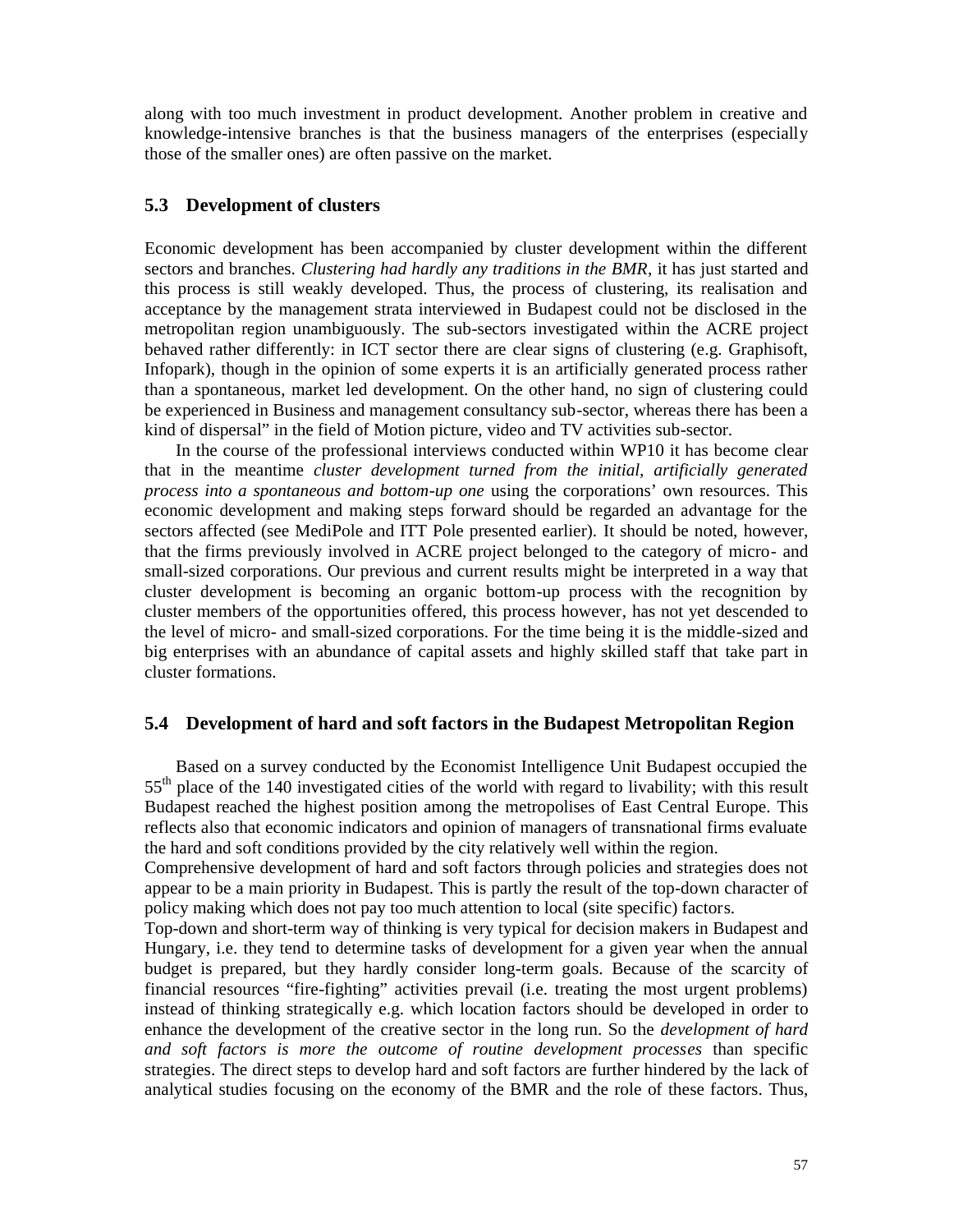ACRE project has provided new and useful findings for the improvement of economic situation and development of the BMR in perspective.

Thus, a way of "thinking backward" had to be applied for the sake of development of the location factors. In the first place it was examined what kind of developments took place in the BMR, then they were selected according to the two groups of factors. Then it was established whether the given investments fit into the process of solution of problems typical of the BMR and of making improvement in the situation criticized by the representatives of creative class. As in Budapest (due to the independence of districts) the local targets and actions show divergence and their overview could have met difficulties, our analysis was based upon the development programmes of the City Government (with regards municipality responsibilities most of these measures are in the competence of the City Government).

In the previous phases of work limiting factors within the BMR were pointed out i.e. those which in the opinion of employees and employers could affect everyday life and longterm satisfaction negatively and, consequently, present a hindrance to the development of creative knowledge sector.

#### *Measures taken for the development of hard factors*

Regulation of "cost of living" is an unambiguous competence of the central government. During recent years national politics recognized that the legal basis of taxation and social insurance need to be revised. However, *no solution has been found yet for the transformation of the great distributive systems* since the change of socio-political system. No deep reforms in education, health care, social insurance (pension funds) and in economy have taken place yet. This is partly the reason why the living costs have been rising all over the country and in Budapest since the turn of the millennium. Although some steps have been made aiming at changes in personal income tax and social contribution of corporations (new tax regulations from 2010) these are far below the necessary level and they could hardly be labeled as farreaching measures. This is one of the handicaps of Hungary and Budapest in the international competition of metropolises.

In the opinion of Hungarian creative people *urban transport is one of the greatest and still unresolved problems in Budapest*. (Quite interestingly foreign creatives are fairly satisfied.) In recent years the City Government of Budapest has paid an increasing attention to improve the situation. Nevertheless, over the past two decades a considerable deficit has accumulated concerning developments and investments that cannot be tackled properly in the short run (reconstruction of urban roads, problems with car parking, integration of means of transport, solutions for suburban transport etc.).

A major problem concerns public transport. Its rationalization started in the past years, i.e. harmonization of bus schedules and change of tram relations (e.g. to create direct connection between the northern and southern parts of the city without changing lines).

One of the fundamental problems is that public transport is used only by 60% of the population and the number of passenger cars grows by 15–20 thousand annually. The road network is failing to accommodate the growing traffic. Road reconstruction started in 2005 with a target to renovate 500 km by the end of 2010. To eliminate problems with parking (increasing fees, a low number of parking lots in downtown) new P+R projects were launched in 2009 and in the years to come 570 lots are planned to be established at 6 different places. Simultaneously, 5 underground garages will be built in Budapest downtown with a total capacity of nearly 4000 lots (Borsodi-Dobos-Király 2009).

In the framework of the programme named Heart of Budapest three projects have been launched in the downtown of Budapest: i.) improvements in pedestrian and cyclist traffic with the reduction of vehicle traffic; ii.) a zone of walkers along the Danube (renewal of the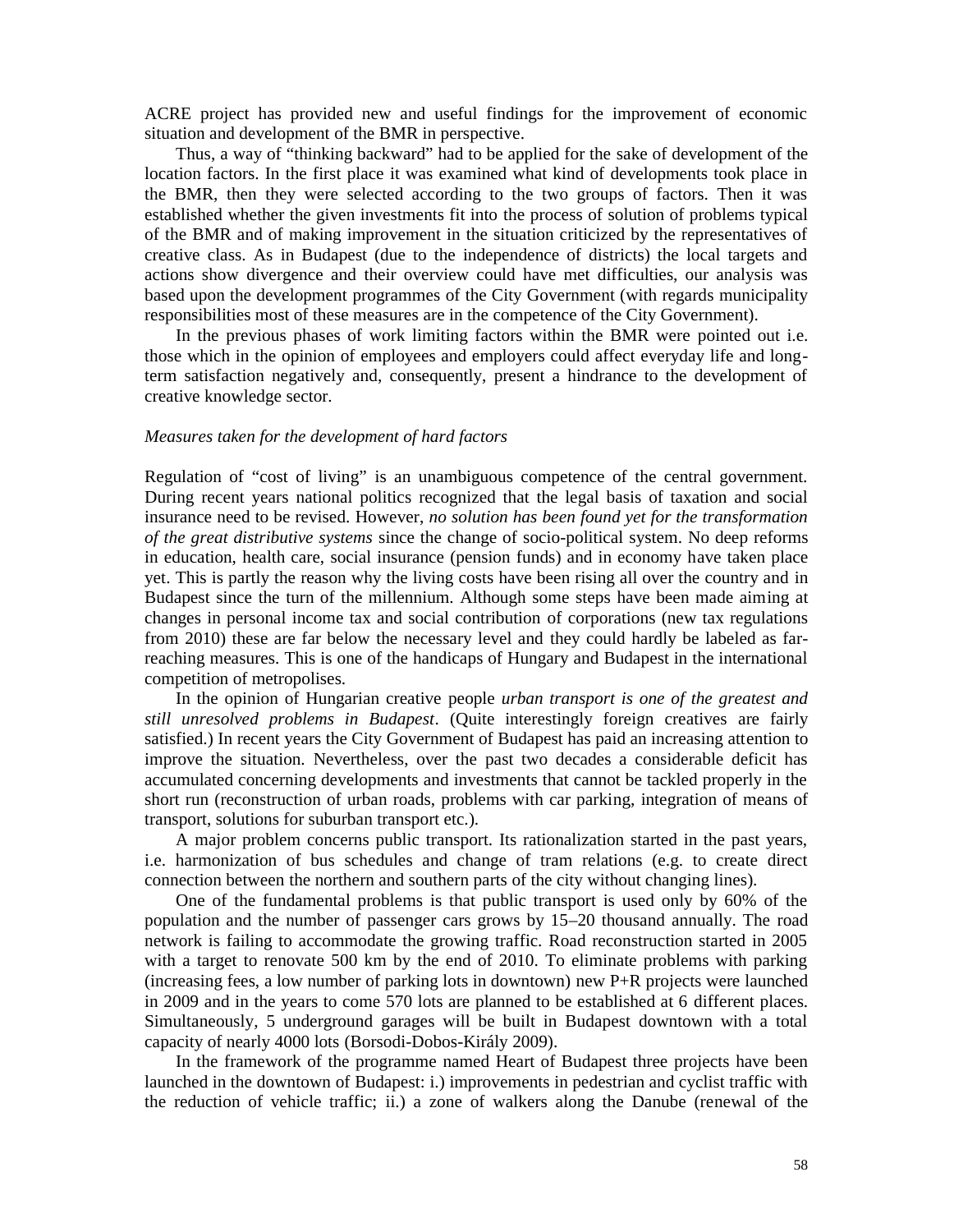Corso); and iii.) formation of representative gates in the City. Construction of the new  $(4<sup>th</sup>)$ metro line is continued using EU financial support, whereas new wagons are to be purchased for the existing lines.

Cyclists' traffic is underdeveloped in the BMR: it has a mere 1-2% within the whole transport on a normal workday. Cyclists' Budapest Programme was launched in 2009 to systematize and determine the framework conditions and regulations of this specific kind of traffic and to raise its share up to 10-15% within total traffic by 2015. Cyclists' tracks might be enlarged by 10 new sections in 2010, a leasing system of bikes is to be started in 2011 and B+R (bike and ride) parking lots are to be paved in the same year. These developments have proven that the attention of decision makers has moved towards the improvement of traffic situation recently, and this could be instrumental in the enhancement of competitiveness of the city.

In the framework of *the protection of built environment* 600 monuments or buildings with monument character were renovated in Budapest during the past 15 years. To support the rehabilitation of buildings with townscape importance (but not designated as monuments) a special fund was created (Support of Settlement Values) and more than 1000 edifices were renovated in the last 10 years. City Government of Budapest provided support for the districts to carry out their urban rehabilitation programmes and the renovation of condominiums and also launched a programme of housing development to build new public rental units. The movement . I love Budapest" is aimed at the improvement of the built environment to get rid of graffities and posters by the end on 2010. Another large-scale renovation project was started in 2010 targeted at 17 underground passages to be turned into ..ecotunnels".

It can also be stated that measures taken for the *improvement of conditions, size and quality of green spaces fall behind the requirements*. Along with large-scale revitalization projects (Public Garden and Orczy Garden) there remains a challenge of maintenance, renewal and development of smaller green areas in the city-districts.

It might be stated that the measures already taken over the past years and the investments to be made in the near future are going to affect all groups of hard factors limiting the economic development of the city according to the representatives of the creative class.

#### *Measures taken for the development of soft factors*

Institutions established and programmes organized are to be mentioned among the measures to improve soft factors, to reduce intolerance and to improve the situation of homeless people.

In 2009 the Roma Cultural Centre was established in Budapest as a legal successor of two similar institutions entrusted with educational and cultural tasks among the Gypsy minority. Programmes include performances by ensembles and artists to raise minority awareness and propagate equality of chances.

To stop violence at schools and aggression among young people a *complex plan of action against intolerance and aggression* was worked out by the City Government of Budapest in 2009. The programme is in a phase of pioneering but it is important due to the wave of violence in the educational institutions in Hungary.

There are 25 organizations in Budapest that signed an agreement to collaborate in social provisions for homeless people. The most important of them are Hungarian Maltese Charity Service, Menhely Alapítvány (Shelter Foundation), Public Fund for the Homeless and Hungarian Red Cross. Also an important part is played by the Social Methodological Centre of Budapest with 10 sites and 400 employees and Social Depot collecting material offerings. Tenders are invited to ease lots of the homeless by two further public funds.

Even though various *cultural events and festivals* are not exactly aimed at enhancing soft factors of Budapest, they might be instrumental in raising quality of life in the city. Our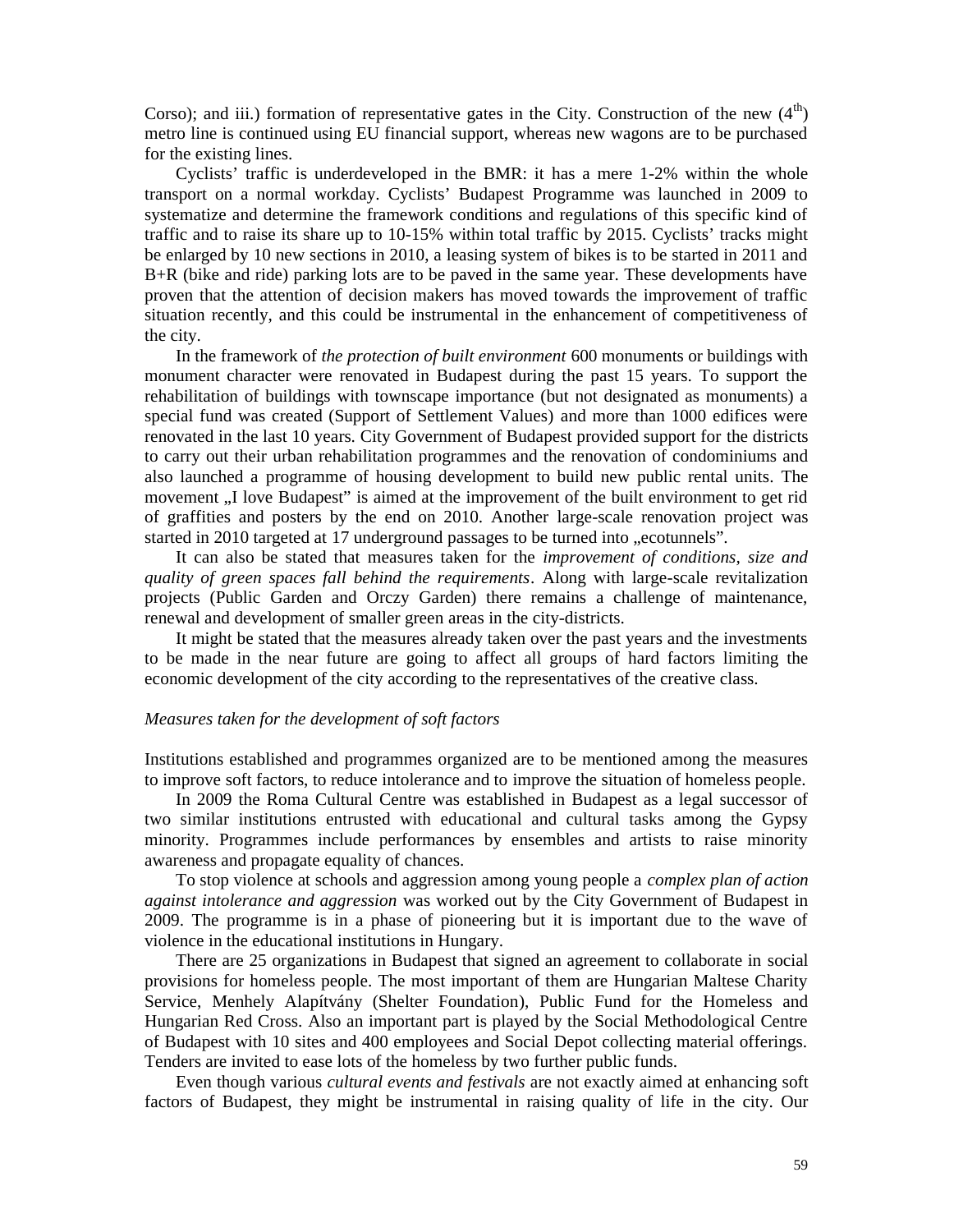research also revealed that cultural industries play an important role in the development of Budapest. In the field of cultural industries the creation of two new cultural centers plays an outstanding role: the remodeling of former gas-works as an industrial monument in North Buda and the regeneration of the former warehouses near the Danube in the centre of Pest.

Hungarian Tourism Co. Ltd. proclaimed *2010 the year of festivals* with the slogan: Festival City Budapest featuring programmes going back to many years, like the Spring and Autumn festivals, Summer on the Chain Bridge, Jewish Summer Festival, Budapest International Book Festival, Budapest Pilgrimage. A new hub is FUGA Budapest Centre of Architecture: beside collecting architectures and designers of modern trends it is the venue of cultural events, art exhibitions, concerts, children's programmes and theatrical performances. The renewal of the Budapest Zoo and Botanical Garden was also an important development of the recent past.

*Thermal spas* are traditional and major attractions of the Hungarian capital. A short-, medium- and long-term concept of their operation has recently been worked out facilitating their comprehensive development. A new attraction is the opening of a temporary plage on the Danube (with a pool of  $2100 \text{ m}^2$ ).

*Tourism marketing* in the city is addressed with much criticism by professionals for the lack of really creative and innovative ideas. Various thematic programmes have been launched such as the Budapest Adventures action with new experiences. A further development of soft factors is the night illumination of the bridges over the Danube and the main buildings to improve the image of the city. However, in the last couple of years no measures have been taken to make public places cleaner, to get rid of air and noise pollution, and to raise the political culture of the population or improve public security.

The present survey has proven that *both hard and soft factors should be improved in the BMR*. Our results and experiences in Budapest show that employees and employers tend to take into account both hard and soft factors in the course of decisions about their place of residence and the settlement and site selection of their firms, but in general the hard ones are more influential. In the case of Budapest it might have a special importance because as it was revealed by our survey highly qualified representatives of the creative knowledge sector were more satisfied with the soft factors of the city than with the hard ones. In this sense more emphasis should be placed on the development of hard factors in Budapest.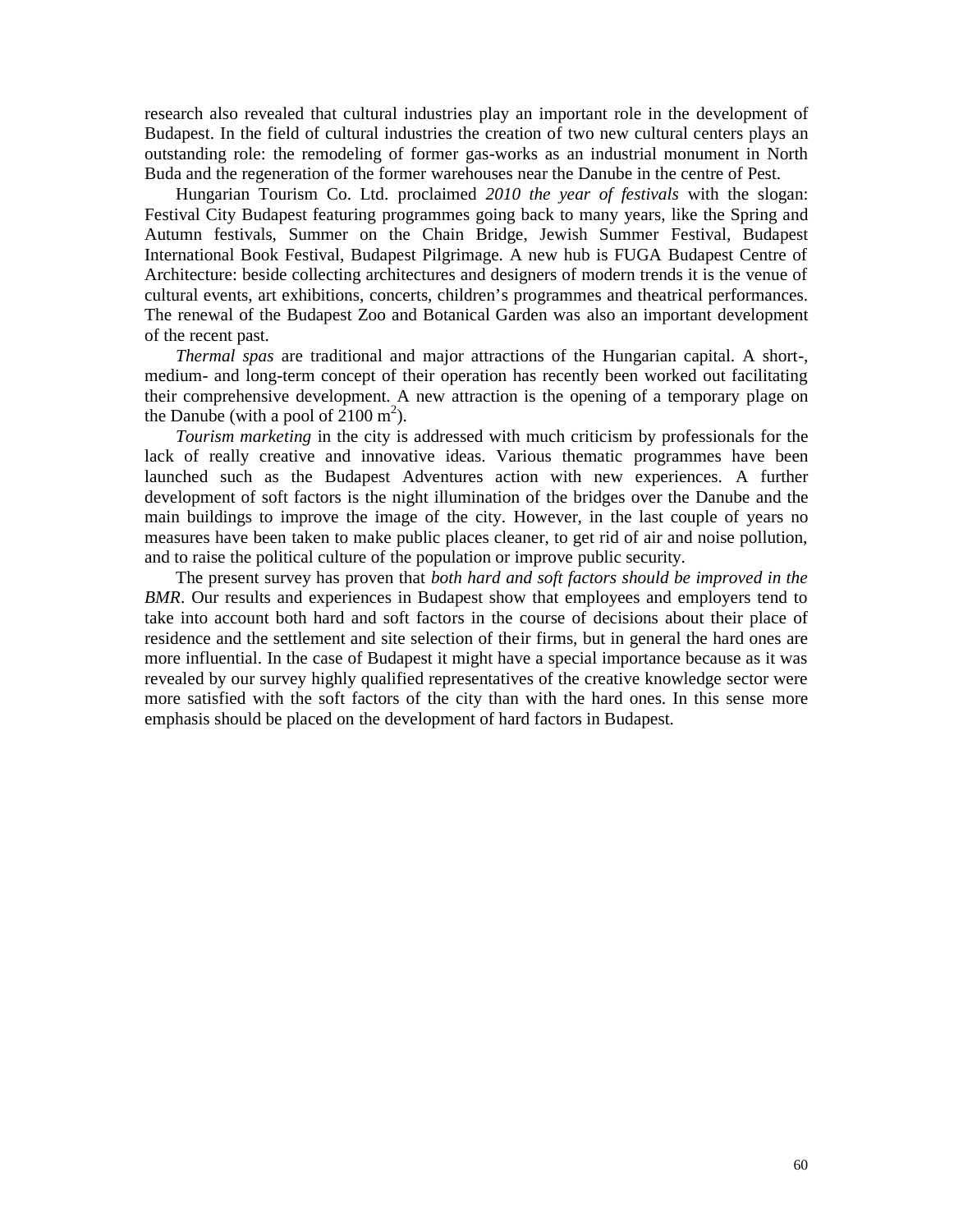## **6 Conclusions**

Analyses of the statistical data confirmed that the Budapest Metropolitan Region plays a decisive role in the creative knowledge sector of Hungary. More than 40% of the firms operating in the sector, nearly half of the employees and 60% of the revenues originate from the Budapest agglomeration. After the setback experienced following the turn of the millennium the BMR managed to increase its weight within the creative knowledge sector at all-national scale. Economic indicators testify its leading position within Hungary that guarantees some good opportunities for the city in the international competition.

The individual sub-sectors have different roles in the strategies and policies investigated: in spite of the favourable parameters of the creative industries in the area of the BMR, the development of the branches belonging to the knowledge intensive sector (primarily that of the ICT sub-sector) enjoy priorities in the policy documents. The development of creativity has been neglected for the sake of development of innovation and knowledge.

Strategies on the national level are harmonized with EU targets; accordingly certain emphasis is placed on the development of the creative economy. However, a typical feature of the policies and strategies in the first decade of the new millennium was their extreme diversity to capture the maximum available resources without a clear indication of key sectors and main development trends. As the regional level is weak in Hungary the development strategies follow mostly the national strategies and policies.

Following the change of regime the democratic transformation of the administrative system became adjusted to liberal principles. Consequently, a highly decentralized administrative structure has come into existence that empowered local governments with extraordinary freedom, independence and jurisdiction. As a result strategies and policies might be very diverse; in fact each local government has a development strategy and policy of its own. This decentralized system is characteristic for Budapest and its districts: there is no accord between the individual districts concerning the ideas on development, the collaboration between them is accidental and occasional, frequently poisoned with political conflicts and economic counter-interests. With regards local strategies, however, there is a harmonizing power of the lack of financial resources enforcing the local strategies towards the line of national policies.

The decisive actors of the strategy building and policy making process are the state on the macro-level and local governments on the local-level. According to the legal regulations decision making should be preceded by reconciliation between the stakeholders, this process however is understood very differently by ministries, state authorities and local governments. As local governments struggle with a permanent lack of financial resources, private investors have a growing influence over the elaboration of local strategies and policies. This circumstance may turn local processes both in positive and negative directions. In economic sense the growing influence of private sector companies can result positive changes, however, in social conditions this influence often create tensions.; Professional organizations (chambers, consulting companies and mediating agencies, trade unions) are important participants of the reconciliation and implementation processes, their lobby power however is lagging behind the actors on the market.

The same can be said about civic organizations: after the change of regime civil movements and local residents were characterized by a high passivity in the reconciliation processes, but over the past years positive changes took place in this respect. Although the level of organization and financing of the Hungarian civil sphere is far below those in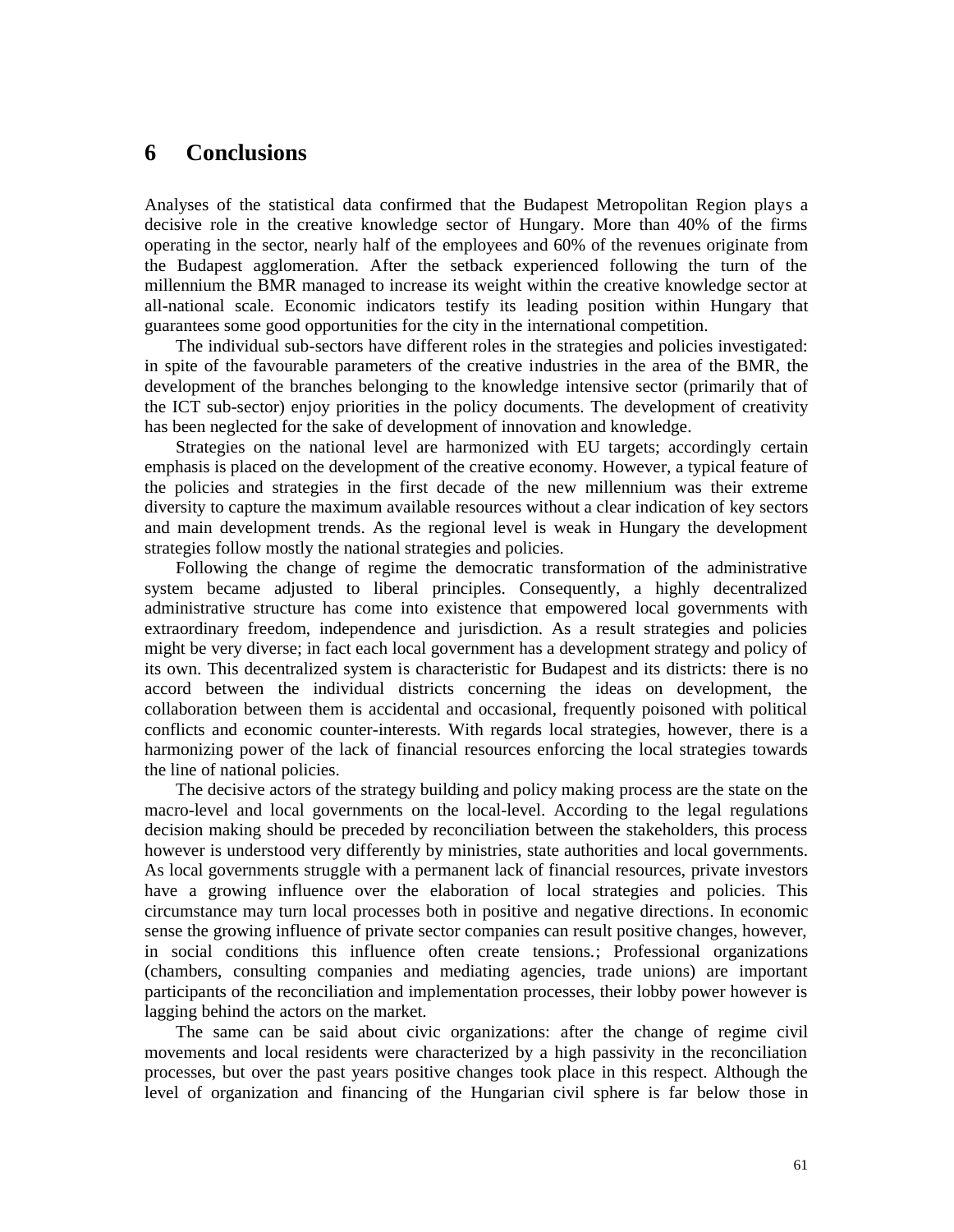Western Europe, its ability to influence policies and urban development has improved a lot in the last decade.

The position of universities and research centres is controversial in the BMR: on the one hand R&D sector represents a considerable ratio within the knowledge intensive sub-sector, on the other hand, the weight of Budapest tends to decrease in the country. In West European comparison R&D can be characterised by disadvantageous conditions, on the other, hand, practical applicability of the acquired knowledge in higher education is weak and the collaboration between universities and the private sector is not satisfactory. At the same time, the universities have played a decisive role in launching and elaborating the new development programme of Budapest and in shaping the clusters.

Analyses of the processes having taken place during the past years show that the policy making has gone through positive changes though strategy building and policy making have remained top-down processes, and bottom-up initiatives only rarely reach implementation. The most important task for Budapest must be making the process of reconciliation smoother and to accelerate it which also means simplification. Stakeholders should mutually recognize the indispensability of cooperation. The lack of cooperation is a major hindrance of the current economic development, so clusters might receive a key role in the future.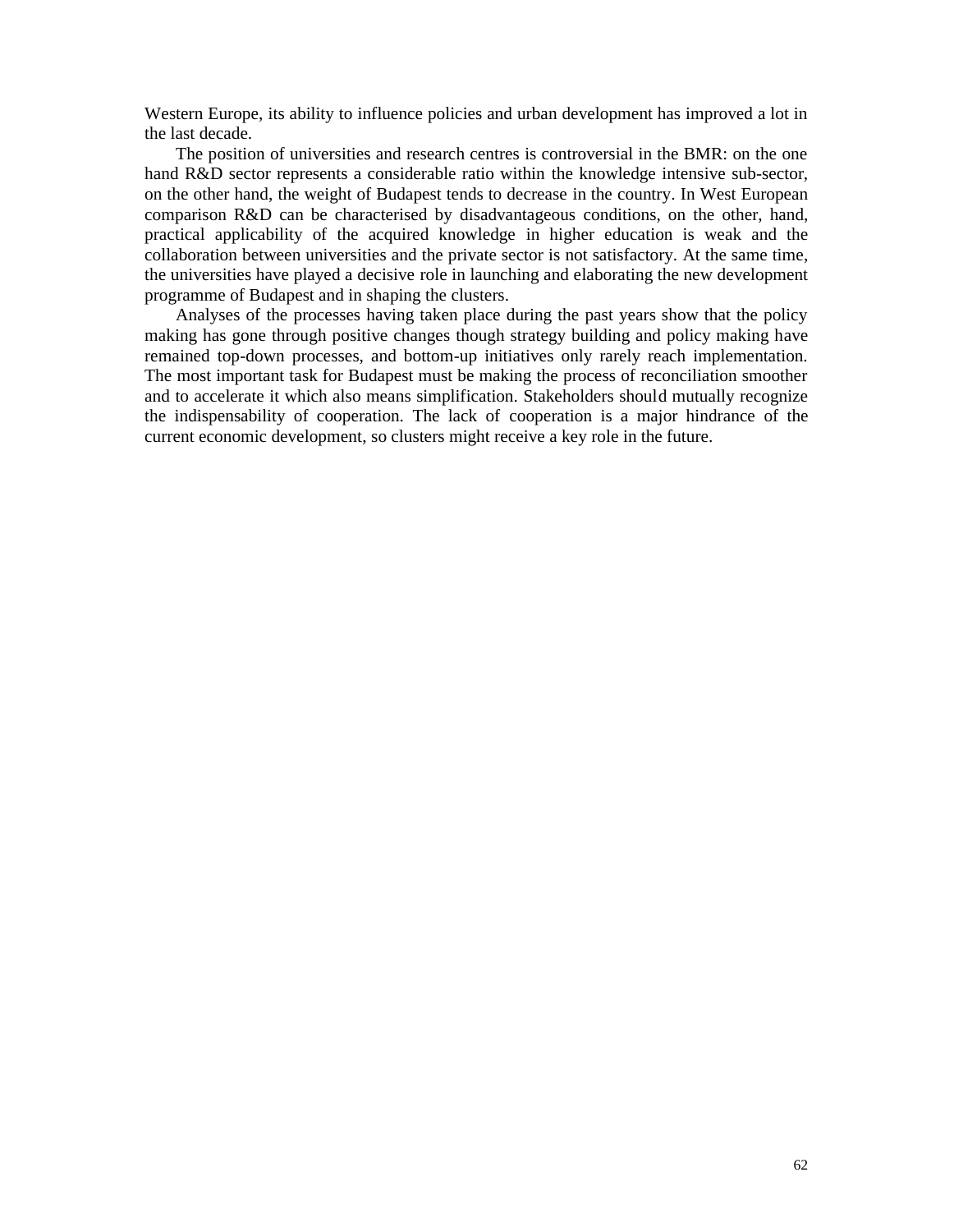# **References**

- Ache, P., Andersen, H.T., Maloutas, Th., Raco, M., Tasan-Kok, T. (Eds.) 2008 *Cities Between Competitiveness and Cohesion: Discourses, Realities and Implementation*. Series: GeoJournal Library, Vol. 93, 299 p.
- Atkinson, R. 1999 Discourses of Partnership and Empowerment in Contemporary British Urban Regeneration, *Urban Studies*, 36 (1): 59–72.
- Borsodi Á. Dobos G. Király D. (eds) 2009 Budapest 2009. Budapest City Government. Budapest. 126 p.
- Budapest Development Pole Strategic Concept 2006 Budapest Fejlesztési Pólus Stratégiai Koncepció. Centre for Regional Studies, Hungarian Academy of Sciences – Metropolitan Research Institute. Working Group Leader: Barta, Gy. 84 p.
- Bilton, C. & Leary, R., 2002 What can managers do for creativity? Brokering creativity in the creative industries. *International Journal of Cultural Policy*, Vol. 8, 49–64.
- Csanádi G.–Csizmady A.–K szeghy L.–Tomay K. 2008 A városrehabilitáció társadalmi hatásai Budapesten (Social impacts of urban regeneration in Budapest). In: Csanádi G. – Csizmady A. (eds): Társadalom – Tér – Szerkezet (Society – Space – Structure). ELTE TáTk, Városi és Regionális Kutatások Központja. Budapest. pp. 205–230.
- Davies, J. S., 2002 The Governance of Urban Regeneration: A Critique of the 'Governing Without Government' Thesis, *Public Administration, 80* (2), 301–322.
- Egedy, T. Kovács, Z. 2009 The potentials of Budapest to attract creativity The views of high-skilled employees, managers and transnational migrants. ACRE Report 7.4, AMIDSt, University of Amsterdam, Amsterdam, 57 p.
- Elkin, S. 1987 *City and Regime in the American Republic*. Chicago: University of Chicago Press.
- Field, J. Schuller, T. Baron, S. 2000 Social capital and human capital revised. In: Baron Field – Schuller (eds): Social capital. University Press. Oxford. pp. 243–263.
- Florida, R. 2002 The rise of the creative class and how it's transforming work, leisure, community and everyday life. Basic Books, New York.
- Fox Gotham, K., 2000 Growth machine up-links: Urban renewal and the rise and fall of a progrowth coalition in a US city, *Critical Sociology*, 26 (3): 268–300.
- Gissendanner S, 2003 Methodology problems in urban governance studies, *Environment and Planning C: Government and Policy,* 21(5), 663–685.
- Hall, P. (2004) Creativity, culture, knowledge and the city. *Built Environment*, 30 (3): 256– 258.
- Imbroscio, D.L., 1998 Reformulating Urban Regime Theory: The Division of Labor Between State and Market Reconsidered, *Journal of Urban Affairs*, 20 (3) : 233–248.
- Kovács, Z. Egedy, T. Földi, Zs. Keresztély, K.–Szabó, B. 2007 Budapest: From state socialism to global capitalism – Pathways to creative and knowledge-based regions – ACRE Report 2.4, AMIDSt, University of Amsterdam, Amsterdam, 118 p.
- Kriesi H., Silke A., Margit, J., 2006 Comparative analysis of Policy networks in Western Europe, *Journal of European Public Policy*, 13 (3), 341–361.
- Lange, B. 2007 *Die Räume der Kreativszenen. Culturepreneurs und ihre Orte in Berlin*. Bielefeld: Transcript Verlag.
- Malanga, S. 2004 The curse of the creative class. City Journal Winter, 36–45.